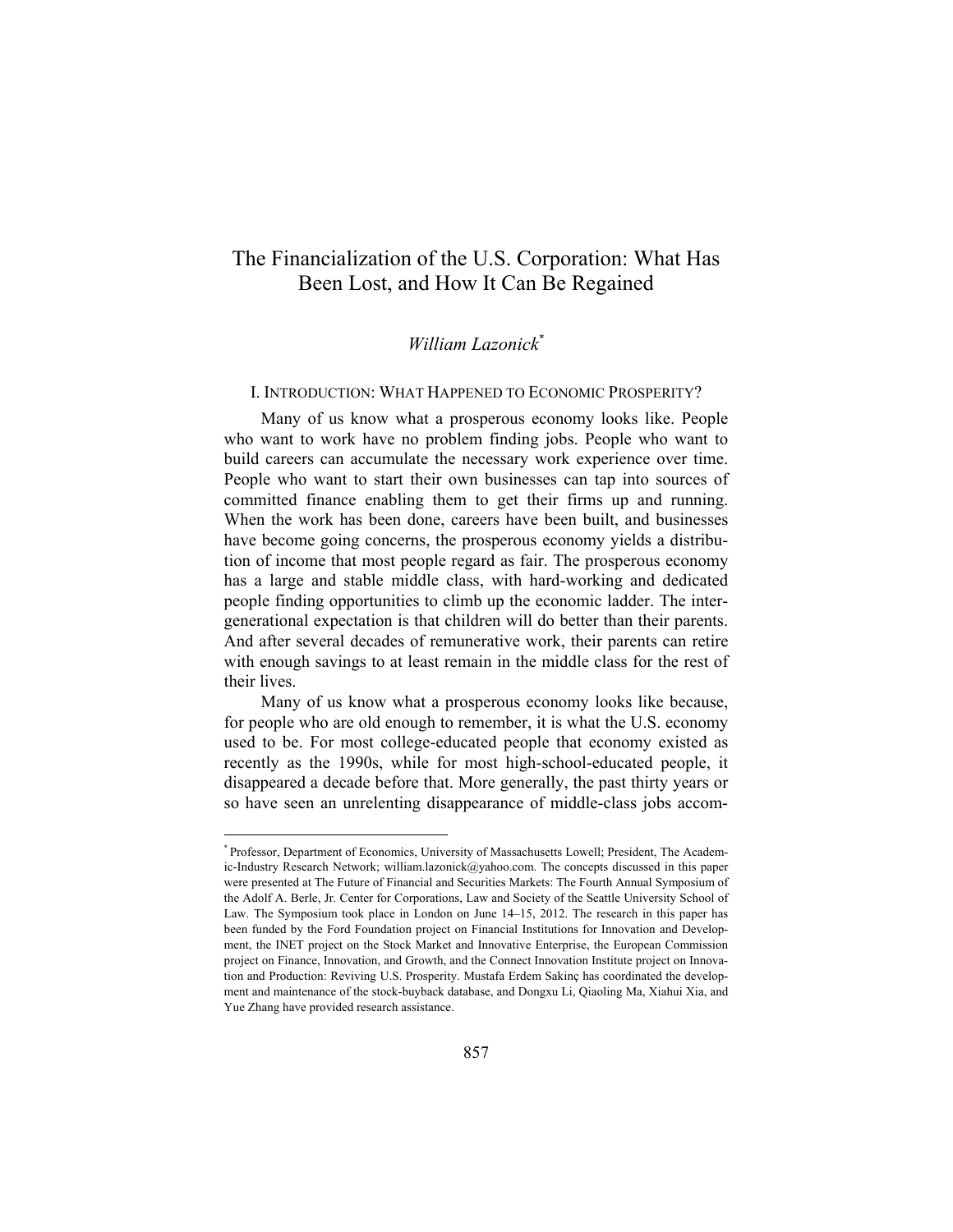panied by ever-growing economic inequality with an increasingly extreme concentration of income and wealth among a very small number of people at the top. As the Occupy Wall Street movement recognized, the prosperity of the top one percent is antithetical to a prosperous U.S. economy.

As the U.S. economy struggles to recover from the Great Recession, the erosion of middle-class jobs and the explosion of income inequality have endured long enough to raise serious questions about whether the U.S. economy is beset by deep structural problems. My research on the evolution of the U.S. economy over the past half-century shows that this is indeed the case.<sup>1</sup> Since the beginning of the 1980s, employment relations in U.S. industrial corporations have undergone three major structural changes—which I summarize as "rationalization," "marketization," and "globalization"—that have permanently eliminated middle-class jobs.<sup>2</sup> From the early 1980s, rationalization, characterized by plant closings, eliminated the jobs of unionized blue-collar workers. From the early 1990s, marketization, characterized by the end of a career with one company as an employment norm, placed the job security of middle-aged and older white-collar workers in jeopardy. From the early 2000s, globalization, characterized by the movement of employment offshore, left all members of the U.S. labor force, even those with advanced educational credentials and substantial work experience, vulnerable to displacement.

Initially, each of these structural changes in employment could be justified in terms of major changes in industrial conditions related to technologies, markets, and competition. During the onset of the rationalization phase in the early 1980s, the plant closings were a response to the superior productive capabilities of Japanese competitors in consumer durable and related capital goods industries that employed significant numbers of unionized blue-collar workers.<sup>3</sup> During the onset of the marketization phase in the early 1990s, the erosion of the one-companycareer norm among white-collar workers was a response to the dramatic technological shift from proprietary systems to open systems that was

 <sup>1.</sup> WILLIAM LAZONICK, SUSTAINABLE PROSPERITY IN THE NEW ECONOMY? BUSINESS ORGANIZATION AND HIGH-TECH EMPLOYMENT IN THE UNITED STATES (2009) [hereinafter LAZONICK, SUSTAINABLE PROSPERITY]; William Lazonick, *Innovative Business Models and Varieties of Capitalism: Financialization of the U.S. Corporation*, 84 BUS. HIST. REV. 675 (2010) [hereinafter Lazonick, *Innovative Business*]; William Lazonick, *The New Economy Business Model and the Crisis of U.S. Capitalism*, 4 CAPITALISM & SOC'Y, no. 2, 2009 [hereinafter Lazonick, *New Economy*]; William Lazonick, *The Fragility of the US Economy: The Financialized Corporation and the Disappearing Middle Class*, *in* THE THIRD GLOBALIZATION: CAN WEALTHY COUNTRIES STAY RICH IN THE TWENTY-FIRST CENTURY? (Dan Breznitz & John Zysman eds., forthcoming) [hereinafter Lazonick, *Fragility*].

 <sup>2.</sup> Lazonick, *Fragility*, *supra* note 1.

 <sup>3.</sup> Lazonick, *Innovative Business*, *supra* note 1, at 675–76.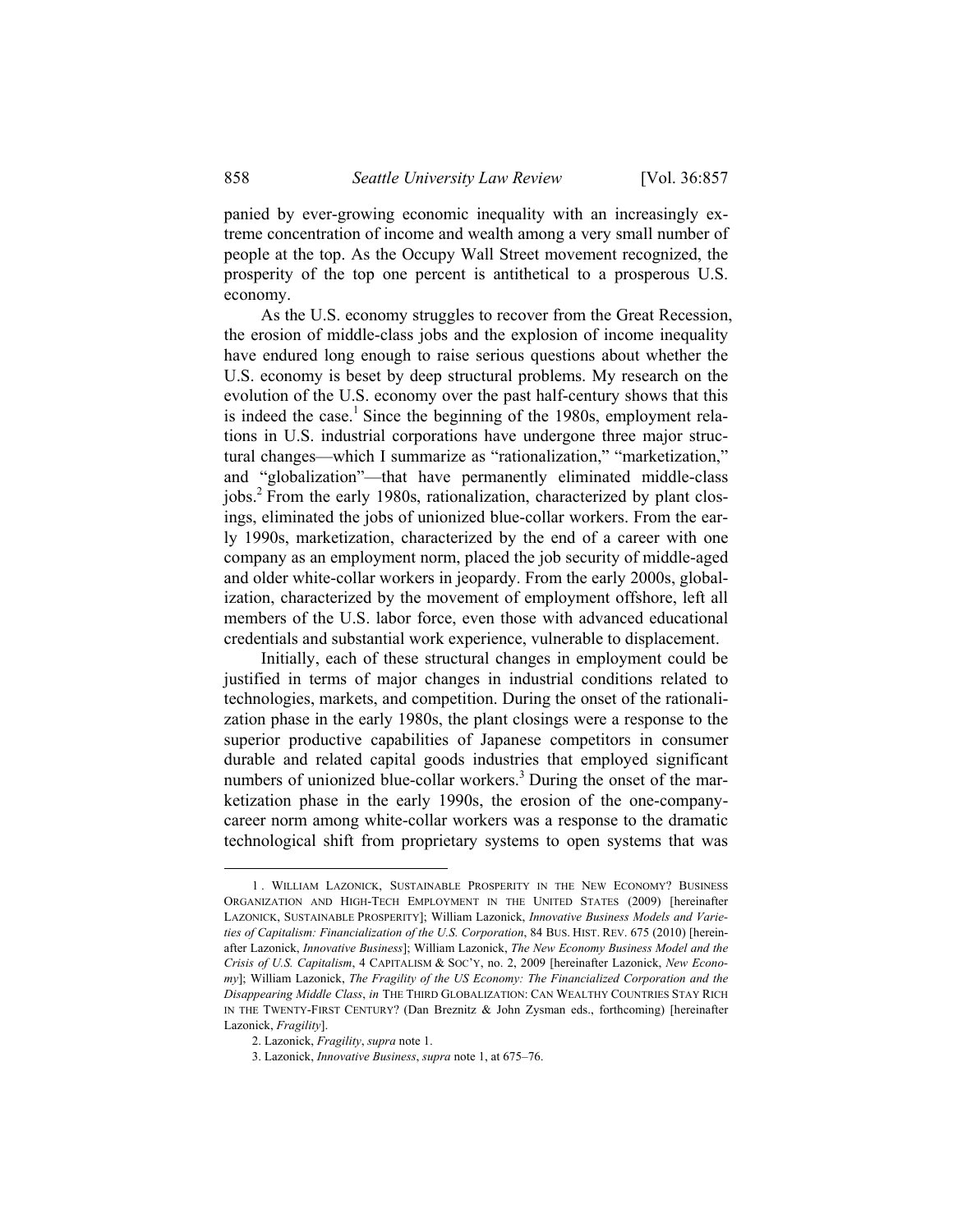integral to the microelectronics revolution. Finally, during the onset of the globalization phase in the early 2000s, the acceleration in the offshore movement of the jobs of well-educated and highly experienced members of the U.S. labor force was a response to the emergence of large supplies of highly capable labor in lower-wage developing nations such as China and India.<sup>4</sup>

Once U.S. corporations adopted these structural changes in employment, however, they often pursued these employment strategies purely for financial gain. Some companies closed manufacturing plants, terminated experienced (and generally more expensive) workers, and offshored production to low-wage areas of the world simply to increase profits, often at the expense of the companies' long-term competitive capabilities and without regard for displaced employees' long years of service. Moreover, as these changes became embedded in the structure of U.S. employment, business corporations failed to invest in new, higher value-added job creation on a sufficient scale to provide a foundation for equitable and stable growth in the U.S. economy.

On the contrary, with superior corporate performance defined as meeting Wall Street's expectations for quarterly earnings per share, companies turned to massive stock repurchases to "manage" their own corporations' stock prices. Trillions of dollars that could have been spent on innovation and job creation in the U.S. economy over the past three decades have instead been used to buy back stock for the purpose of manipulating the company's stock price. This financialized mode of corporate resource allocation has been legitimized by the ideology, itself a product of the 1980s and 1990s, that a business corporation should be run to "maximize shareholder value."5 Through their stock-based compensation, corporate executives who make these decisions are themselves prime beneficiaries of this focus on rising stock prices as the measure of corporate performance.

My argument is that the employment problem that the United States now faces is largely structural. But the structural problem is not a labormarket mismatch between the skills that prospective employers want and the skills that potential workers have, as many economists have argued.<sup>6</sup> Nor is the problem automation.<sup>7</sup> Rather, the employment problem stems

 <sup>4.</sup> LAZONICK, SUSTAINABLE PROSPERITY, *supra* note 1, at 149–95.

 <sup>5.</sup> William Lazonick & Mary O'Sullivan, *Maximizing Shareholder Value: A New Ideology for Corporate Governance*, 29 ECON. & SOC'Y 13, 14 (2000); Lazonick, *Fragility*, *supra* note 1.

 <sup>6.</sup> *See, e.g.*, Marcello Estevão & Evridiki Tsounta, *Has the Great Recession Raised U.S. Structural Unemployment?* (IMF Working Paper No. 11/105, 2011), *available at* http://www.imf.org/ external/pubs/ft/wp/2011/wp11105.pdf.

<sup>7.</sup> *See* ERIK BRYNJOLFSSON & ANDREW MCAFEE, RACE AGAINST THE MACHINE: HOW THE DIGITAL REVOLUTION IS ACCELERATING INNOVATION, DRIVING PRODUCTIVITY AND IRREVERSIBLY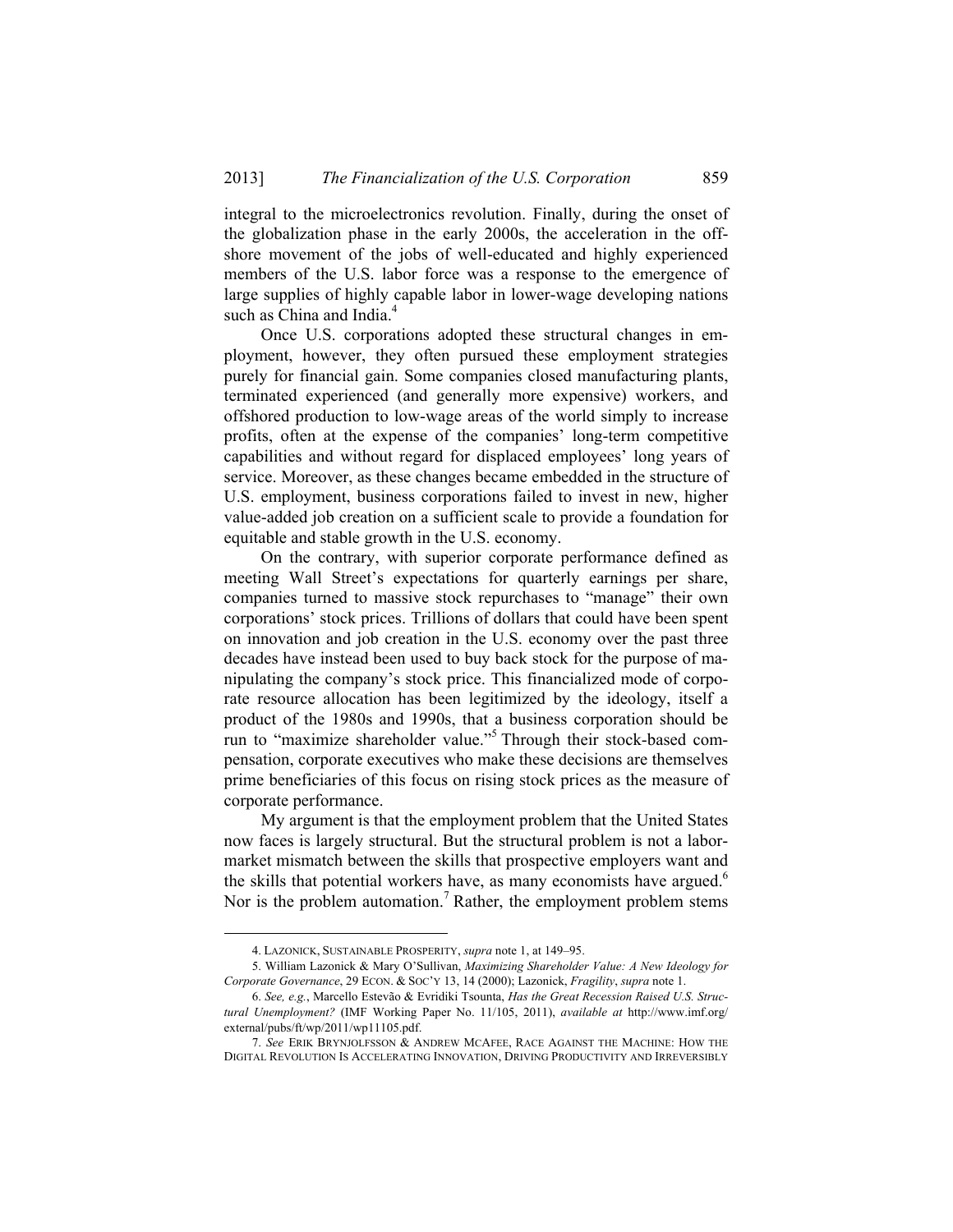from changes in the ways that U.S. corporations employ workers as a result of rationalization, marketization, and globalization. Nevertheless, the disappearance of previously existing middle-class jobs does not explain why, in a world of technological change, U.S. business corporations have failed to use their substantial profits to invest in new rounds of innovation that can create new high value-added jobs to replace those that have been lost. I attribute that organizational failure to the financialization of the U.S. corporation.

In Part II, I review evidence showing fundamental structural changes that, since the early 1980s, have eroded U.S. middle-class employment opportunities. Then, in Part III, I present evidence that, over the same period, the remuneration of top executives of both industrial and financial corporations has been a major reason for the increasing concentration of income at the top. Part IV discusses the emergence of stock buybacks as a massive and systemic way in which these corporate executives seek to boost their companies' stock prices, and hence, via stock-based compensation, their own incomes. This Part further identifies how, in many different ways and in many different industries, this financialized mode of corporate resource allocation has undermined the prosperity of the U.S. economy. Finally, I conclude in Part V by identifying the types of changes in the institutional and ideological environment of the United States that are needed to put the nation back on a path to sustainable prosperity.

#### II. THE DISAPPEARANCE OF MIDDLE-CLASS JOBS

During the post-World War II decades, for both blue-collar and white-collar workers, the norm in large, established U.S. business corporations was career employment with one company. When layoffs occurred, they tended to be temporary and, in unionized workplaces, on a last-hired, first-fired basis. Supported by a highly progressive income tax system, countercyclical government fiscal policy sought to reduce the severity of business fluctuations, while employment generated by ongoing government spending, particularly on higher education, healthcare, advanced technology, and physical infrastructure (for example, the interstate highway system), complemented the employment opportunities provided by the business sector.<sup>8</sup> The result was relatively equitable and

TRANSFORMING EMPLOYMENT AND THE ECONOMY (2011). For a critique of this view, see William Lazonick, *Robots Don't Destroy Jobs, Rapacious Corporate Executives Do*, ALTERNET (Dec. 31, 2012), http://www.alternet.org/economy/robots-dont-destroy-jobs-rapacious-corporate-executivesdo.

 <sup>8.</sup> LAZONICK, SUSTAINABLE PROSPERITY, *supra* note 1, at 1–38.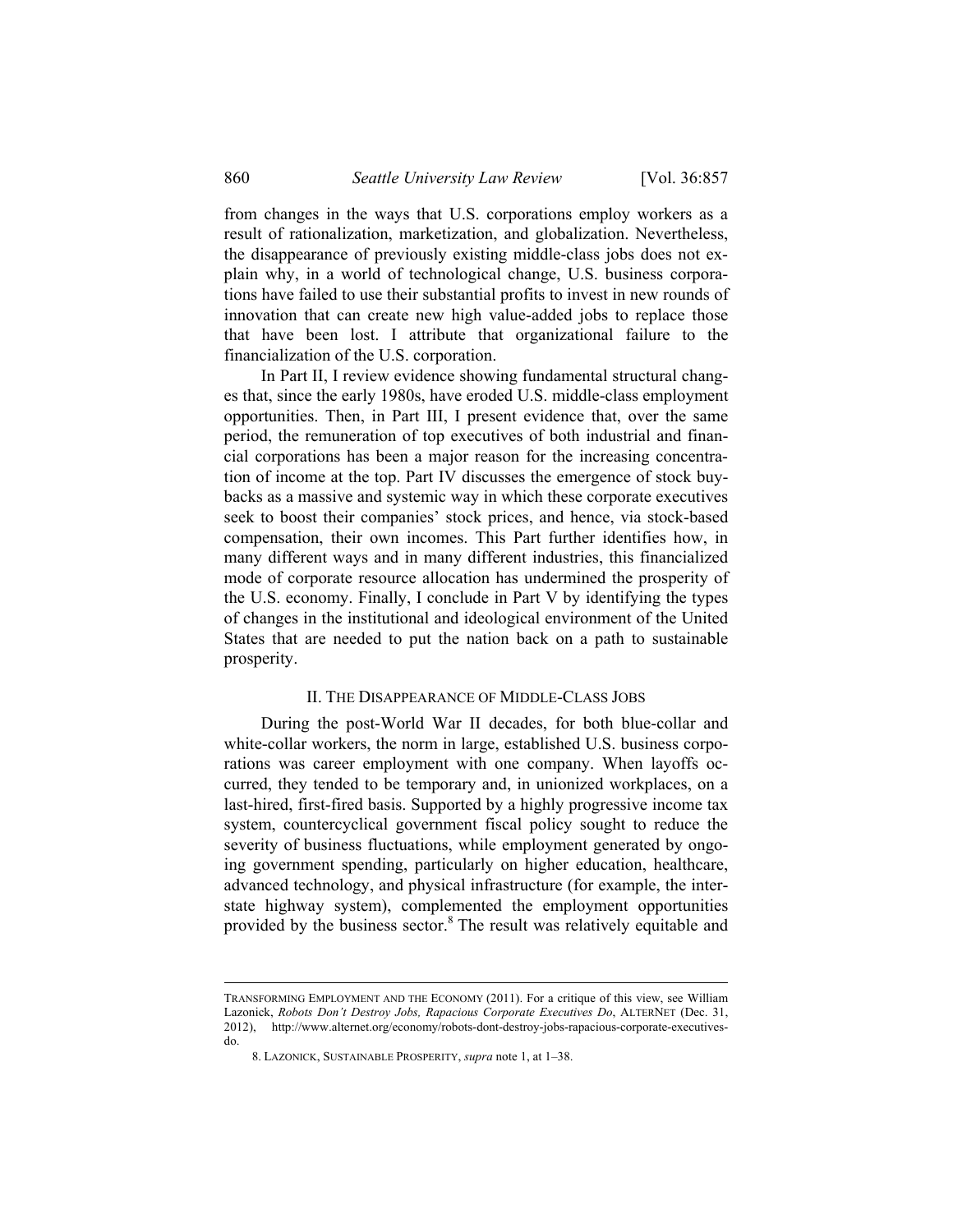stable economic growth from the late 1940s to the beginning of the  $1970s.<sup>9</sup>$ 

From the late 1970s, however, in industries that had been central to U.S. innovation, employment, and growth, U.S. corporations faced formidable Japanese competition.<sup>10</sup> The Japanese challenge came in industries such as automobiles, consumer electronics, machine tools, steel, and microelectronics in which the United States had been a world leader.<sup>11</sup> The critical source of Japan's competitive advantage over the United States was "organizational integration": through the hierarchical integration of shop-floor workers and the functional integration of technical specialists into processes of organizational learning, the Japanese perfected, and outcompeted, the U.S. "Old Economy" business model.<sup>12</sup> Even though unionized blue-collar workers in the United States had a high degree of job security in the post-World War II decades, they had historically been excluded from the processes of organizational learning within the corporation, reflecting a uniquely American hierarchical segmentation between "management" and "labor."<sup>13</sup>

In sharp contrast, the hierarchical integration of shop-floor workers into the organizational learning processes that generated higher quality, lower cost products was the prime source of Japanese competitive advantage. Complementing this hierarchical integration, the collaboration of Japanese technical specialists in solving productivity problems in manufacturing encouraged the functional integration of their skills and efforts, again in contrast to the relatively high degree of functional segmentation of technical specialists in the United States.<sup>14</sup> In sum, it was a more powerful system of organizational learning that enabled the Japanese to outcompete the Americans.

The particular impacts of Japanese competition varied markedly across U.S. industries. It virtually wiped out the U.S.-based consumer electronics industry. For example, in 1981, RCA was one of the leading consumer electronics companies in the world and the forty-fourth largest U.S. industrial company by revenues with 119,000 employees.<sup>15</sup> By 1986, it had been taken over by General Electric and sold off in pieces.<sup>16</sup> During the 1980s, U.S. automobile manufacturers attempted to learn from

 <sup>9</sup>*. Id.* at 1–38, 81–113.

 <sup>10.</sup> Lazonick, *Innovative Business*, *supra* note 1, at 677.

<sup>11</sup>*. Id.*

 <sup>12.</sup> *Id.* at 684.

 <sup>13.</sup> WILLIAM LAZONICK, COMPETITIVE ADVANTAGE OF THE SHOP FLOOR (1990).

 <sup>14.</sup> Lazonick, *Innovative Business*, *supra* note 1, at 683.

 <sup>15.</sup> ALFRED D. CHANDLER, JR., INVENTING THE ELECTRONIC CENTURY: THE EPIC STORY OF THE CONSUMER ELECTRONICS AND COMPUTER INDUSTRIES 13–49 (Free Press ed. 2001).

<sup>16</sup>*. Id*.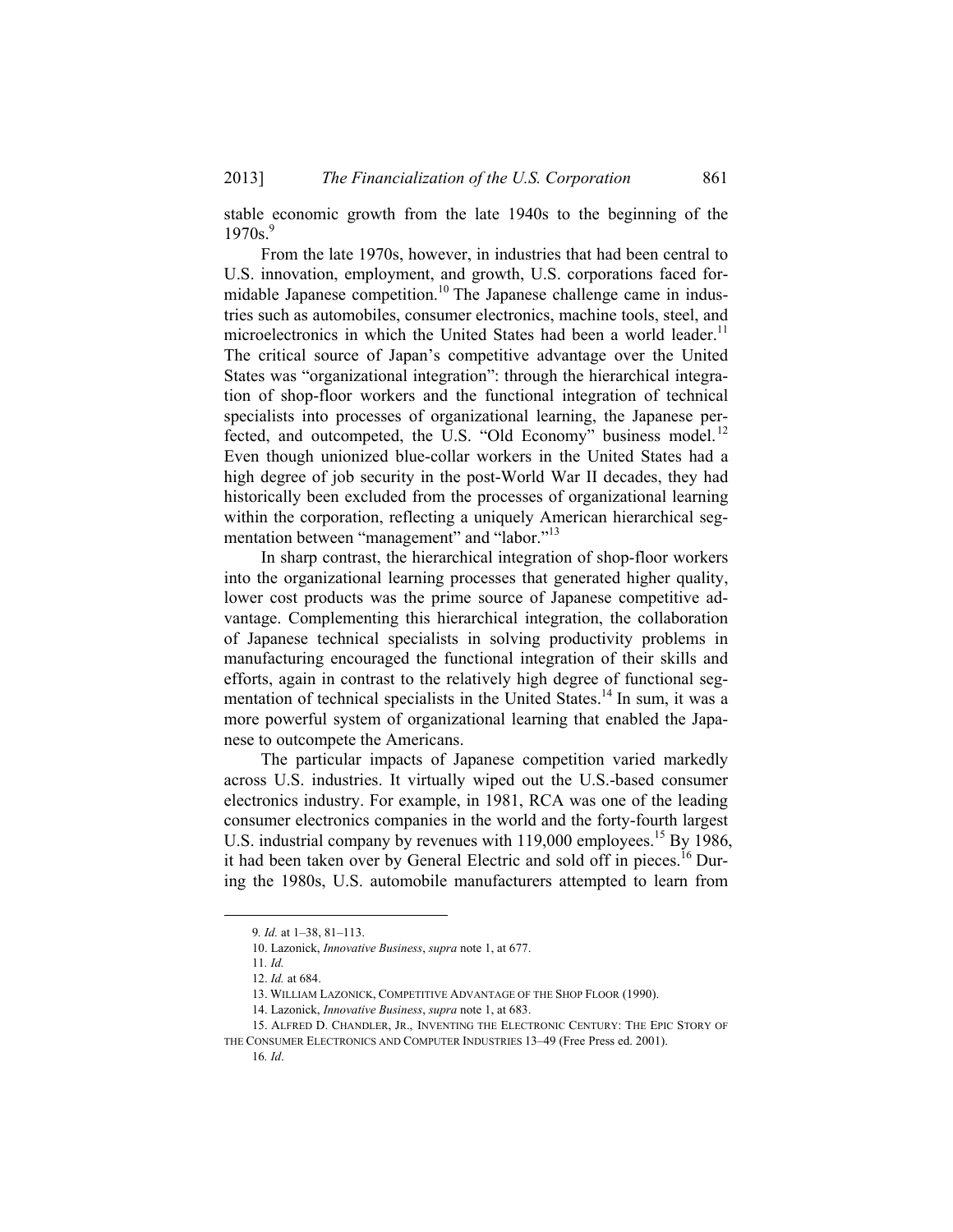the Japanese, but three decades later, the U.S. companies were still producing lower quality, higher cost cars and, not surprisingly, had lost significant market share.<sup>17</sup>

In the machine-tool industry, the overwhelming success of the Japanese against the major U.S. companies was followed in the 1990s by the emergence of export-oriented, small- and medium-sized enterprises producing for specialized niche markets.<sup>18</sup> In the steel industry, the innovative response of the United States was the emergence of minimills, using electric arc furnaces and scrap metal, as distinct from the traditional vertically integrated mills that converted iron ore into crude steel before making finished products. In the 1980s, the minimills only had the technological capability to manufacture long products such as bars and rails, but, led by Nucor, the introduction of compact strip-production technology in 1989 enabled the minimills to compete with integrated mills in flat products such as plates and sheets as well.<sup>19</sup>

The most perilous, but ultimately successful, U.S. response to Japanese competition was in the semiconductor industry. By the middle of the 1980s, the Japanese had used their integrated skill bases to lower defects and raise yields in the production of memory chips. This development forced major U.S. semiconductor companies to retreat from this segment of the market, with Intel facing the possibility of bankruptcy in the process.20 Led by Intel with its microprocessor for the IBM PC and its clones, U.S. companies became world leaders in chip design. Indeed, the IBM PC, with its open-systems architecture, was the basis for the rise of a "New Economy business model" with rationalization, marketization, and globalization of employment in its  $DNA.<sup>21</sup>$ 

The adverse impact of Japanese competition on U.S. employment became particularly harsh in the double-dip recession of 1980–1982 when large numbers of blue-collar jobs permanently disappeared from

 <sup>17.</sup> MICHAELA D. PLATZER & GLENNON J. HARRISON, CONG. RESEARCH SERV., R40746, THE U.S. AUTOMOTIVE INDUSTRY: NATIONAL AND STATE TRENDS IN MANUFACTURING EMPLOYMENT (2009), *available at* http://digitalcommons.ilr.cornell.edu/key\_workplace/666.

 <sup>18.</sup> Ronald V. Kalafsky & Alan D. MacPherson, *The Competitive Characteristics of U.S. Manufacturers in the Machine Tool Industry*, 19 SMALL BUS. ECON. 355 (2002).

 <sup>19.</sup> Frank Giarrantani et al., *Clusters, Agglomeration, and Economic Development Potential: Empirical Evidence Based on the Advent of Slab Casting by U.S. Steel Minimills*, 21 ECON. DEV. Q. 148 (2007).

 <sup>20.</sup> Robert A. Burgelman, *Fading Memories: A Process Theory of Strategic Business Exit in Dynamic Environments*, 39 ADMIN. SCI. Q. 24 (1994); Daniel I. Okimoto & Yoshio Nishi, *R&D Organization in Japanese and American Semiconductor Firms*, *in* THE JAPANESE FIRM: THE SOURCES OF COMPETITIVE STRENGTH 178 (Masahiko Aoki & Ronald Dore eds., 1994).

 <sup>21.</sup> LAZONICK, SUSTAINABLE PROSPERITY, *supra* note 1; Lazonick, *New Economy*, *supra* note 1.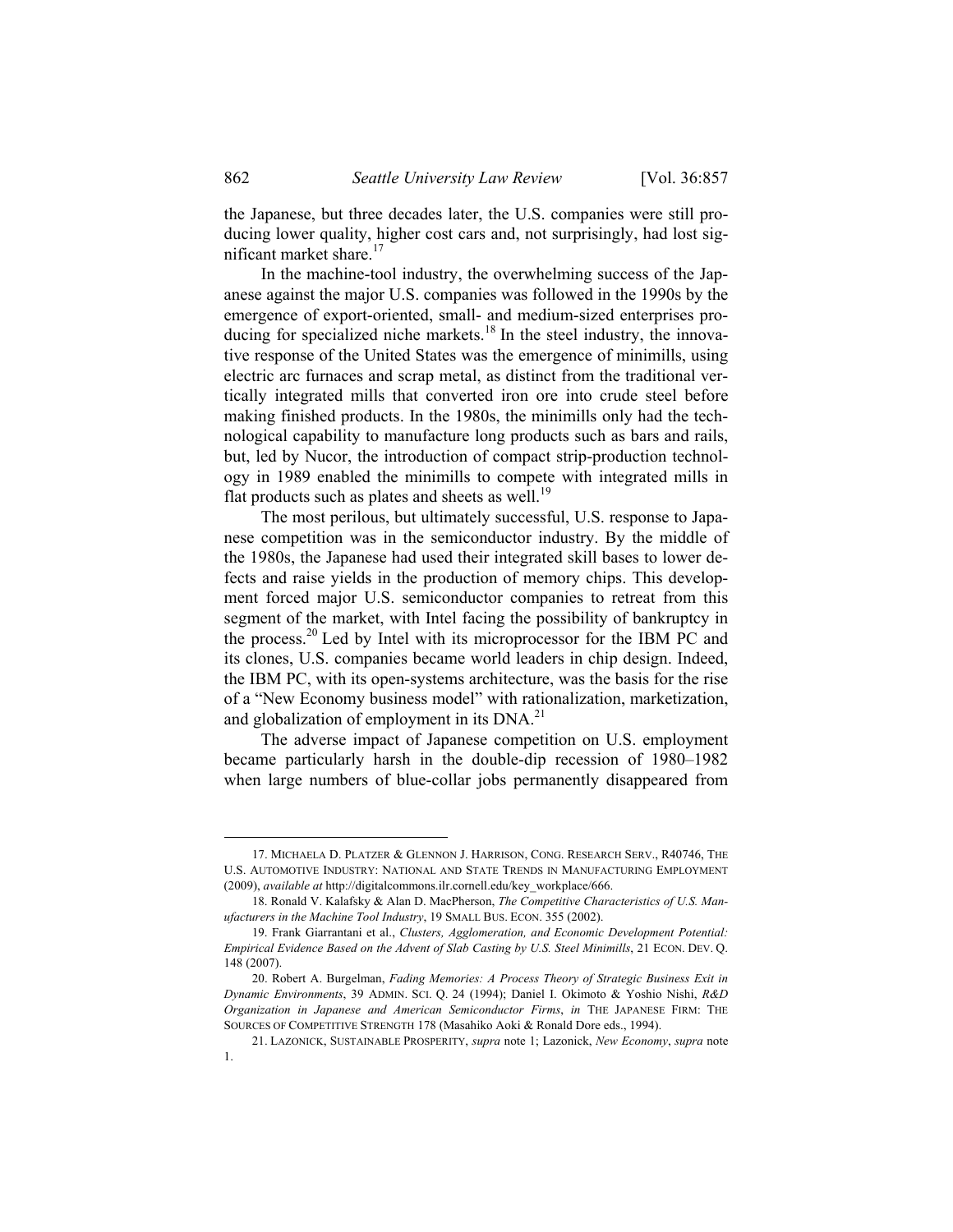U.S. industry.<sup>22</sup> Previously, in a more stable competitive environment, U.S. manufacturing companies would lay off workers with the least seniority in a downturn and re-employ them when economic conditions improved. In the 1980s, it became commonplace for companies to shutter whole plants. $^{23}$  From 1980 to 1985, employment in the U.S. economy increased from 104.5 million to 107.2 million workers, or by 2.6%. But employment of operators, fabricators, and laborers fell from 20 million to 16.8 million, a decline of  $15.9\%$ <sup>24</sup>

As Daniel Hamermesh summarized, "[e]ach year during the eighties, plant closings in the U.S. displaced roughly one-half million workers with three-plus years on the job."<sup>25</sup> Over the course of the 1980s, the stock market came to react favorably to permanent downsizings of the blue-collar labor force.<sup>26</sup> As secure middle-class jobs for high-schooleducated blue-collar workers permanently disappeared, there was no commitment on the part of those who managed U.S. industrial corporations, or the Republican administrations that ruled in the 1980s, to invest in the new capabilities and opportunities required to upgrade the quality, and expand the quantity, of well-paid employment opportunities in the United States on a scale sufficient to reestablish conditions of prosperity for displaced members of the labor force.

Among blue-collar workers, African-Americans were extremely hard hit by the rationalization of employment in the 1980s. They were overrepresented in the manufacturing sectors of the Old Economy, such as steel, autos, and consumer electronics, and underrepresented in the rising sectors of the New Economy, sectors related to the microelectronics revolution. Besides losing jobs when plants were closed, many blacks had recently moved into unionized jobs, so that when some workers in an establishment were laid off, blacks were more likely to have been the last hired and hence were the first fired.<sup>27</sup> As William Julius Wilson argued,

 <sup>22.</sup> Robert W. Bednarzik, *Layoffs and Permanent Job Losses: Workers' Traits and Cyclical Patterns*, 106 MONTHLY LAB. REV. 3 (1983).

 <sup>23.</sup> Daniel S. Hamermesh, *What Do We Know About Worker Displacement in the U.S.?*, 28 INDUS. REL. 51 (1989); Candee S. Harris, *The Magnitude of Job Loss from Plant Closings and the Generation of Replacement Jobs: Some Recent Evidence*, 475 ANNALS AM. ACAD. POL. & SOC. SCI. 15 (1984).

 <sup>24.</sup> U.S. CENSUS BUREAU, STATISTICAL ABSTRACT OF THE UNITED STATES: 1984, at 416 (1984) [hereinafter 1984 STATISTICAL ABSTRACT]; U.S. CENSUS BUREAU, STATISTICAL ABSTRACT OF THE UNITED STATES: 1987 (1987) [hereinafter 1987 STATISTICAL ABSTRACT].

 <sup>25.</sup> Hamermesh, *supra* note 23.

 <sup>26.</sup> John M. Abowd et al., *The Effects of Human Resource Management Decisions on Shareholder Value*, 43 INDUS. & LAB. REL. REV. 203S (1990); Palmon Oded et al., *Layoff Announcements: Stock Market Impact and Financial Performance*, 26 FIN. MGMT. 54 (1997).

 <sup>27.</sup> S*ee* Robert W. Fairlie & Lori G. Kletzer, *Jobs Lost, Jobs Regained: An Analysis of Black/White Differences in Job Displacement in the 1980s*, 37 INDUS. REL. 460 (1998); Lori G. Kletzer, *Job Displacement, 1979–1986: How Blacks Fared Relative to Whites*, 114 MONTHLY LAB.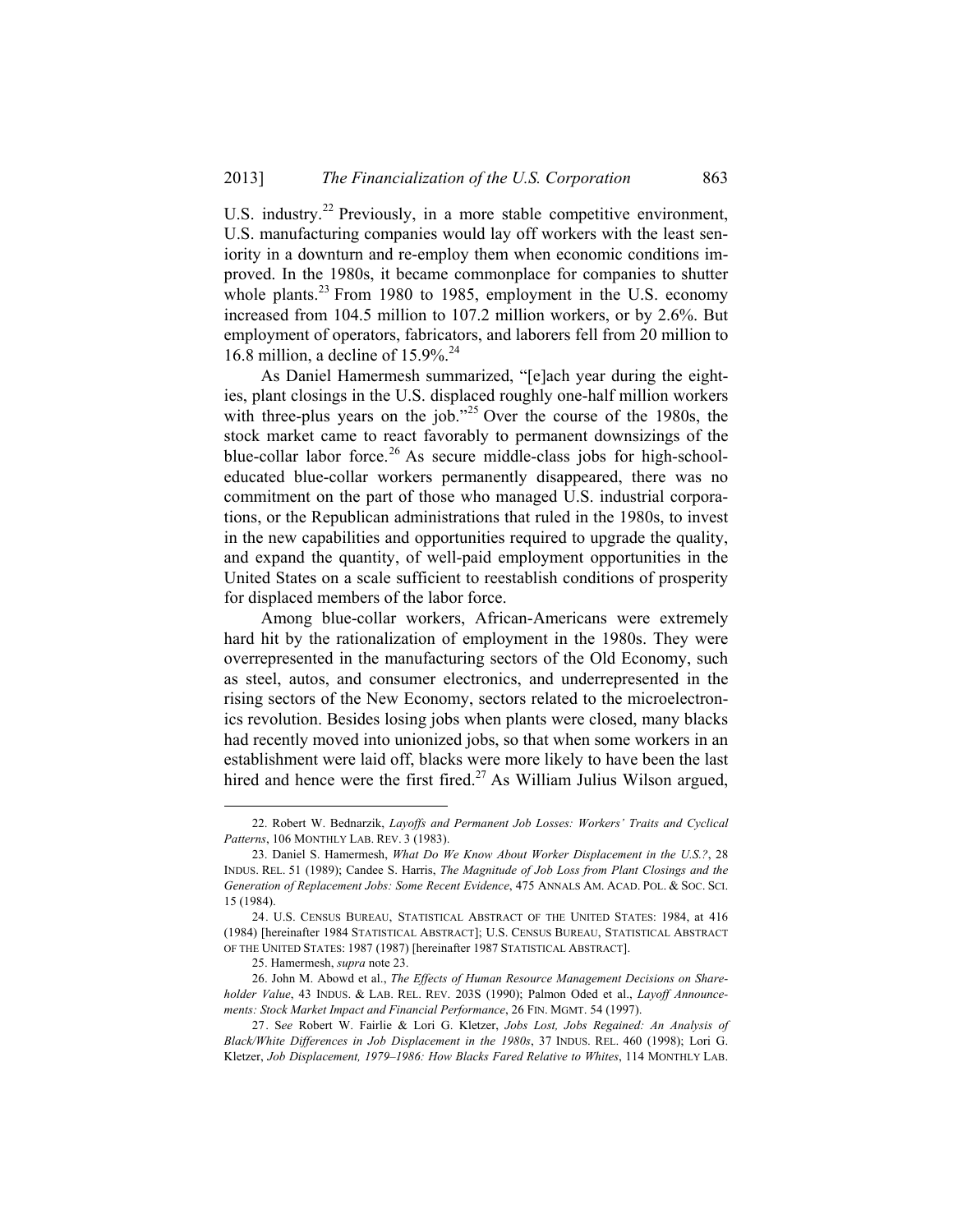the disappearance of these middle-class jobs had devastating impacts on the abilities and incentives of blacks to accumulate the education and experience required to position themselves for the types of well-paid and stable employment opportunities that remained. $^{28}$ 

In historical retrospect, we now know that the recoveries that followed the recessions of 1990–1991, 2001, and 2007–2009 were "jobless." Technically, the recovery from the recessionary conditions of 1980–1982 was not "jobless" because employment opportunities created by the microelectronics boom in the first half of the 1980s offset the joblessness that remained in the traditional manufacturing sector as the U.S. economy began to grow. For example, from 1980 to 1985, employment of mathematical and computer engineers increased from 330,000 to 571,000, or by 73%, and employment of computer programmers increased from 318,000 to 534,000, or by 67.9%.29 In the expansion of 1983–1985, however, workers in traditional manufacturing industries, who typically held only high school diplomas, experienced the first of four jobless recoveries of the last three decades.

As for the New Economy, the recovery from the recession of 1980– 1982 saw the emergence of the Wintel architecture around the IBM PC. $30$ In 1982, IBM's PC sales were \$500 million. Just two years later, sales had soared to eleven times that amount—more than triple the 1984 revenues of Apple, its nearest competitor, and about equal to the revenues of IBM's top eight rivals. Subsequently, the very success of the IBM PC, combined with open access to the Microsoft operating system and the Intel microprocessor, meant that, in the last half of the 1980s and beyond, IBM lost market share to lower priced PC clones produced by New Economy companies such as Compaq, Gateway, and Dell.<sup>31</sup> Competition based on open systems had become the norm.<sup>32</sup>

With the microelectronics revolution of the 1980s, New Economy companies in the information and communication technology (ICT) industries found themselves in competition for professional, technical, and administrative labor with Old Economy ICT companies such as Hewlett-Packard, IBM, Motorola, Texas Instruments, and Xerox that, in the

REV. 17 (1991); Rochelle Sharpe, *Unequal Opportunity: Losing Ground on the Employment Front*, WALL ST. J., Sept. 14, 1991, at A1.

 <sup>28.</sup> William Julius Wilson, *When Work Disappears*, 111 POL. SCI. Q. 567 (1996–97).

 <sup>29. 1984</sup> STATISTICAL ABSTRACT, *supra* note 24, at 416; 1987 STATISTICAL ABSTRACT, *supra* note 24, at 385.

 <sup>30.</sup> Michael Borrus & John Zysman, *Wintelism and the Changing Terms of Global Competition: Prototype of the Future?* (Univ. of Cal. Berkeley, Berkeley Roundtable on the Int'l Econ., Working Paper No. 96B, 1997), *available at* http://brie.berkeley.edu/publications/WP%2096B.pdf.

 <sup>31.</sup> CHANDLER, *supra* note 15, at 118–19, 142–43.

 <sup>32.</sup> HENRY CHESBROUGH, OPEN INNOVATION: THE NEW IMPERATIVE FOR CREATING AND PROFITING FROM TECHNOLOGY (2006).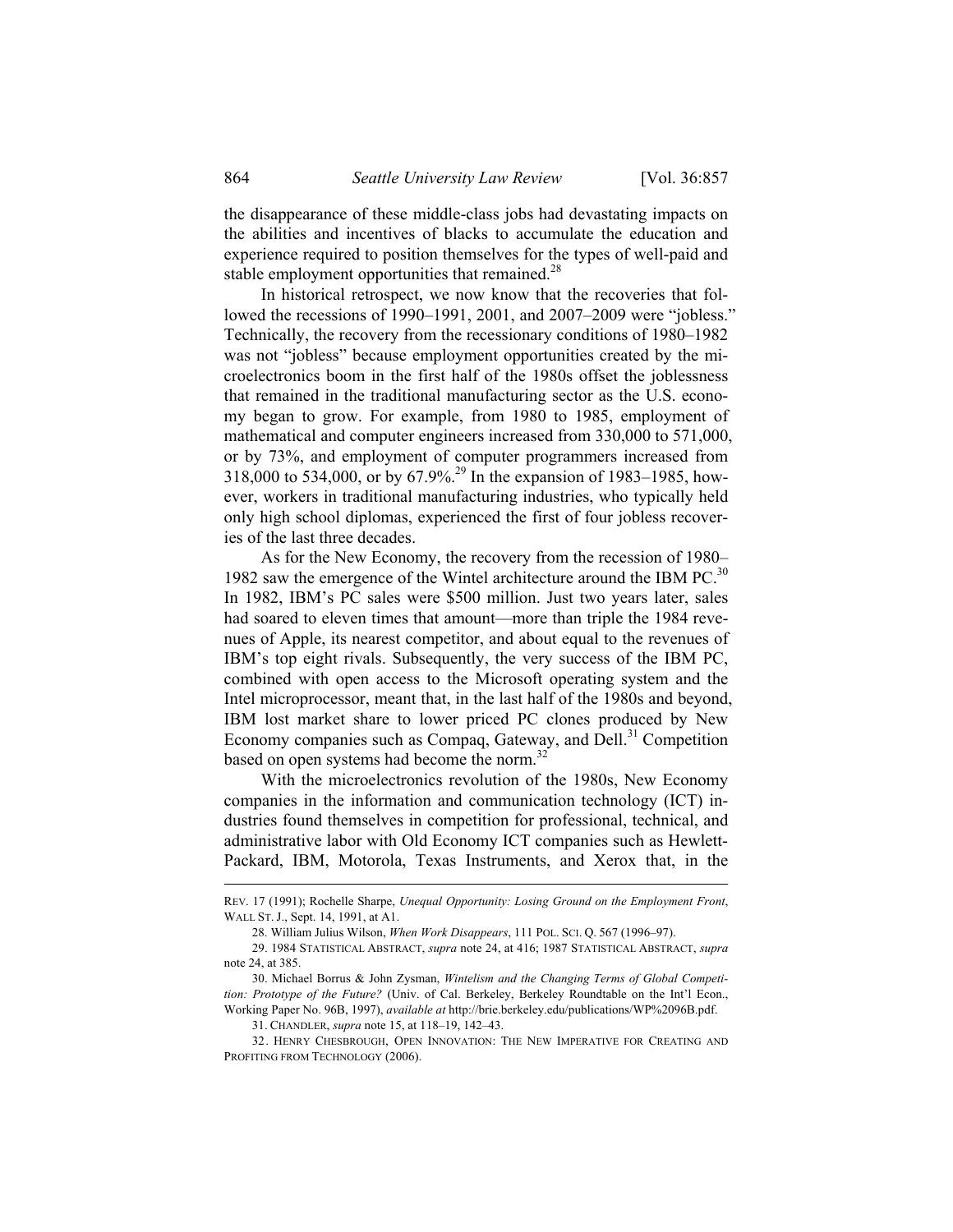1980s, still offered employees the realistic prospect of a career with one company.33 As young firms facing a highly uncertain future, New Economy companies could not attract labor away from Old Economy companies by promises of career employment. Instead, the New Economy startups used the inducement of employee stock options to attract and retain employees—very high proportions of whom were collegeeducated. As the successful New Economy companies grew large, most, if not all, employees were partially compensated in stock options. For example, Cisco Systems had 250 employees in 1990, the year in which it became publicly traded. After it had come to dominate the Internet router market a decade later, it had over 34,000 employees, virtually all of whom received stock options.<sup>34</sup>

So that stock options would perform a retention function as well as an attraction function, the practice evolved in New Economy firms of making option grants annually, with the vesting period for any annual block of option grants being 25% of the grants at the end of each of the first four years after the grant date. Once the options are vested, they can typically be exercised for a period of ten years from the grant date, so long as one remains with the company. Without creating the Old Economy expectation among employees of lifelong careers with the company, the perpetual pipeline of unvested options functions as a tangible retention mechanism. Indeed, for most employees, the amount of options that an individual can expect to receive is tied to his or her position in the firm's hierarchical and functional division of labor, so that the retention function of stock options is integrally related to the employee's career progress within the particular company.35

An Old Economy company valued career employees because they had experience in the development and utilization of the company's proprietary technologies. At many of the leading companies, the corporate R&D lab was the main source of this intellectual property. Investment in new products and processes was often done on military contracts, with the adaptation of the technologies to commercial production as process technologies improved and potential unit costs declined. As Old Economy companies passed on some of their productivity gains to their employees in the forms of higher wages, they supported the growth of domestic mass markets on which they could attain high capacity utilization

 <sup>33.</sup> LAZONICK, SUSTAINABLE PROSPERITY, *supra* note 1, at 81–113.

<sup>34</sup>*. Id*. at 39–79.

<sup>35</sup>*. Id*. at 39–79, 115–47.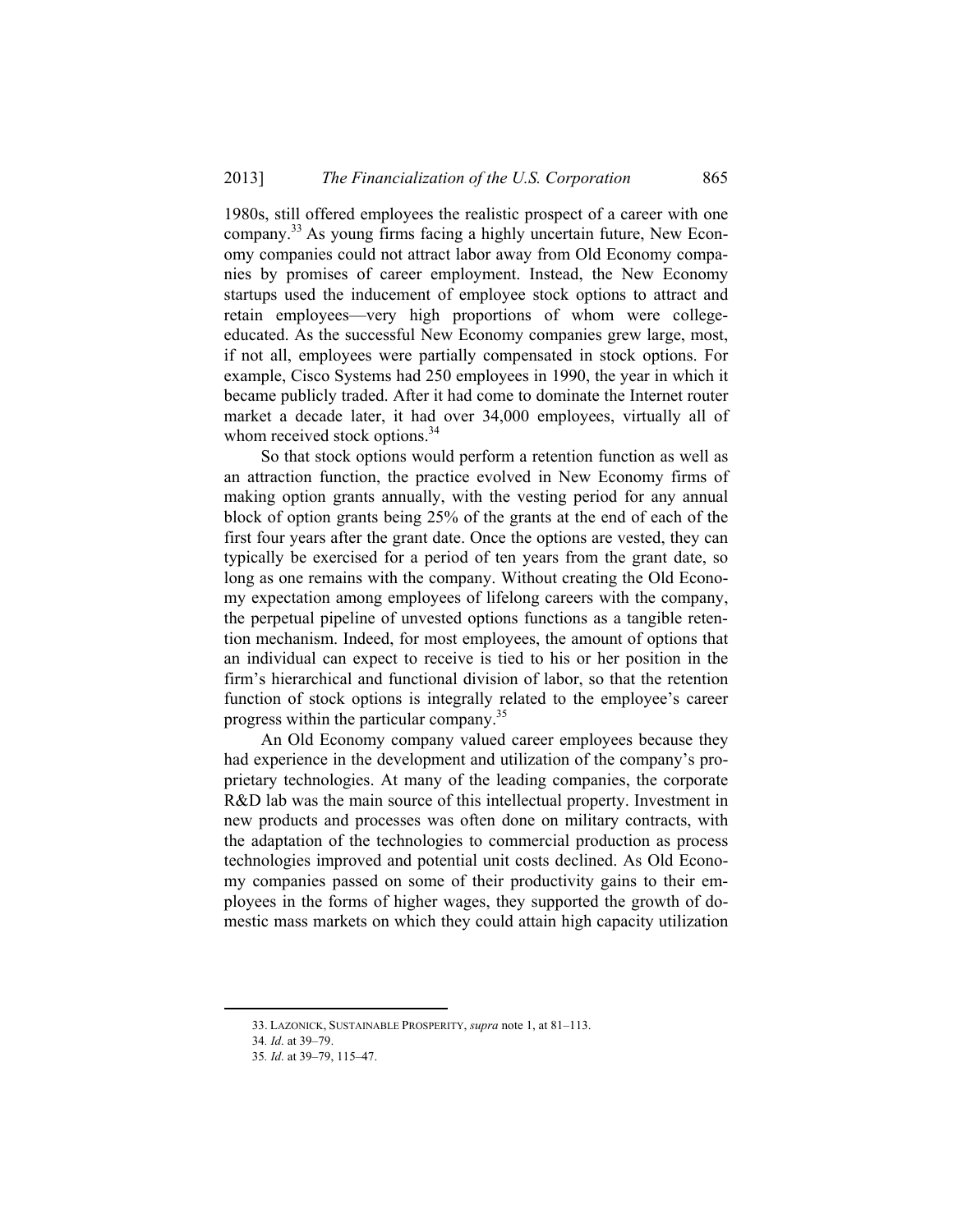of their existing productive capabilities and for which they could develop new products.<sup>36</sup>

The recession and recovery of the early 1990s witnessed the marketization of the employment relation and marked the beginning of the end of the career-with-one-company norm. Although in absolute terms, blue-collar workers suffered more unemployment than white-collar workers during this recession, the extent to which professional, technical, and administrative employees were terminated was unprecedented in the post-World War II decades; hence the downturn of 1990–1991 became known as the "white collar recession."<sup>37</sup> Increasingly over the course of the 1990s, including during the Internet boom in the second half of the decade, the career-long employment security that people in their forties and fifties had come to expect under the Old Economy business model vanished as employers replaced more expensive older workers with less expensive younger workers.<sup>38</sup>

Given its size, reputation, and central position in the ICT industries, the dramatic changes at IBM in the early 1990s marked a fundamental juncture in the transition from employment security to employment insecurity in the U.S. corporate economy. Through the 1980s, IBM touted its practice of "lifelong employment" as a source of its competitive success.39 From 1990 to 1994, however, IBM cut employment from 373,816 to 219,839, reducing its labor force to only 59% of its year-end 1990 level.<sup>40</sup> During this period, much of IBM's downsizing was accomplished by making it attractive for its employees to accept voluntary severance packages, including early retirement at age fifty-five.<sup>41</sup> But in 1993 and 1994, after recruiting CEO Louis V. Gerstner, Jr. from RJR Nabisco, many thousands of IBM employees were fired outright.<sup>42</sup> In 1995, IBM rescinded the early-retirement offer that had helped downsize its labor force.43 The offer had accomplished its purpose, and in any case, IBM no

 <sup>36</sup>*. Id*. at 81–113; William Lazonick, *Alfred Chandler's Managerial Revolution: Developing and Utilizing Productive Resources*, *in* MANAGEMENT INNOVATION: ESSAYS IN THE SPIRIT OF ALFRED D. CHANDLER, JR. 3 (William Lazonick & David J. Teece eds., 2012).

 <sup>37.</sup> Randall W. Eberts & Erica L Groshen, *Is This Really a 'White-Collar Recession'?*, ECON. COMMENT., Mar. 15, 1991; Jennifer M. Gardner, *The 1990–91 Recession: How Bad Was the Labor Market?*, 117 MONTHLY LAB. REV. 3 (1994).

 <sup>38.</sup> LAZONICK, SUSTAINABLE PROSPERITY, *supra* note 1, at 81–113, 249–79.

<sup>39.</sup> *See* Joel Kotkin, *Is IBM Good for America?*, WASH. POST, Oct. 6, 1985; *see also* THOMAS J. WATSON, JR., & PETER PETRE, FATHER, SON, AND COMPANY: MY LIFE AT IBM AND BEYOND 288– 89 (1990).

<sup>40</sup>*.* LAZONICK, SUSTAINABLE PROSPERITY, *supra* note 1, at 85.

<sup>41</sup>*. Id.* 

<sup>42</sup>*. Id.* at 85–87*.*

<sup>43</sup>*. Id.* at 89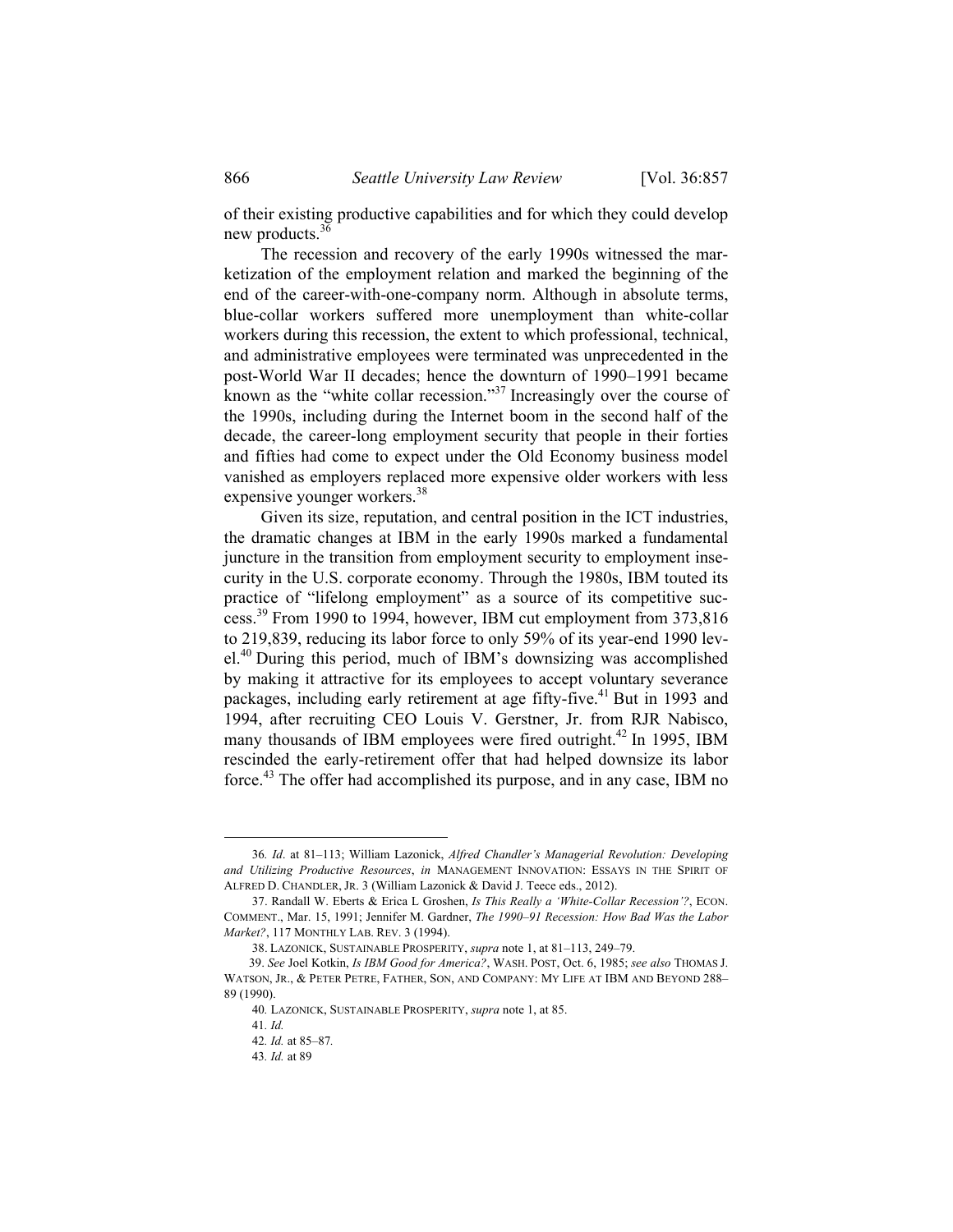longer wanted to encourage all employees to remain with the company even until the age of fifty-five.<sup>44</sup>

Of IBM's losses of \$15.9 billion in 1991–1993 (including an \$8.1 billion deficit in 1993, the largest annual loss in U.S. corporate history at the time), 86% came from workforce-related restructuring charges, including the cost of employee separations and relocations. This loss was, in effect, the cost to the company of ridding itself of its once-hallowed tradition of lifelong employment. Other restructuring charges, mainly for the consolidation of manufacturing capacity and elimination of excess space—both part of the massive downsizing process—amounted to \$10.6 billion over the three years. Ignoring restructuring charges, IBM recorded positive net incomes before taxes of \$939 million in 1991, \$2.619 billion in 1992, and \$148 million in 1993. Although IBM continued to downsize at a torrid pace in 1994, most of the downsizing was done outside the United States and without voluntary severance provisions. During 1994, the company booked no restructuring charges and had after-tax profits of \$3.021 billion. By that time, lifelong employment at IBM was a thing of the past. $45$ 

In line with the IBM transition, John Abowd and his co-authors found a general shift in U.S. employment from older experienced workers to younger skilled workers from 1992 to 1997 as companies adopted computer technologies.46 Using Current Population Survey data, Charles Schultze discovered that "[m]iddle-aged and older men, for whatever reason, are not staying as long with their employers as they once did."<sup>47</sup> He went on to show, moreover, that the job displacement rate for whitecollar workers relative to blue-collar workers had risen substantially in the 1980s and 1990s, starting at 33% in 1981–1982 and increasing to about 80% in the 1990s. Lori Kletzer wrote in a 1998 survey article on "job displacement,"

Job loss rates fell steadily from the 1981–83 rate, which encompassed the recession of 1981–82, through the expansion period of 1983–89. Job loss rates then rose again in 1989–91 as the economy weakened. The latest job loss figures are surprising. In the midst of a sustained (if uneven) expansion, 1993–95 job loss rates are the highest of the 14-year period: about 15 percent of U.S. workers

 <sup>44</sup>*. Id.*; Ellen E. Schultz, *Pension Cuts 101: Companies Find Subtle Ways to Pare Retirement Benefits*, WALL ST. J., July 27, 2000, at A1*.*

<sup>45</sup>*.* LAZONICK, SUSTAINABLE PROSPERITY, *supra* note 1, at 85–89.

 <sup>46.</sup> John Abowd et al., *Technology and the Demand for Skill: An Analysis of Within and Between Firm Differences* (Nat'l Bureau of Econ. Research, Working Paper No. 13043, 2007), *available at* http://www.nber.org/papers/w13043.

 <sup>47 .</sup> Charles L. Schultze, *Downsized & Out: Job Security and American Workers*, 17 BROOKINGS REV. 9, 10 (1999).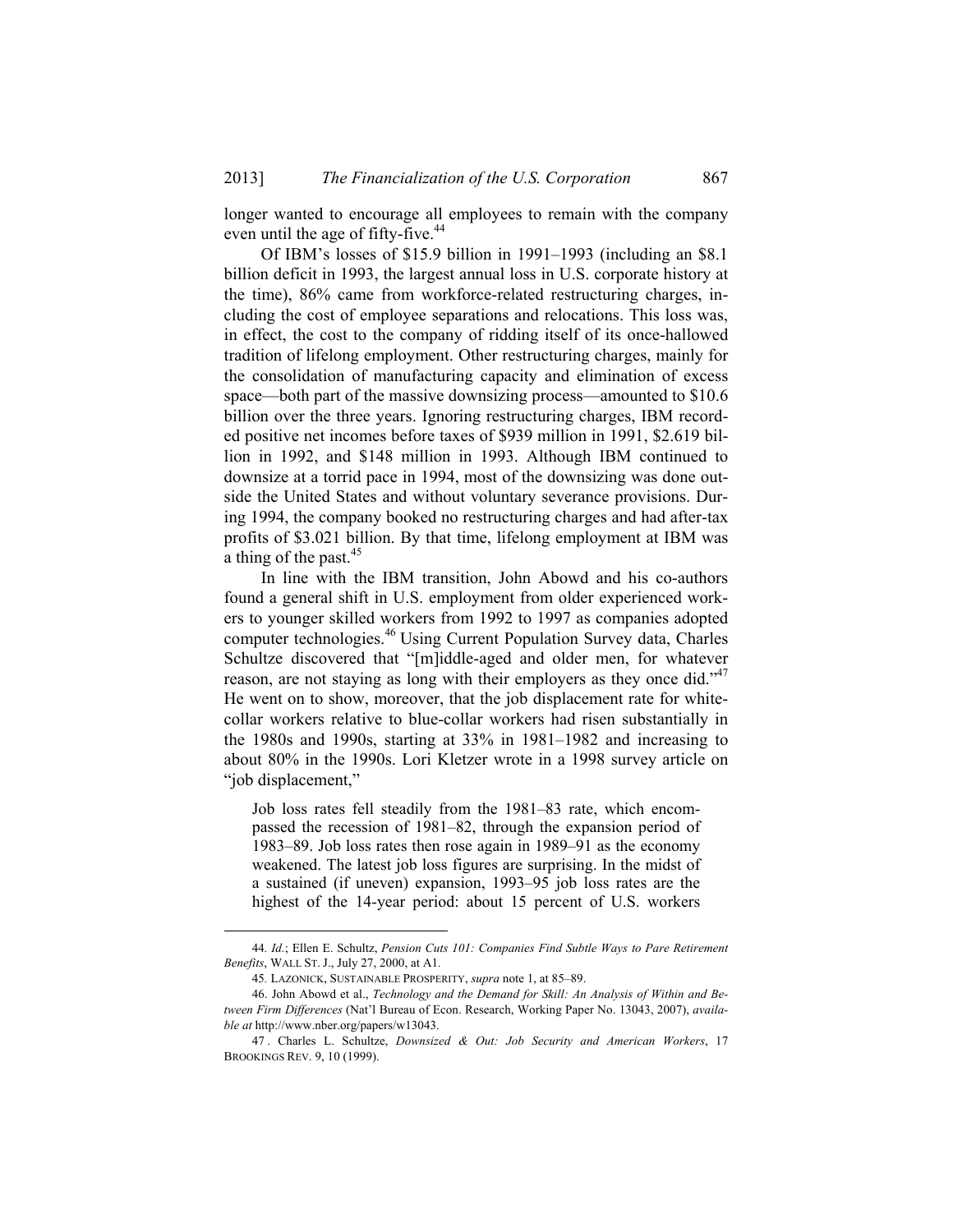were displaced from a job at some time during this three-year period. These high rates of job loss are consistent with public perceptions of rising job insecurity.<sup>48</sup>

In a more recent survey of changes in job security, Henry Farber stated that "[t]here is ample evidence that long-term employment [with one company] is on the decline in the United States."49 Using Current Population Survey data for 1973–2006, Farber found that

mean tenure for males employed in the private sector has declined substantially, particularly for older workers. For example, mean tenure for private sector males at age fifty declined from 13.5 years in the 1973 to 1983 period to 11.3 years in the 1996 to 2008 period. The pattern in the public sector is the opposite. For example, mean tenure for public sector males at age fifty increased from 13.6 years in the 1973 to 1983 period to 15.8 years in the 1996 to 2008 peri- $\mathrm{od.}^{50}$ 

Moreover, it appears that education as a guarantor of employment security weakened significantly from the 1980s to the 2000s. Using Displaced Worker Survey data to analyze rates of job loss, Farber found that

[i]n 1981 to 1983, the private-sector three-year job loss rate was 16 percent for high school graduates and 9.4 percent for college graduates. By 2001 to 2003 (also a period of weak labor markets), the gap had fallen to virtually zero, with a private-sector three-year job loss rate of 10.7 percent for high school graduates and 11 percent for college graduates. Interestingly, the education gap in job loss rates increased in the 2005 to 2007 period with 8.3 and 10.0 percent job loss rates for high school and college graduates, respectively.<sup>51</sup>

In the 2000s, globalization joined rationalization and marketization as a source of structural change. In the ICT industries that were central to the growth of the U.S. economy in the 1980s and 1990s, the globalization of employment dated back to the 1960s, when U.S. semiconductor manufacturers had set up assembly and testing facilities in East Asia, making use of low-paid but literate female labor.<sup>52</sup> Over time, a combination of work experience with multinational and indigenous companies, as well as the return of nationals who had acquired graduate education and work experience abroad, enhanced the capabilities of the Asian labor force to engage in higher value-added activities. By the beginning of the

 <sup>48.</sup> Lori Kletzer, *Job Displacement*, 12 J. ECON. PERSP. 115, 117 (1998).

 <sup>49.</sup> Henry Farber, *Job Loss and the Decline of Job Security in the United States, in* LABOR IN THE NEW ECONOMY 223 (Katharine G. Abraham, James R. Spletzer & Michael Harper eds., 2010).

<sup>50.</sup> *Id.* at 230.

<sup>51.</sup> *Id.* at 253.

 <sup>52.</sup> LAZONICK, SUSTAINABLE PROSPERITY, *supra* note 1, at 149–96.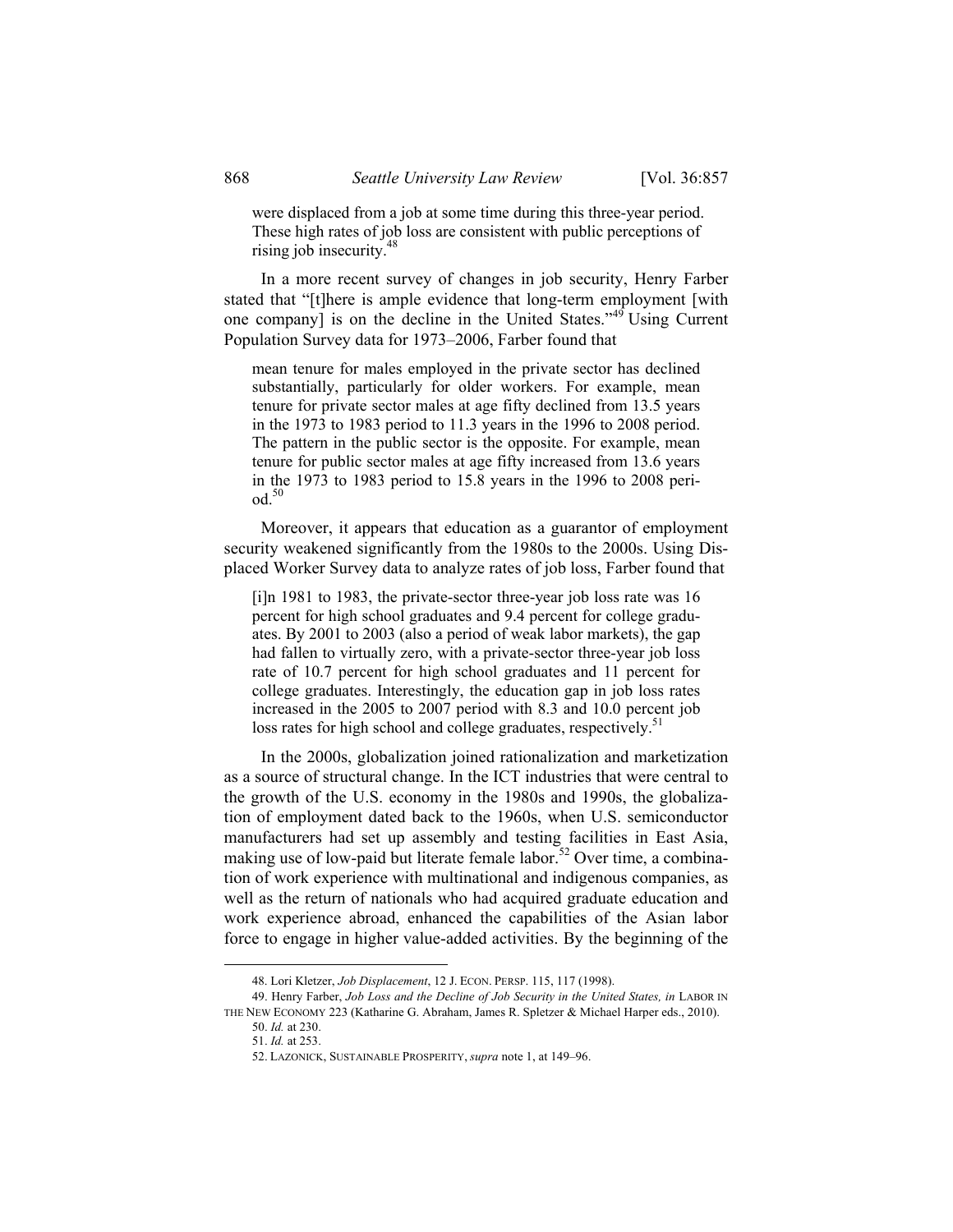2000s, Indians had become world leaders in the offshore provision of IT services, while the Chinese had become adept in a wide range of manufacturing industries, especially in ICT. In the 2000s, the availability of capable, college-educated labor supplies in developing economies and high quality, low cost communications networks enabled a vast acceleration of the movement of jobs by U.S. companies to China and India.<sup>53</sup>

Offshoring depressed U.S. employment in the recession of 2001 and in the subsequent jobless recovery that stretched into 2003. As U.S. based companies hired workers abroad, well-educated, high-tech workers found themselves vulnerable to displacement.<sup>54</sup> Given huge increases in the issuance of nonimmigrant (H-1B and L-1) work visas in the United States in the late 1990s and beginning of the 2000s, there were hundreds of thousands of high-tech workers, especially Indians, who had accumulated U.S. work experience that they could now take back home.<sup>55</sup> In February 2003, after more than a year of jobless recovery, *BusinessWeek* gained considerable attention when its cover blared the rhetorical question: "Is Your Job Next?"56 The subtitle read: "A new round of globalization is sending upscale jobs offshore. They include chip design, engineering, basic research—even financial analysis. Can America lose these jobs and still prosper?"<sup>57</sup>

For three decades now, the U.S. economy has been losing unionized blue-collar jobs. As it has turned out, Democratic administrations have been no better than Republican administrations in stanching the

 <sup>53.</sup> RON HIRA & ANIL HIRA, OUTSOURCING AMERICA: THE TRUE COST OF SHIPPING JOBS OVERSEAS AND WHAT CAN BE DONE ABOUT IT (rev. ed. 2008); Robert W. Bednarzik, *Restructuring Information Technology: Is Offshoring a Concern?*, MONTHLY LAB. REV., Aug. 2005, at 11, *available at* http://www.bls.gov/opub/mlr/2005/08/art2full.pdf; Susan M. Houseman, *Measuring Offshore Outsourcing and Offshoring: Problems for Economic Statistics*, 16 EMP. RES. NEWSL., Jan. 2009, at 1, *available at* http://www.upjohninstitute.org/publications/newsletter/snh\_109.pdf; Alan S. Blinder, *How Many U.S. Jobs May be Offshorable?* (Ctr. for Econ. Policy Studies, Working Paper No. 142, Mar. 2007), *available at* http://www.princeton.edu/~blinder/papers/07ceps142.pdf; Kate Bronfenbrenner & Stephanie Luce, The Changing Nature of Corporate Global Restructuring: The Impact of Production Shifts on Jobs In the US, China, and Around the Globe (Oct. 14, 2004) (unpublished submission to the US-China Economic and Security Review Commission), *available at* http://www.goiam.org/publications/pdfs/cornell\_u\_mass\_report.pdf.

 <sup>54.</sup> C. Alan Garner, *Offshoring in the Service Sector: Economic Impact and Policy Issues*, ECON. REV., Third Quarter 2004, at 5–37, *available at* http://www.kc.frb.org/Publicat/ ECONREV/PDF/3Q04garn.pdf; Bradford J. Jensen & Lori B. Kletzer, *Tradable Services: Understanding the Scope and Impact of Services Outsourcing* (Inst. for Int'l Econ., Working Paper No. 05- 9, 2005), *available at* http://www.aquapi.iie.com/publications/wp/wp05-9.pdf.

 <sup>55.</sup> RON HIRA, BRIDGE TO IMMIGRATION OR CHEAP TEMPORARY LABOR? THE H-1B & L-1 VISA PROGRAMS ARE A SOURCE OF BOTH (2010), *available at* http://www.epi.org/publication/ bp257/.

 <sup>56.</sup> Pete Engardio et al., *The Great Global Job Shift*, BUS. WK. (Feb. 3, 2003), http://www.bus inessweek.com/stories/2003-02-02/the-new-global-job-shift.

<sup>57</sup>*. Id.*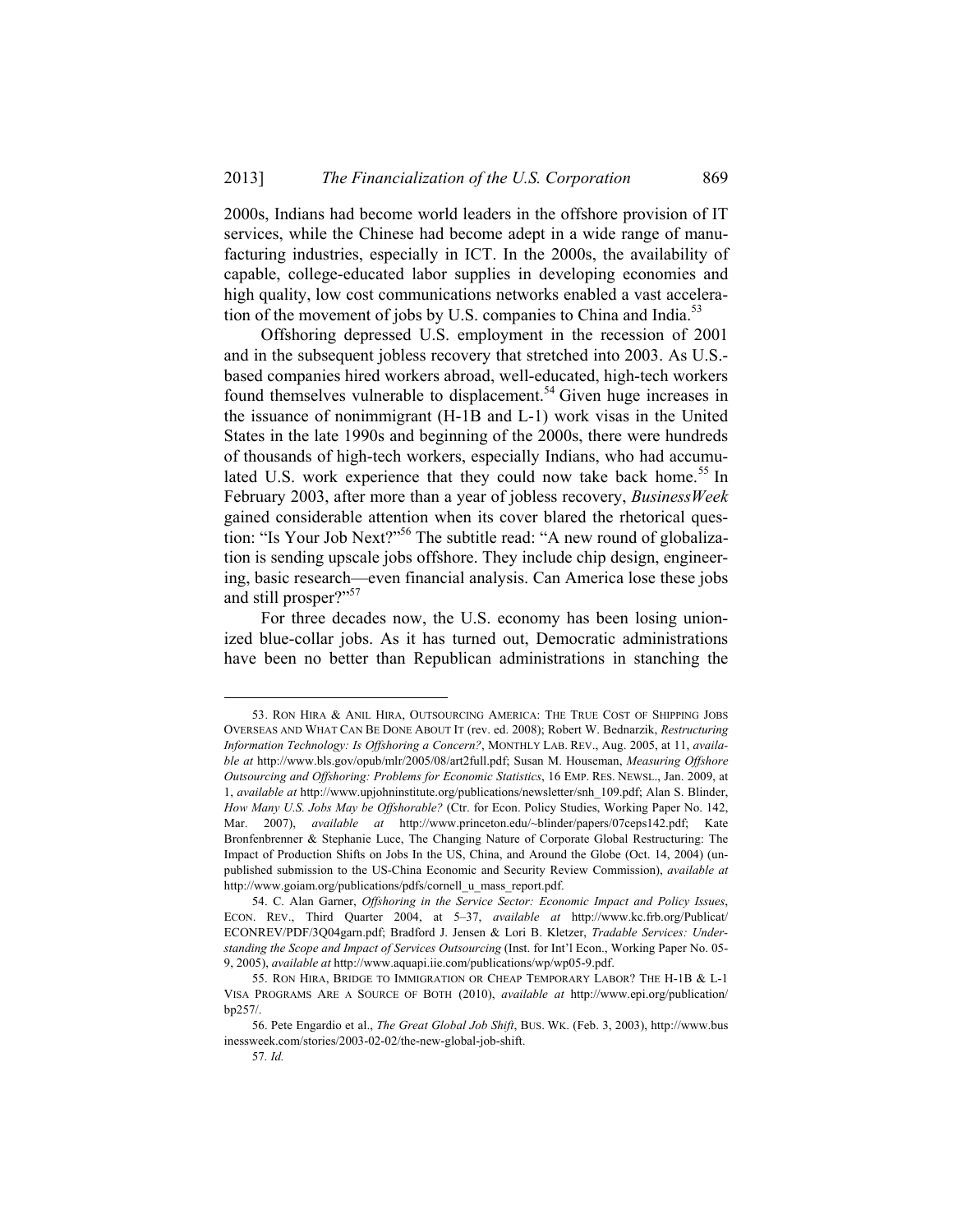decline.<sup>58</sup> In 2012, the U.S. rate of business-sector unionization was  $6.6\%$ , having declined steadily from over 15% in 1983.<sup>59</sup> Since the early 1990s. nonunionized white-collar workers, including professional, technical, and administrative employees who are deemed to be members of "management," have found that they can no longer expect that they will have a career with one company. The shift to open-systems technologies and the globalization of high-tech jobs have rendered well-educated and highly experienced members of the U.S. labor force vulnerable to loss of employment.

It should be emphasized once again that the displacement of workers from middle-class jobs often has a productive rationale: manufacturing plants may become uncompetitive; recently educated workers may possess more relevant skills than experienced (older) workers; and the productive capabilities of workers in low-wage areas of the world may be on a par with, if not superior to, those of workers in the United States. Nevertheless, once changes in the structure of employment have become widespread for productive reasons, corporations have been known to terminate employees in order to increase short-term profits for the sake of inciting speculative increases in their companies' stock prices. As documented below, under a regime of financialized corporate resource allocation, the tendency has then been to allocate those extra profits to stock buybacks for the purpose of giving a company's stock price a manipulative boost.

Unlike the recessions of 1980–1982, 1990–1991, and 2001, the Great Recession of 2008–2009 was a purely financial downturn caused by speculation in, and manipulation of, securities markets by the financial sector of the economy. This speculation and manipulation exploited the fragility of home ownership in an economy that, since the 1980s, had been eliminating the stable and remunerative middle-class jobs that had made home ownership affordable. The jobless recovery that has followed the Great Recession has been far more prolonged than earlier ones. While Wall Street has become, and remains, a gambling casino, the more fundamental fragility of the U.S. economy emanates from the industrial sector. I shall show that, as a general rule, the executives who run U.S. industrial corporations have become focused on creating profits for the sake of higher stock prices rather than creating the high value-added jobs that are the essence of a prosperous economy.

 <sup>58.</sup> LOUIS UCHITELLE, THE DISPOSABLE AMERICAN: LAYOFFS AND THEIR CONSEQUENCES 151–77 (2006).

 <sup>59.</sup> Press Release, Bureau of Labor Statistics, Union Members—2012 (Jan. 23, 2013), *available at* http://www.bls.gov/news.release/union2.nr0.htm.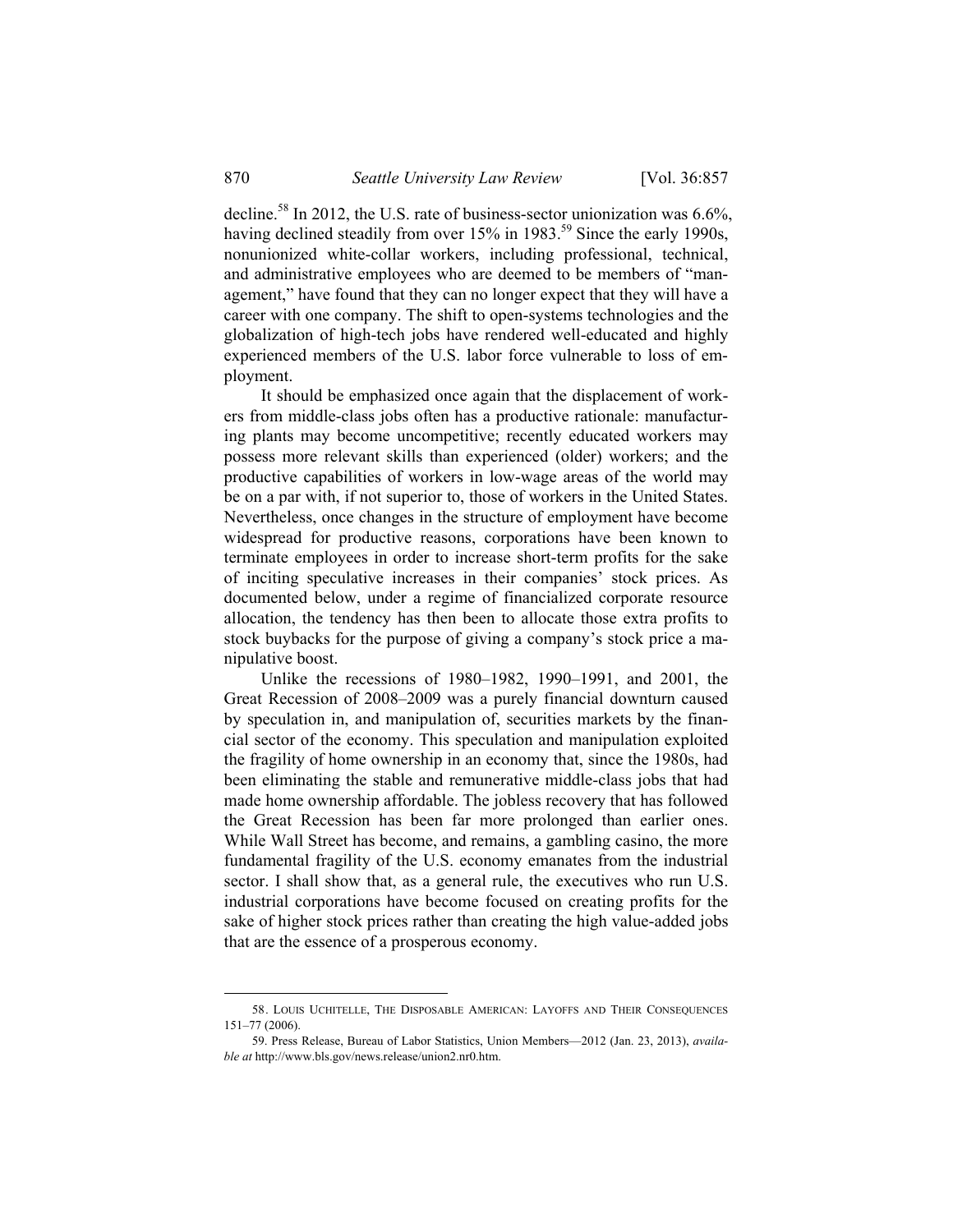#### III. CORPORATE EXECUTIVES IN THE TOP 0.1%

In the generally prosperous U.S. economy of the post-World War II decades, there was a movement toward more equality in the distribution of income. As illustrated by the time series for the Gini coefficient in Figure 1, there was then a reversal of this trend in the late 1970s followed by an acceleration in inequality in the early 1980s. Since then, the distribution of income in the United States has become increasingly skewed. As measured by the Gini coefficient, income inequality increased in almost all of the countries in the Organisation for Economic Co-operation and Development (OECD) from the mid-1980s to the late 2000s. In both periods, however, the United States has had the most unequal distribution in the OECD except for Turkey and Mexico.<sup>60</sup>

Figure 1: Gini Coefficient, Income Distribution Among All U.S. Families,  $1947-2011^{61}$ 



The prime drivers of the increase in income inequality in the United States have been the erosion of middle-class employment opportunities and the explosion of income at the very top of the distribution. From 1979 to 2007, real GDP per capita grew by 68.4% in the United States.

 <sup>60 .</sup> ORG. FOR ECON. COOPERATION & DEV., GROWING INCOME INEQUALITY IN OECD COUNTRIES: WHAT DRIVES IT AND HOW CAN POLICY TACKLE IT? 6 (2006), *available at* http://www.oecd.org/social/socialpoliciesanddata/ 47723414.pdf.

 <sup>61.</sup> *Historical Income Tables Families*, U.S. CENSUS BUREAU, at tbl. F-4, http://www.census. gov/hhes/www/income/data/historical/families/ (last visited Jan. 15, 2013). The Gini coefficient is a widely used measure of income inequality. A Gini coefficient of 0 would mean perfect equality in the distribution of income among all families in the economy, while a coefficient of 1 would mean that one family has all the income and all of the remaining families in the economy have none. The higher the Gini coefficient, therefore, the greater the income inequality among families in the economy concerned.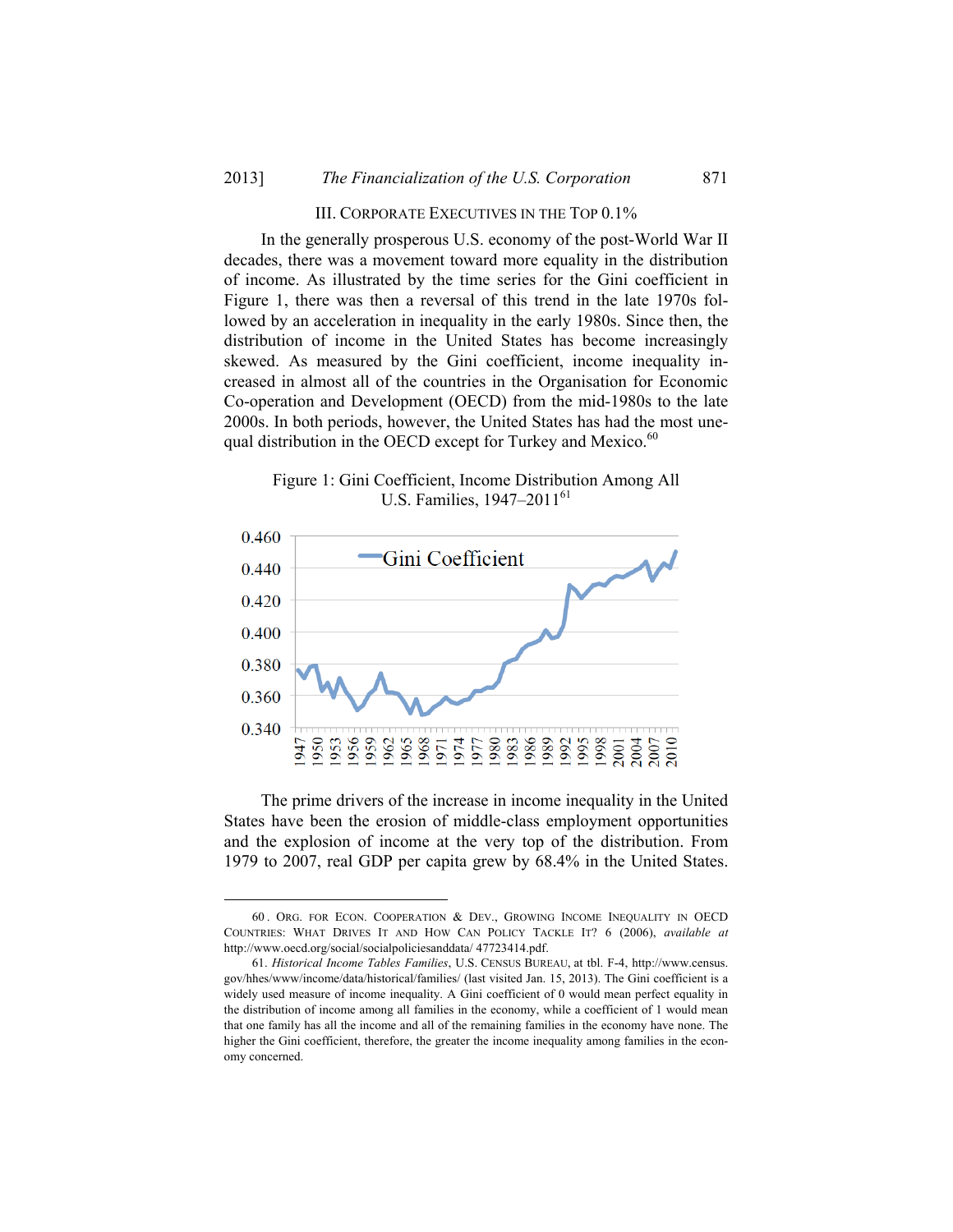Over the same period, however, the real after-tax incomes of the bottom quintile (first through twentieth percentiles) of the income distribution grew by only 18.3%, the fourth quintile by 27.5%, the middle quintile by 35.2%, the second quintile by 43.3%, and the top quintile *excluding* the top one percent by 65%. Meanwhile, the real after-tax incomes of the top one percent increased by 277.5%.<sup>62</sup>

This concentration of income at the top shows up clearly in data collected on the richest Americans from 1913–2010 from Internal Revenue Service tax returns, as illustrated in Figure 2.<sup>63</sup> In 2007, the top one percent of the distribution received 23.5% of pre-tax income, the highest level since 1928, when, during the stock market boom that would culminate in the Great Crash, the share of the top one percent reached 23.9%. Figure 2 also shows the extreme volatility of the income shares of the top one percent that has accompanied stock market booms and busts, such as those that centered on the peak years 1929, 2000, and 2007.

 <sup>62.</sup> CONG. BUDGET OFFICE, TRENDS IN THE DISTRIBUTION OF HOUSEHOLD INCOME BETWEEN 1979 AND 2007 (2011), *available at* http://www.cbo.gov/sites/default/files/cbofiles/attachments/10- 25-HouseholdIncome.pdf.

 <sup>63.</sup> Thomas Piketty & Emmanuel Saez, *IRS Tax Return Table and Figures Updated to 2010*, ECONOMETRICS LABORATORY SOFTWARE ARCHIVE (Mar. 2012), http://elsa.berkeley.edu/~saez/ TabFig2010.xls.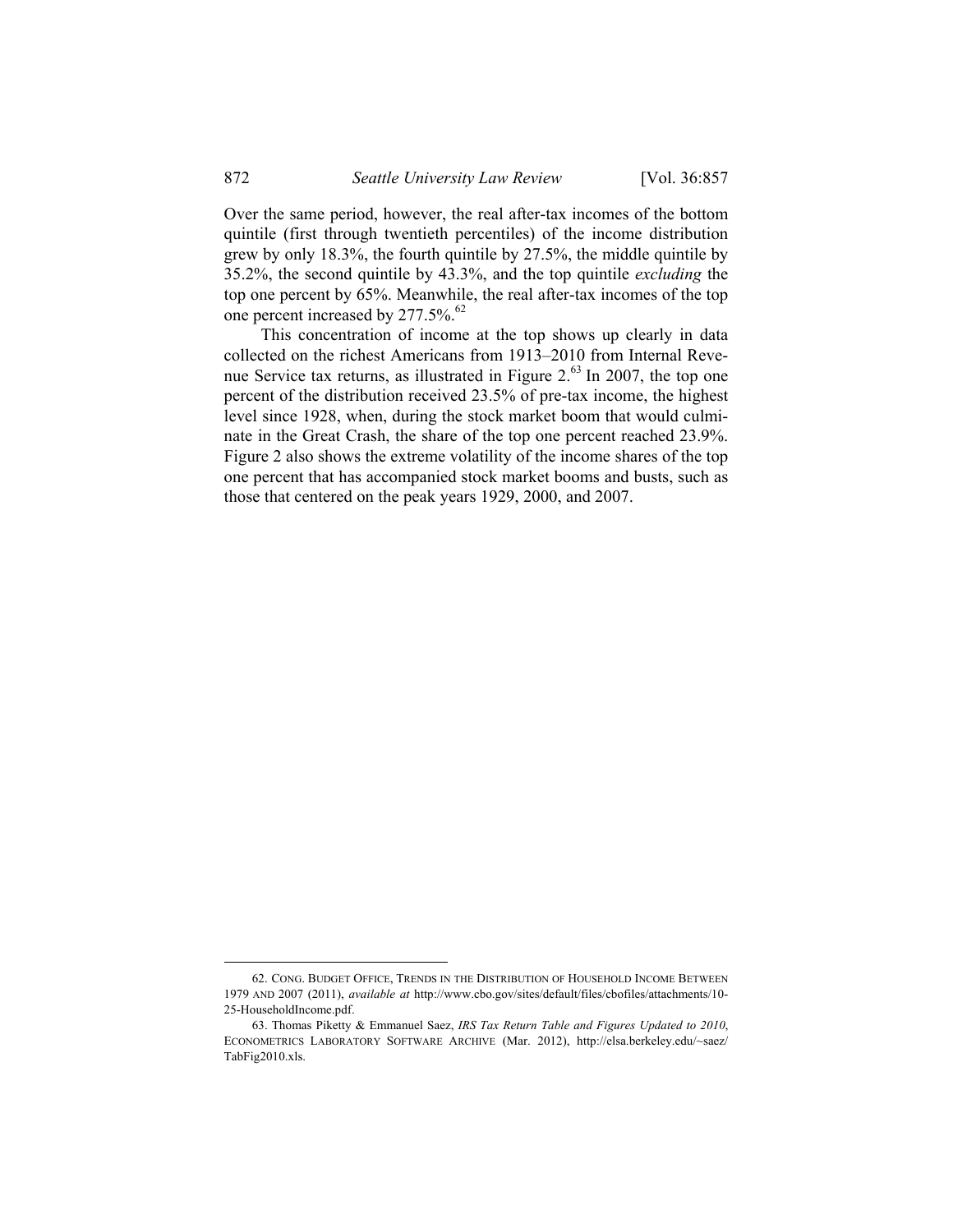



Moreover, incomes are highly skewed even within the top one percent.<sup>65</sup> At 12.3%, the share of the top 0.1% in 2007 was higher than the previous peak of 11.5% in 1928. Figure 3 also shows the extreme volatility of the income shares of the top 1%, 0.5%, and 0.1%, most markedly because of stock market booms and busts that centered on 1929, 2000, and 2007.

 64. *Id.* data-Fig2. For a PDF showing Figure 2 in color, see *Archive*, SEATTLE U. L. REV., http://seattleuniversitylawreview.com/archive/ (last visited Feb. 22, 2013). 65*. Id.*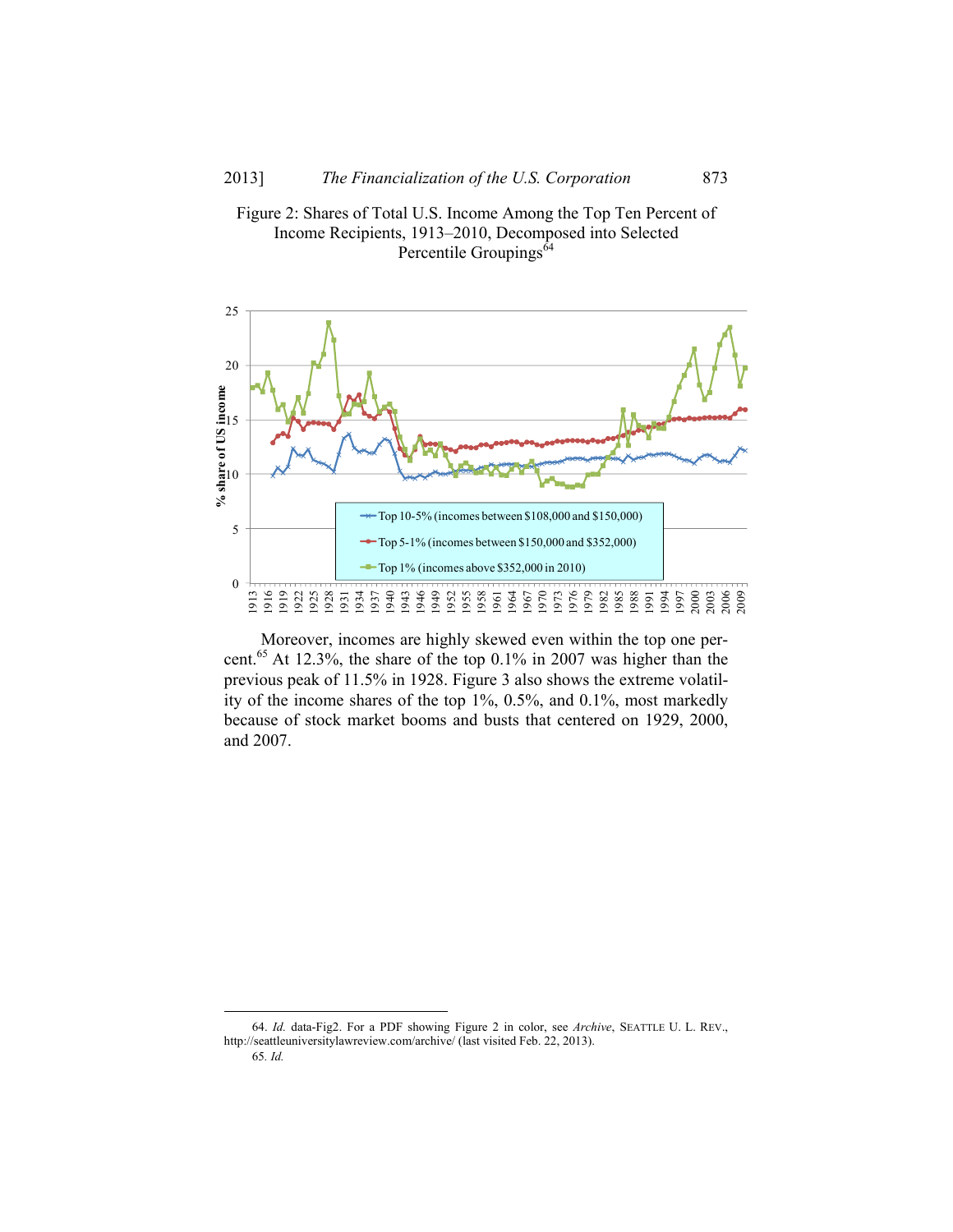



There were, however, differences in the *sources* of the incomes of the top 0.1% in the late 1920s and late 2000s, as shown in Figure 4. Particularly significant is the importance of the stock market as a source of income for the richest Americans in the 2000s. The gains from exercising stock options can appear in not only the "capital gains" component but also the "salaries" component of total incomes. The IRS data collected by Piketty and Saez do not break down total salaries taxed at the personal-income tax rate into their component parts.<sup>67</sup> From the 1950s into the 1970s, executive stock options enabled top executives to have a portion of their remuneration taxed at the relatively low capital-gains tax rate rather than at the high personal-income tax rate.<sup>68</sup> The Economic Recovery Act of 1981, however, both substantially lowered the top personalincome tax rate and placed a \$100,000 per annum limit on the exercisable options (number of options times the exercise price) eligible for capi-

 <sup>66.</sup> *Id.* tbl. A3. For a PDF showing Figure 3 in color, see *Archive*, SEATTLE U. L. REV., http://seattleuniversitylawreview.com/archive/ (last visited Feb. 22, 2013).

<sup>67</sup>*. Id.*

<sup>68.</sup> William Lazonick, *The Explosion of Executive Pay and the Erosion of American Prosperity*, 57 ENTREPRISES ET HISTOIRE 141 (2009).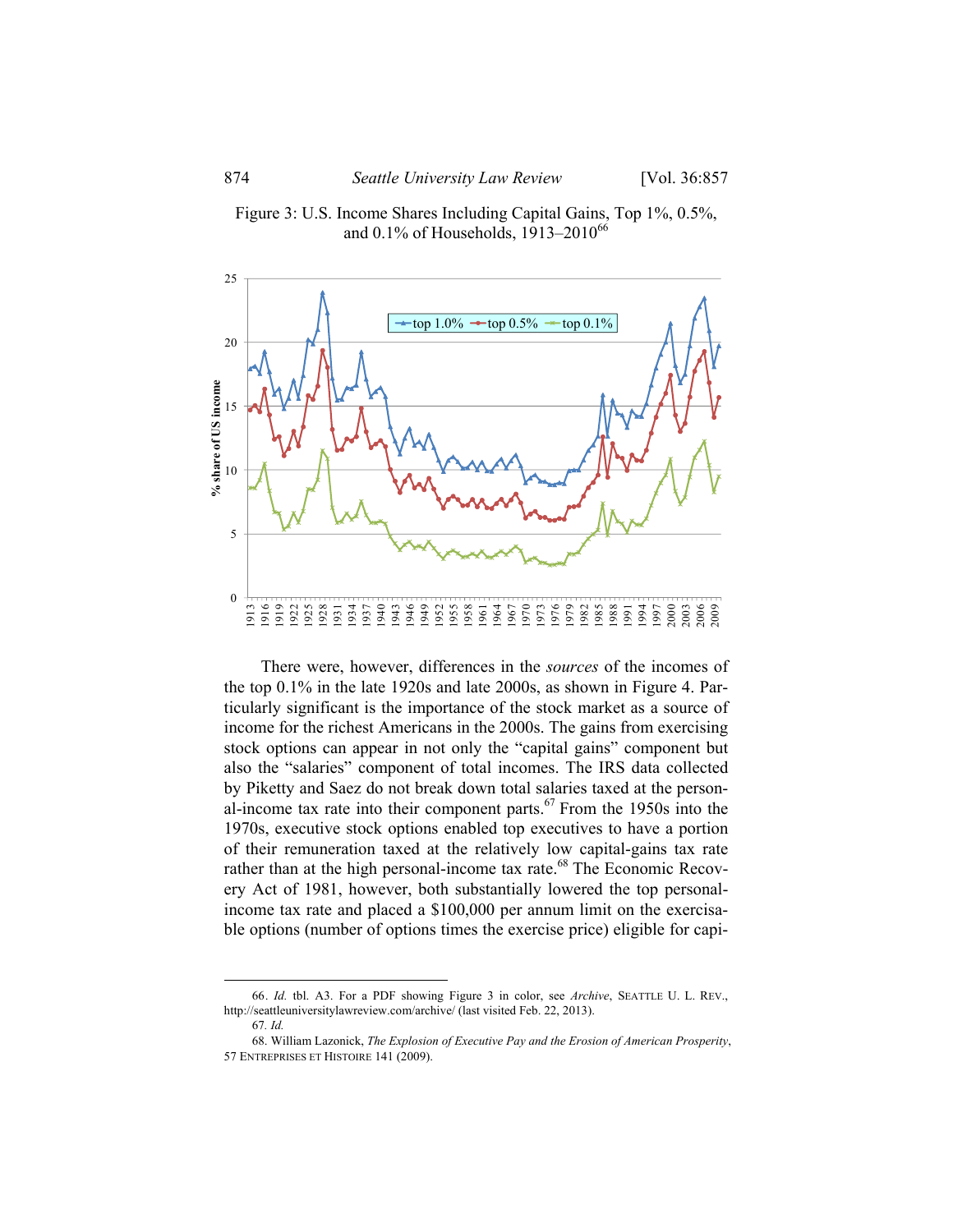tal-gains taxation.  $69$  Thus, for top executives of major corporations, whose stock-option income often amounts to millions of dollars in a given year, capital-gains income from stock options are only a small part of the total gains from exercising options.

As illustrated by the peaks in the "salaries" component in Figure 4, for the top 0.1% of the income distribution, it was gains from exercising stock options that pushed up their salaries to an historic high of 4.02% of total U.S. income in 2000. This peak was a dramatic rise from 0.59% of total U.S. income in 1970, 1.01% in 1980, and 2.09% in 1990. This income share hit a local peak of 3.26% in 2007, and was 2.95% in 2010.





Indeed, for the highest paid executives, stock-option income is the largest component of their total income. Table 1, based on data from company proxy statements, shows the average compensation of the high-

 <sup>69.</sup> Bruce R. Ellig, *The Evolution of Executive Pay in the United States*, 38 COMPENSATION & BENEFITS REV. 55, 57 (2006).

<sup>70.</sup> Piketty & Saez, *supra* note 63, data-Fig4B. For a PDF showing Figure 4 in color, see *Archive*, SEATTLE U. L. REV., http://seattleuniversitylawreview.com/archive/ (last visited Feb. 22, 2013).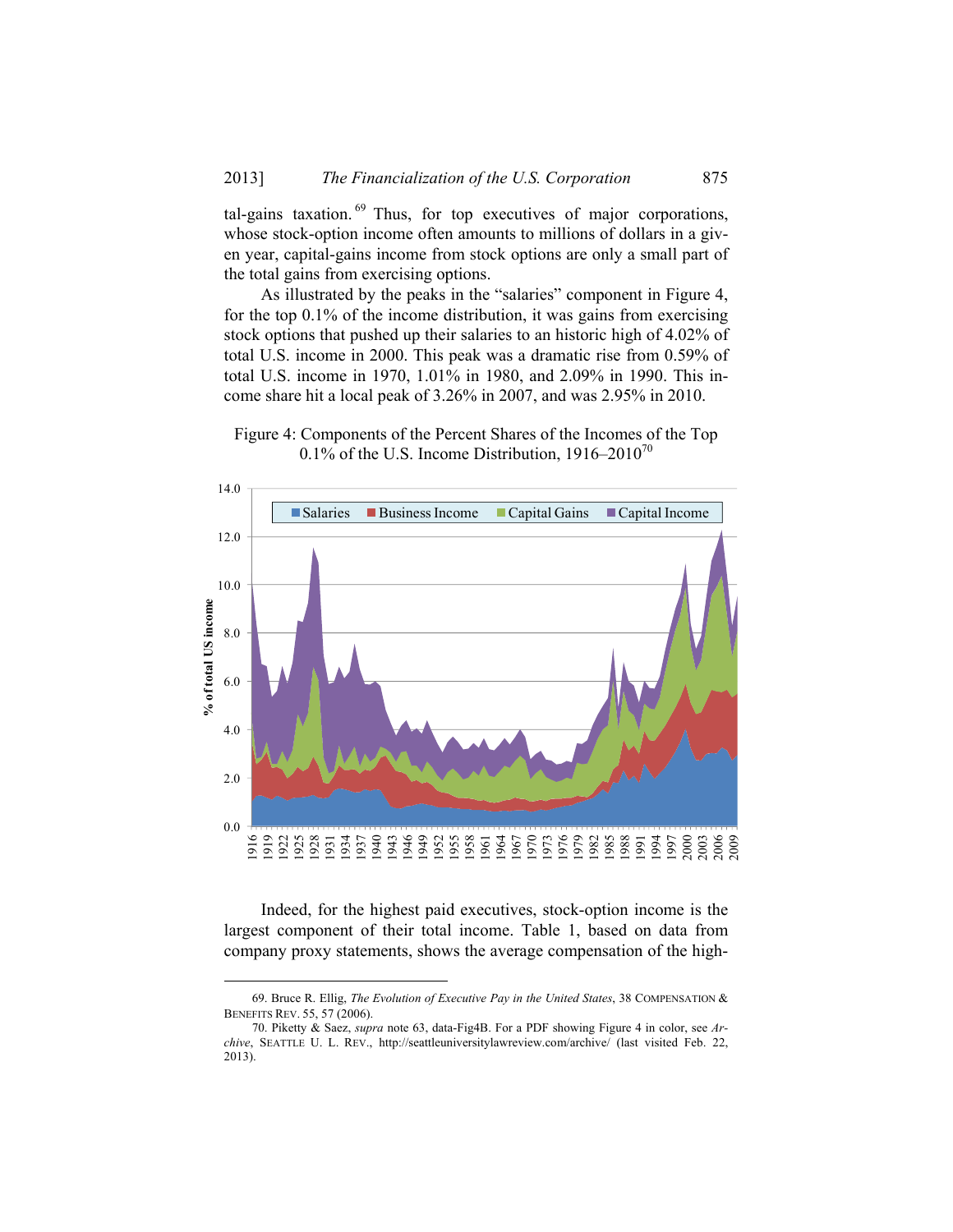est paid corporate executives in the United States, and the percent of that compensation derived from exercising stock options (the difference between the stock-option exercise price and the market price of the stock on the exercise date) for 1992–2010. Also included in Table 1 are the S&P 500 Index (with over 80% of its component stocks being listed on the New York Stock Exchange) and the NASDAQ Composite Index, to illustrate the positive correlation of stock-price performance with both the level of executive pay and the proportion of that pay derived from stock-option exercises.

Large proportions of these enormous incomes of top executives have come from gains from cashing in on the ample stock option awards that top executives' boards of directors have bestowed on them. The higher the "top pay" group, the greater the average proportion of the pay of the executives in that group that was derived from gains from exercising stock options.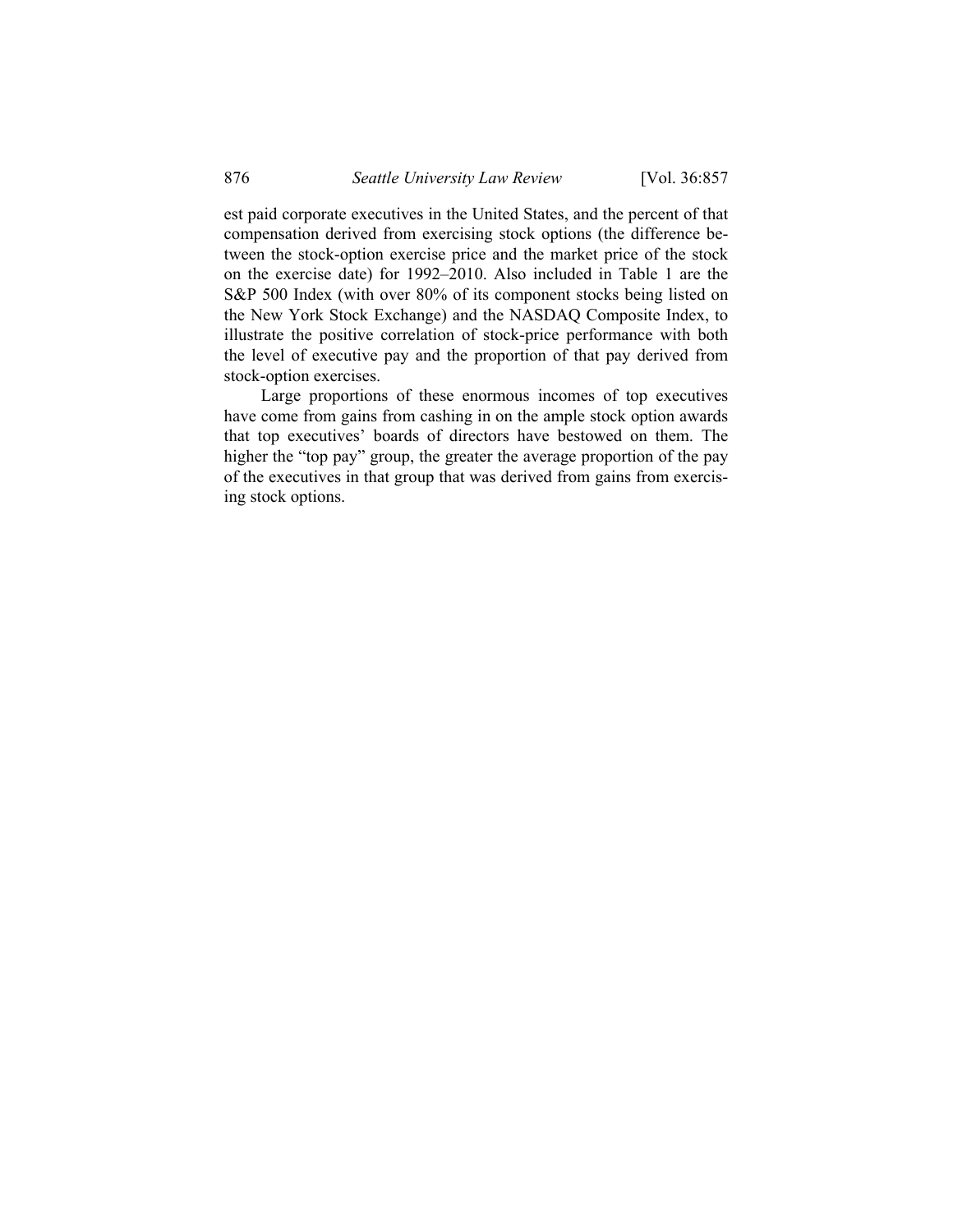#### 2013] *The Financialization of the U.S. Corporation* 877

# Table 1: Average Total Compensation of "Named" Executives of U.S. Corporations and the Proportion of Total Compensation from Stock-Option Gains for the 100, 500, 1500, and 3000 Highest Paid,  $1992 - 2010^{71}$

|      | <b>Top 100</b> |               | <b>Top 500</b> |               | <b>Top 1500</b> |               | <b>Top 3000</b> |               | S&P          | NAS-         | NAS- |
|------|----------------|---------------|----------------|---------------|-----------------|---------------|-----------------|---------------|--------------|--------------|------|
|      | Mean           | $\frac{0}{0}$ | Mean           | $\frac{0}{0}$ | Mean            | $\frac{0}{0}$ | Mean            | $\frac{0}{0}$ | 500          | <b>DAQ</b>   | DAQ/ |
|      | Sm.            | <b>SO</b>     | Sm.            | <b>SO</b>     | \$m.            | <b>SO</b>     | Sm.             | <b>SO</b>     | <b>Index</b> | <b>Index</b> | S&P  |
| 1992 | 23.1           | 71            | 9.3            | 59            | 4.7             | $48\,$        | 2.9             | 42            | 100          | 100          | 1.00 |
| 1993 | 21.1           | 63            | 9.1            | 51            | 4.8             | 42            | 3.1             | 36            | 109          | 119          | 1.10 |
| 1994 | 18.5           | 57            | 8.1            | 45            | 4.4             | 35            | 2.9             | 29            | 111          | 125          | 1.13 |
| 1995 | 21.0           | 59            | 9.7            | $48\,$        | 5.3             | 40            | 3.5             | 34            | 131          | 155          | 1.18 |
| 1996 | 32.4           | 64            | 13.9           | 54            | 7.2             | 47            | 4.6             | 41            | 162          | 195          | 1.20 |
| 1997 | 44.2           | $72\,$        | 18.6           | 61            | 9.5             | 55            | 5.9             | 49            | 210          | 243          | 1.16 |
| 1998 | 76.0           | 66            | 26.7           | 64            | 12.5            | 58            | 7.5             | 53            | 261          | 300          | 1.15 |
| 1999 | 68.9           | 82            | 27.4           | 71            | 13.2            | 63            | 7.8             | 57            | 319          | 462          | 1.45 |
| 2000 | 104.0          | 87            | 40.5           | 80            | 18.7            | 72            | 10.8            | 67            | 341          | 614          | 1.80 |
| 2001 | 62.9           | $77 \,$       | 23.9           | 66            | 11.5            | 58            | 6.9             | 53            | 284          | 332          | 1.17 |
| 2002 | 38.1           | 57            | 17.1           | 49            | 8.8             | 43            | 5.5             | 38            | 237          | 252          | 1.06 |
| 2003 | 48.7           | 64            | 21.2           | 55            | 10.8            | 48            | 6.7             | 44            | 232          | 275          | 1.18 |
| 2004 | 55.4           | 75            | 25.0           | 62            | 12.9            | 55            | 8.1             | 50            | 272          | 330          | 1.21 |
| 2005 | 67.5           | 78            | 28.7           | 63            | 14.5            | 56            | 9.0             | 51            | 290          | 348          | 1.20 |
| 2006 | 68.9           | 69            | 29.6           | 59            | 15.4            | 52            | 9.7             | 47            | 316          | 463          | 1.47 |
| 2007 | 69.3           | $73\,$        | 30.2           | 60            | 15.8            | 52            | 10.0            | 47            | 354          | 428          | 1.21 |
| 2008 | 47.5           | 58            | 20.7           | 55            | 10.9            | 45            | 7.0             | 39            | 291          | 356          | 1.22 |
| 2009 | 30.4           | 52            | 14.8           | 37            | 8.3             | 28            | 5.5             | 23            | 227          | 307          | 1.35 |
| 2010 | 35.9           | 49            | 18.3           | 40            | 10.4            | 32            | 6.8             | $28\,$        | 271          | 386          | 1.43 |

Mean compensation in millions of 2010 U.S. dollars

 71. The data in this table are compiled from Standard and Poor's Compustat Database, accessed from WHARTON RESEARCH DATA SERVS., http://wrds-web.wharton.upenn.edu/ (last visited Nov. 1, 2012). The S&P 500 Index and the NASDAQ Composite Index are set to 100 for 1992 for purposes of comparison. "Named" executives are the CEO and other four highest paid executives in a given year reported by listed companies in their annual proxy statements to shareholders. Total compensation, which includes the actual value of stock options exercised (market prices minus exercise price), is labeled TDC2 in the Compustat database, which is defined for 1992 through 2005 as Salary + Bonus + Other Annual + Total Value of Restricted Stock Granted + Value of Stock Options Exercised + Long-Term Incentive Payouts, and All Other Total, and for 2006 on as Salary + Bonus + Non-equity Incentive + Other Compensation + Value of Options Exercised + Stock Awards + Deferred Compensation. The term "%SO" means the percent of total compensation that the whole set (100, 500, 1,500, or 3,000) of highest paid executives derived from gains from exercising stock options. Note that company proxy statements (DEF 14A SEC filings) report the compensation of the company's CEO and four other highest paid executives. It is therefore possible that some of the highest paid executives who should be included in each of the "top" categories are excluded. The mean compensation calculations are therefore lower bounds of actual average compensation of the highest paid corporate executives in the United States.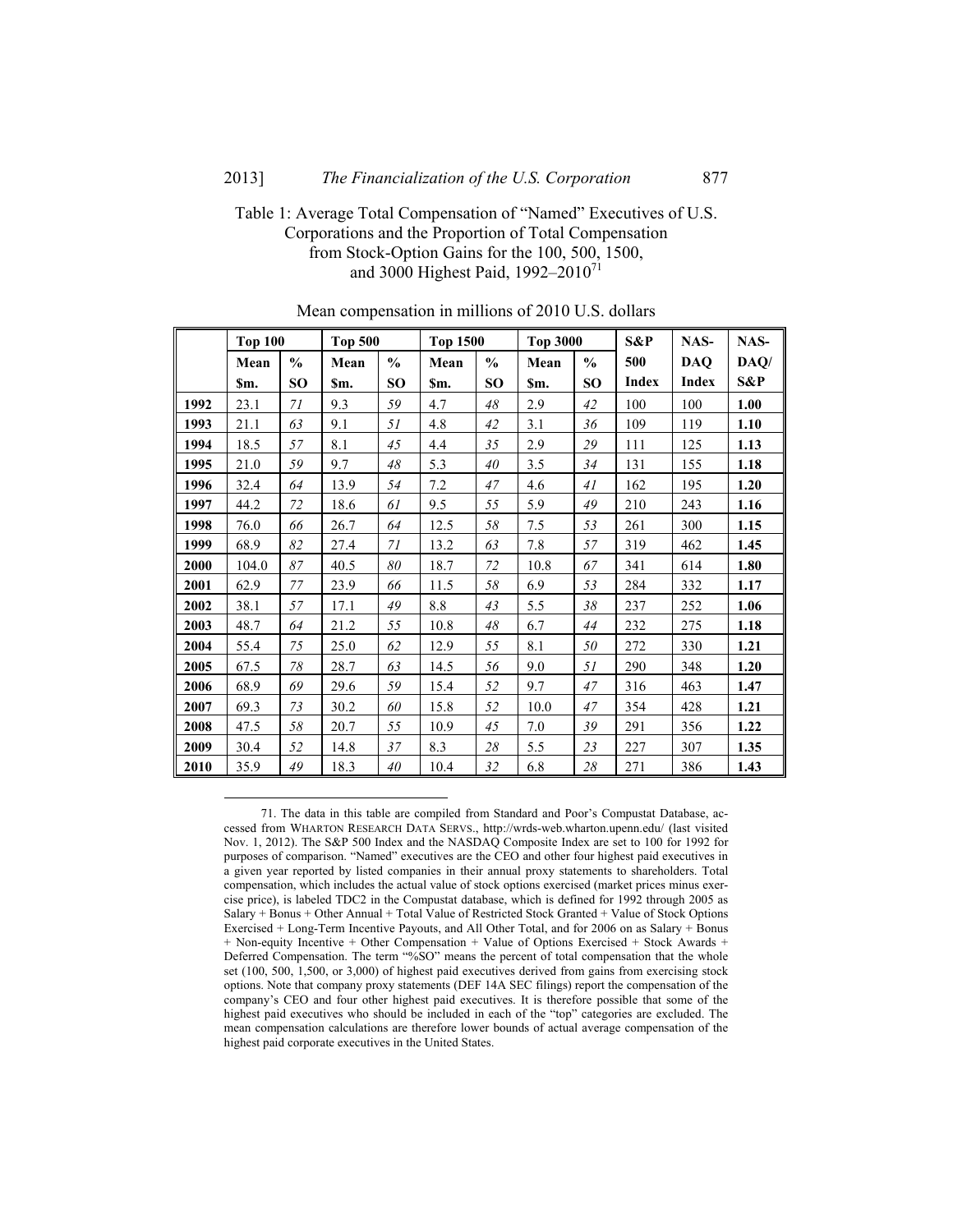For the top 100 group in the years 1992–2010, the proportion from stock-option gains ranged from a low of 49% in 2010—when the mean pay of the group was also at its second lowest level in real terms since 1996—to a high of 87% in 2000—when the mean pay was at its highest level of \$104 million in 2010 dollars. In 2000, the mean pay of the top 3,000 was \$10.8 million in 2010 dollars, only 10% of the mean pay of the top 100. Nevertheless, as shown in Table 1, gains from exercising stock options accounted for 67% of the combined pay of executives in the top 3,000 group.

It is important to note how, in Table 1, the average pay of the highest paid corporate executives has risen and fallen with the fluctuations of major stock market indices. In the 1980s and 1990s, high real stock yields characterized the U.S. corporate economy. These high yields came mainly from stock-price appreciation as distinct from dividends yields, which, with stock prices climbing rapidly, were low in the 1990s despite high dividend payout ratios. With the S&P 500 Index rising almost 1,400% from March 1982 to August 2000, the availability of gains from exercising stock options became almost automatic. In the 2000s, in contrast, with the stock market less speculative, corporate executives turned to another means of boosting stock prices: large-scale stock repurchases. As I have argued elsewhere, there are three drivers of stock prices: innovation, speculation, and manipulation.<sup>72</sup> In the 1980s and 1990s, high stock prices were driven primarily by a combination of New Economy innovation followed by speculation.<sup>73</sup> In the 2000s, rising stock prices of S&P 500 companies were driven by manipulation, with large-scale stock repurchases as the prime weapons of market manipulation.

Among the prime beneficiaries of this market manipulation were the very same corporate executives who made the decisions to allocate corporate resources to stock repurchases. In 2010, the threshold income for inclusion in the top 0.1% of the income distribution was \$1,492,175.<sup>74</sup> From the proxy statement data on "named" top executives, in 2010, 4,743 executives had total compensation greater than this threshold amount, with a mean income of \$5,034,000 and gains from exercising stock options representing 26% of their combined compensation.

The number of corporate executives who, in 2010, were members of the top 0.1% club was, however, far higher than 4,743, for two reasons. First, total corporate compensation of the named executives does not in-

 <sup>72.</sup> Lazonick, *supra* note 68.

<sup>73</sup>*. Id.*; Lazonick, *New Economy*, *supra* note 1.

 <sup>74.</sup> Piketty & Saez, *supra* note 63, tbl. 0.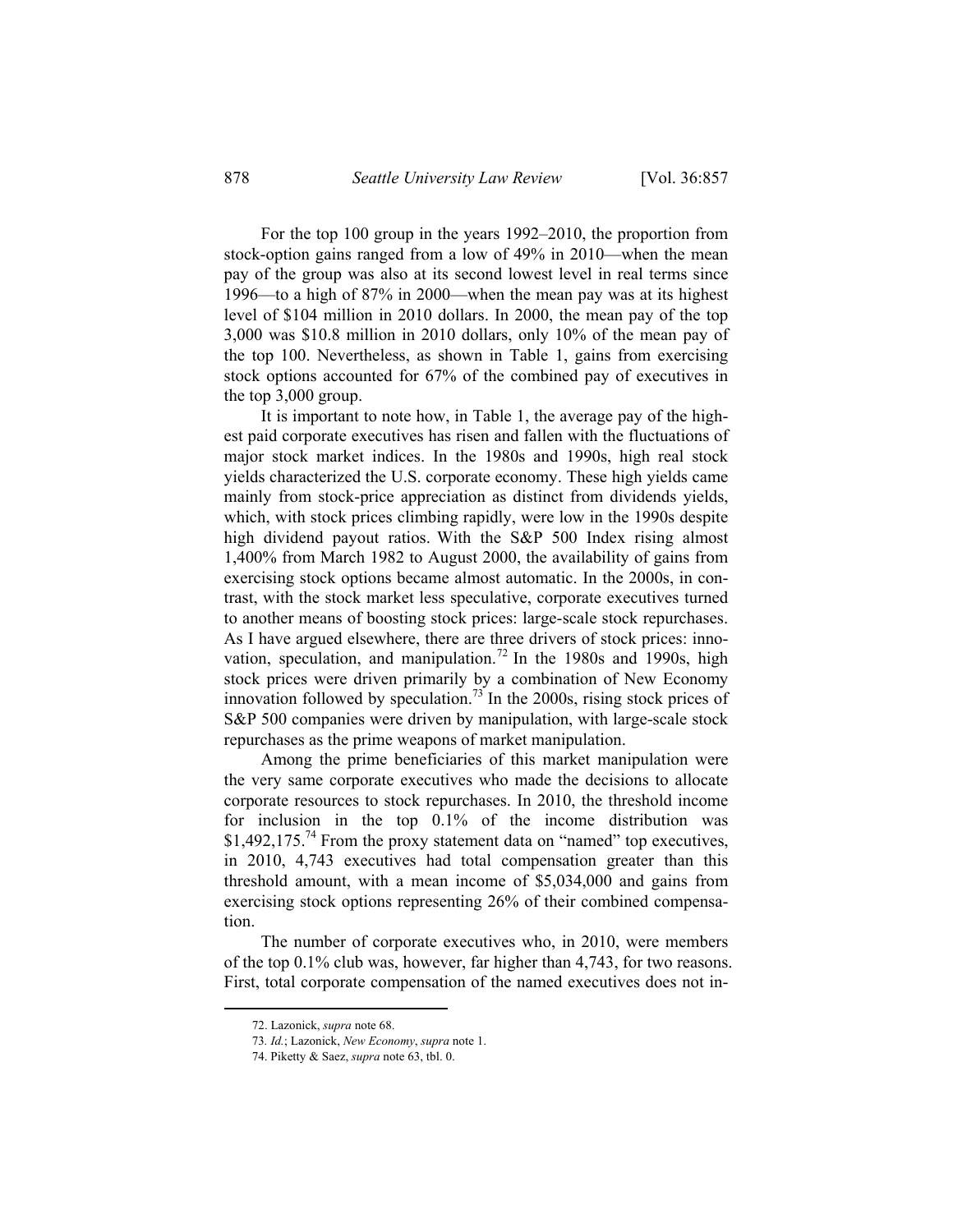clude other non-compensation taxpayer income (from securities, property, fees for sitting on the boards of other corporations, etc.) that would be included in their IRS tax returns. If we assume that named executives whose corporate compensation was below the \$1.5 million threshold were able to augment that income by 25% from other sources, then the number of named executives in the top 0.1% in 2010 would have been 5,555. If, as may well have been the case, they were able to augment that income by more than 25%, then there would be even more of these named executives in the top 0.1%.

Second, included in the top 0.1% of the U.S. income distribution were a potentially large, but unknown, number of U.S. corporate executives whose pay was above the \$1.5 million threshold for the top 0.1%, but who were not named in proxy statements because they were neither the CEO nor the four other highest paid in their particular companies. For example, of the five named IBM executives in 2010, the lowest paid had a total compensation of  $$6,637,910.<sup>75</sup>$  There were presumably large numbers of other IBM executives whose total compensation was between this amount and the \$1.5 million threshold for the top 0.1%. These "unnamed" executives would have been among the top 0.1% in the income distribution.

The bottom line is that top executives of U.S. business corporations—industrial as well as financial—are well represented among the top 0.1% of the U.S. income distribution, and much, often most, of their compensation income comes from the gains from exercising stock options. When the compensation of top executives is combined with the fact that Wall Street has, since the 1980s, judged the performance of corporations by their quarterly stock-price performance, the importance of stock-based pay in executive compensation gives top executives a powerful personal incentive to boost their companies' stock prices from quarter to quarter and to manage quarterly earnings per share (EPS). In stock buybacks, these executives have found a potent weapon of stock-market manipulation. In the next section of this paper, I document how stock buybacks have become systemic and massive in the U.S. economy since the 1980s. Then I provide evidence on the damage that stock buybacks are doing to the performance of the U.S. economy as measured by equitable and stable economic growth.

 <sup>75.</sup> *See supra* Table 1.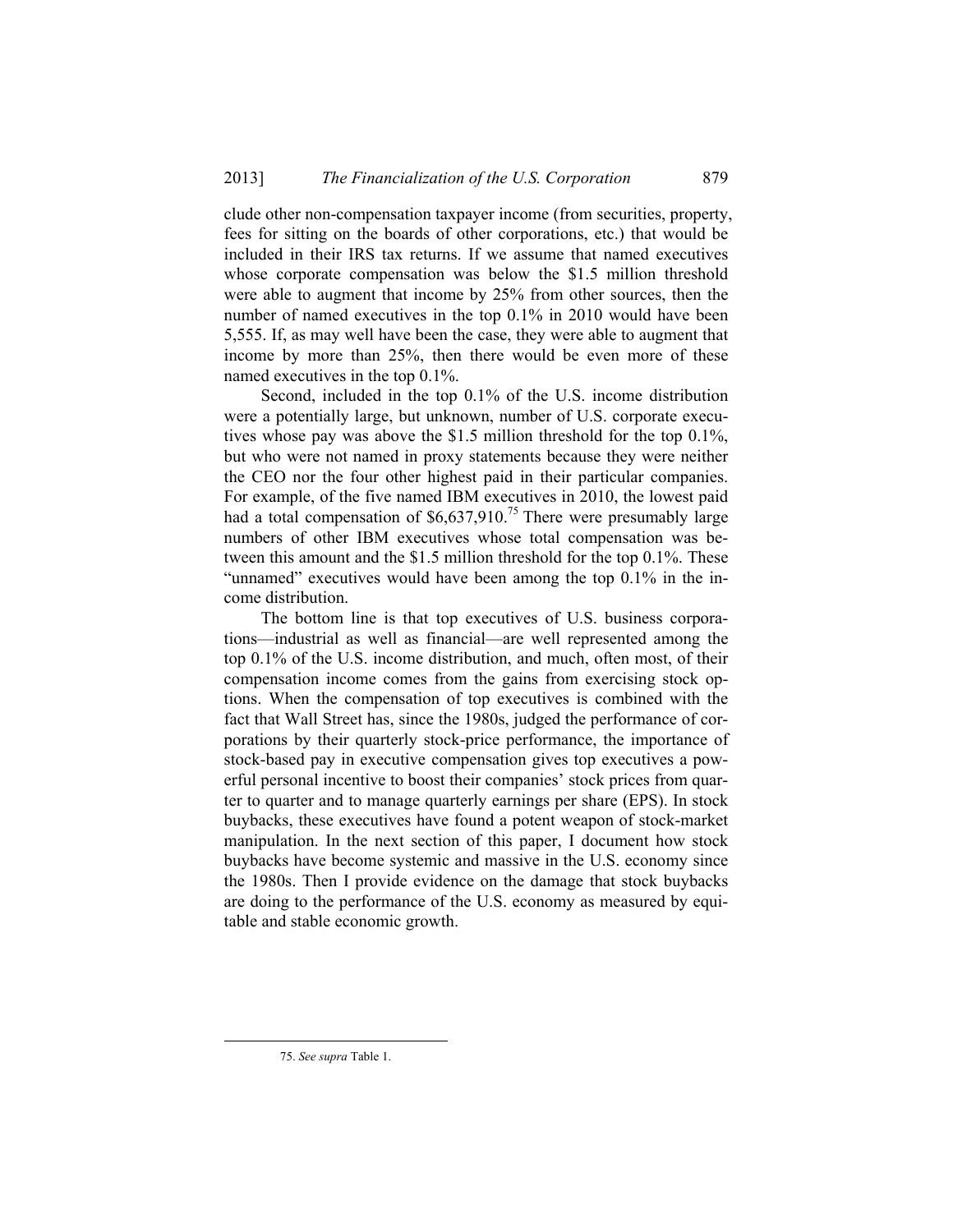### IV. STOCK BUYBACKS: WEAPONS OF MARKET MANIPULATION AND VALUE EXTRACTION

Until the 1980s, stock repurchases were relatively unimportant as a mode of distributing profits to shareholders. Buybacks were often done by owner–entrepreneurs of small- to medium-size companies that had issued shares on the over-the-counter markets to raise funds for expansion but then wanted to have those shares back under their ownership as the company progressed.76 Indeed, until November 1982, the Securities and Exchange Commission (SEC) could construe stock repurchases by established companies on a scale that has now become the norm as illegal attempts to manipulate the companies' stock prices. Section  $9(a)(2)$ of the Securities Exchange Act of 1934 specifically prohibits a person from effecting "a series of transactions in any security registered on a national securities exchange creating actual or apparent active trading in such security or raising or depressing the price of such security, for the purpose of inducing the purchase or sale of such security by oth $ers.$ <sup>5,77</sup>

In 1970, the SEC first proposed a rule change that would have permitted a publicly listed company to buy back as much as 15% of the average trading volume of its stock over the previous four weeks without exposing itself to manipulation charges, but this rule was not adopted.<sup>78</sup> In November 1982, however, with the promulgation of Rule 10b-18, the SEC provided companies with a "safe harbor" against charges of stockprice manipulation. This safe harbor stated that the SEC would not file manipulation charges if each day's open-market repurchases were not greater than 25% of the stock's average daily trading volume over the previous four weeks and if the company refrained from doing buybacks at the beginning and end of the trading day. *The Wall Street Journal* reported that at the SEC meeting creating the safe harbor, SEC Chairman John Shad said that buybacks would "confer a material benefit" on shareholders by fuelling stock-price increases.<sup>79</sup> Under Rule 10b-18, during the single trading day of, for example, July 13, 2011, a leading stock

 <sup>76.</sup> Theo Vermaelen, *Stock Repurchases and Market Signaling*, 9 J. FIN. ECON. 139, 139–83 (1981).

 <sup>77.</sup> Am. Bar Ass'n, *Annual Review of Federal Securities Regulation*, 83 BUS. LAW. 1233, 1247 (1983).

<sup>78</sup>*. Id.*

 <sup>79.</sup> Richard L. Hudson, *SEC Eases Way for Repurchase of Firms' Stock: Agency Assures It Won't File Charges of Manipulation if Certain Rules Are Met*, WALL ST. J., Nov. 10, 1982. In 2003, the SEC amended 17 C.F.R. § 240.10b-18 "to simplify and update the safe harbor provisions in light of market developments since the Rule's adoption." Purchases of Certain Equity Securities by the Issuer and Others, 68 Fed. Reg. 64952-01 (Nov. 17, 2003). The amendments also required that, in their 10-Q filings with the SEC, companies report the number and value of shares repurchased in the previous quarter and the average price paid per share. *Id.*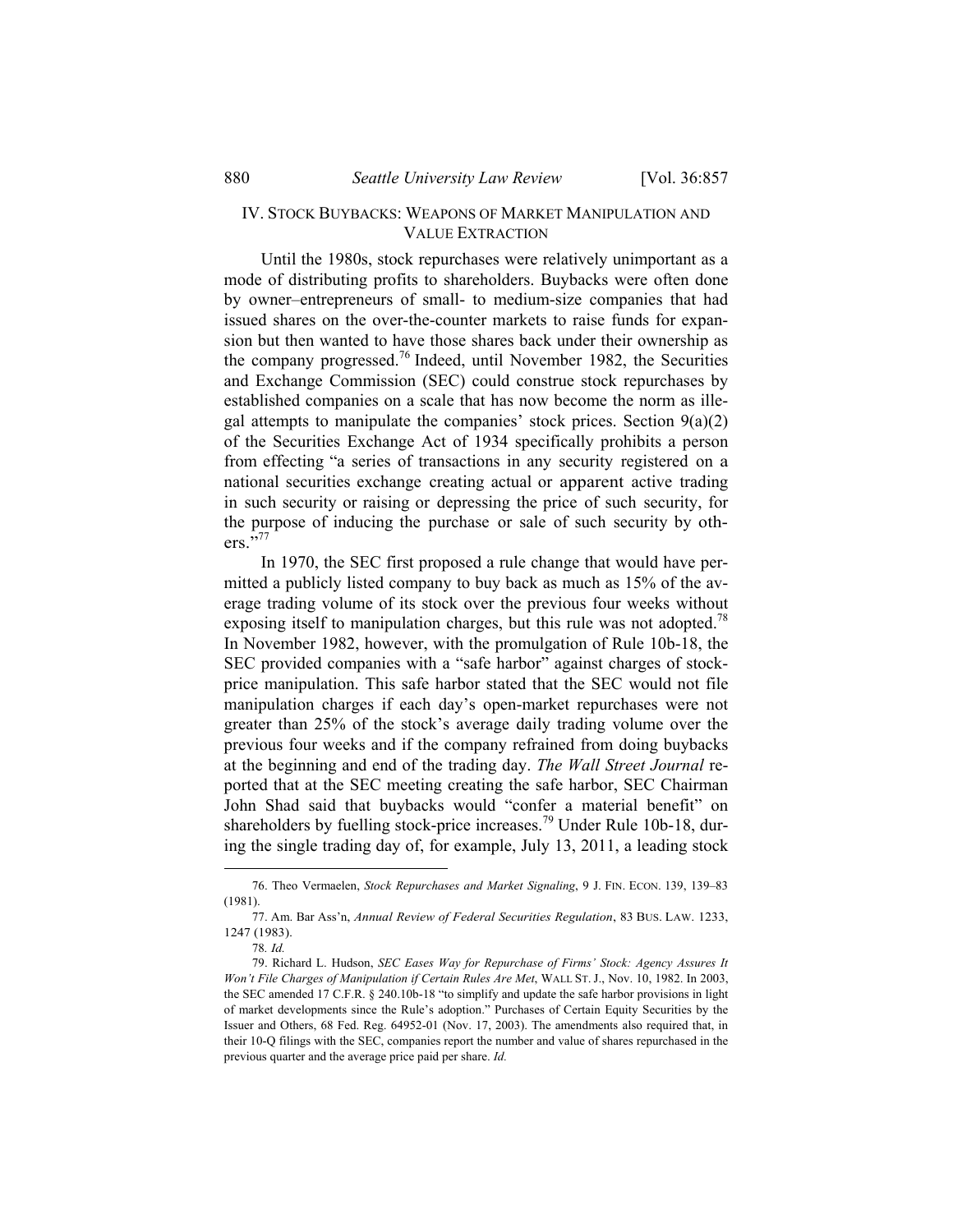repurchaser such as Exxon Mobil could have done as much as \$416 million in buybacks, Bank of America \$402 million, Microsoft \$390 million, Intel \$285 million, Cisco \$269 million, GE \$230 million, and IBM \$220 million.<sup>80</sup> According to the SEC's rules, buybacks of these magnitudes can be repeated trading day after trading day.

A stock repurchase occurs when a company buys back its own shares. In the United States, the SEC requires stock repurchase programs to be approved by the company's board of directors and to be announced publicly. These programs authorize a company's top executives to do a certain amount of buybacks over a certain period of time, but with the timing and amount of actual repurchases left to the discretion of the executives.<sup>81</sup> For example, on September 22, 2008, Microsoft announced that "its board of directors approved a new share repurchase program authorizing up to an additional \$40 billion in share repurchases with an expiration of September 30, 2013."82 It is then up to the top executives to decide whether the company should actually do repurchases, when they should be done, and how many shares should be repurchased at any given time. Repurchases are almost always done as open-market transactions through the company's broker. Significantly, the SEC does not require the company to announce the buybacks at the times they are actually done. Hence, only insiders know the precise timing and extent of stock buybacks.<sup>83</sup>

Stock repurchases among large U.S. corporations were of minor importance in the early 1980s, especially before the passage of Rule 10b-18 by the SEC. Figure 5 shows stock repurchase and dividend data for 292 companies in the S&P 500 Index in January 2008 that were publicly listed back to 1980. For these companies, the average annual repurchases per company in 1981–1982 were only \$6.7 million, or 3.6% of net income, compared with dividends of \$93 million, or 49.3% of net income.<sup>84</sup> After the safe harbor created by Rule 10b-18, repurchases increased rapidly through 1987. With many companies turning to buybacks to boost their stock prices after the market crash of October 1987, repurchases per company reached \$103 million in 1987, 35.3% of net income, while dividends represented an additional 48.7% of net income. Over the

 <sup>80.</sup> These figures were calculated from company data on historical prices at YAHOO! FINANCE, http://finance.yahoo.com/ (last visited Jan. 16, 2013),

<sup>81.</sup> James D. Westphal & Edward J. Zajac, *Decoupling Policy from Practice: The Case of Stock Repurchase Programs*, 46 ADMIN. SCI. Q., no. 2, 2011, at 202-228.

<sup>82.</sup> Press Release, Microsoft Corp., Microsoft Announces Share Repurchase Program and Increases Quarterly Dividend Payment (Sept. 22, 2008), *available at* http://www.microsoft.com/enus/news/press/2008/sep08/09-22dividend.aspx.

<sup>83.</sup> Douglas O. Cook, Laurie Krigman & J. Chris Leach, *An Analysis of SEC Guidelines for Executing Open Market Repurchases*, 76 J. BUS., no. 2, 2003, at 292–94.

<sup>84</sup>*. See infra* Figure 5.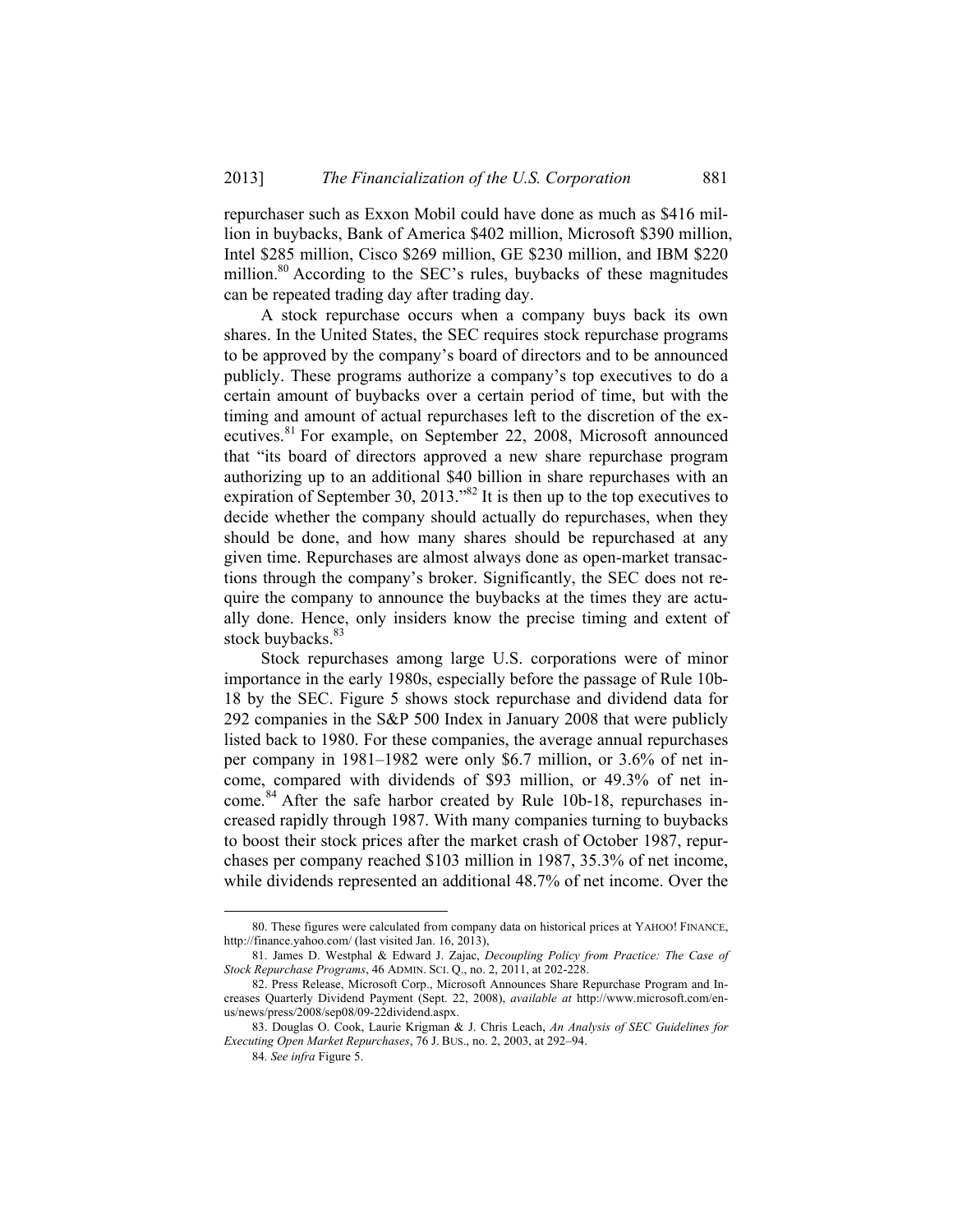next four years, however, repurchases declined to \$51.7 million per company (19% of net income) in 1991, while dividends rose to \$180.2 million per company (66.4% of net income).

#### *A. Weapons of Market Manipulation*

Then, during the 1990s, repurchases shot up. They increased almost nine-fold from 1991 to 1998.<sup>85</sup> With dividends increasing more slowly, buybacks surpassed dividends in 1997.<sup>86</sup> In 1997–1999, buybacks per company averaged \$402.3 million per annum, or 50.8% of net income, while dividends averaged \$308.8 million per annum, or 39% of net income.

Yet in the late 1990s, the stage was being set for an even more massive manipulation of the market through stock repurchases, especially from 2003. The 500 companies in the S&P 500 Index in January 2008 repurchased a combined total of \$489 billion of their own stock in 2006, representing 62% of their net income, and \$595 billion in 2007, representing 89% of their net income. Figure 6 shows how the escalating stock repurchases by S&P 500 companies from 2003 through 2007 helped to boost the stock market, driving the S&P 500 Index even higher in 2007 than its previous peak in 2000.

 <sup>85</sup>*. See infra* Figure 5.

 <sup>86.</sup> Amy K. Dittmar & Robert F. Dittmar, Stock Repurchase Waves: An Explanation of the Trends in Aggregate Corporate Payout Policy (Feb. 2004) (unpublished manuscript), *available at* http://webuser.bus.umich.edu/rdittmar/Research\_files/Papers/Dittmar\_Dittmar2004.pdf.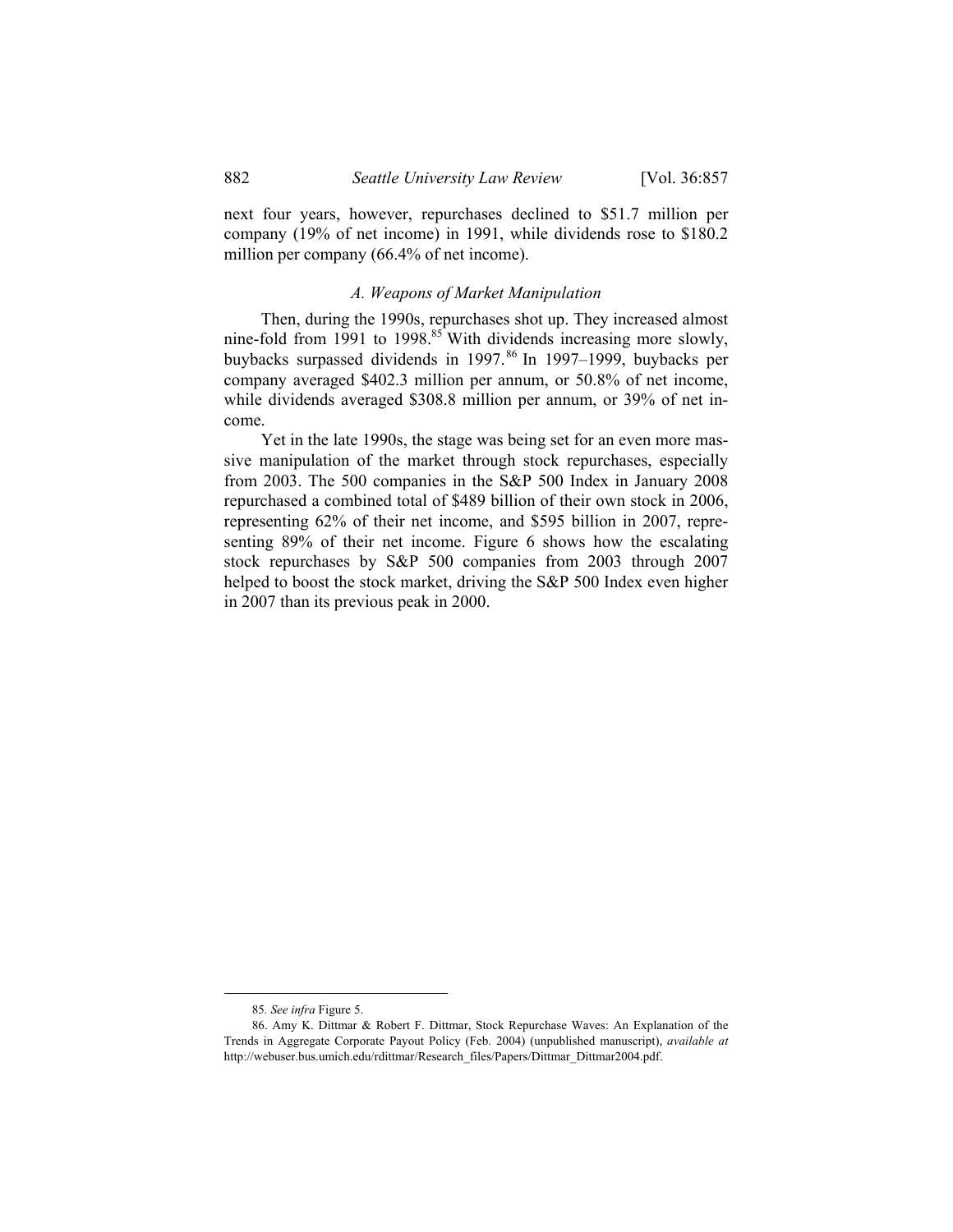



 <sup>87.</sup> Standard & Poor's Compustat Database (North America, Fundamentals Annual) and company 10-K filings. For a PDF showing Figure 5 in color, see *Archive*, SEATTLE U. L. REV., http://seattleuniversitylawreview.com/archive/ (last visited Feb. 22, 2013).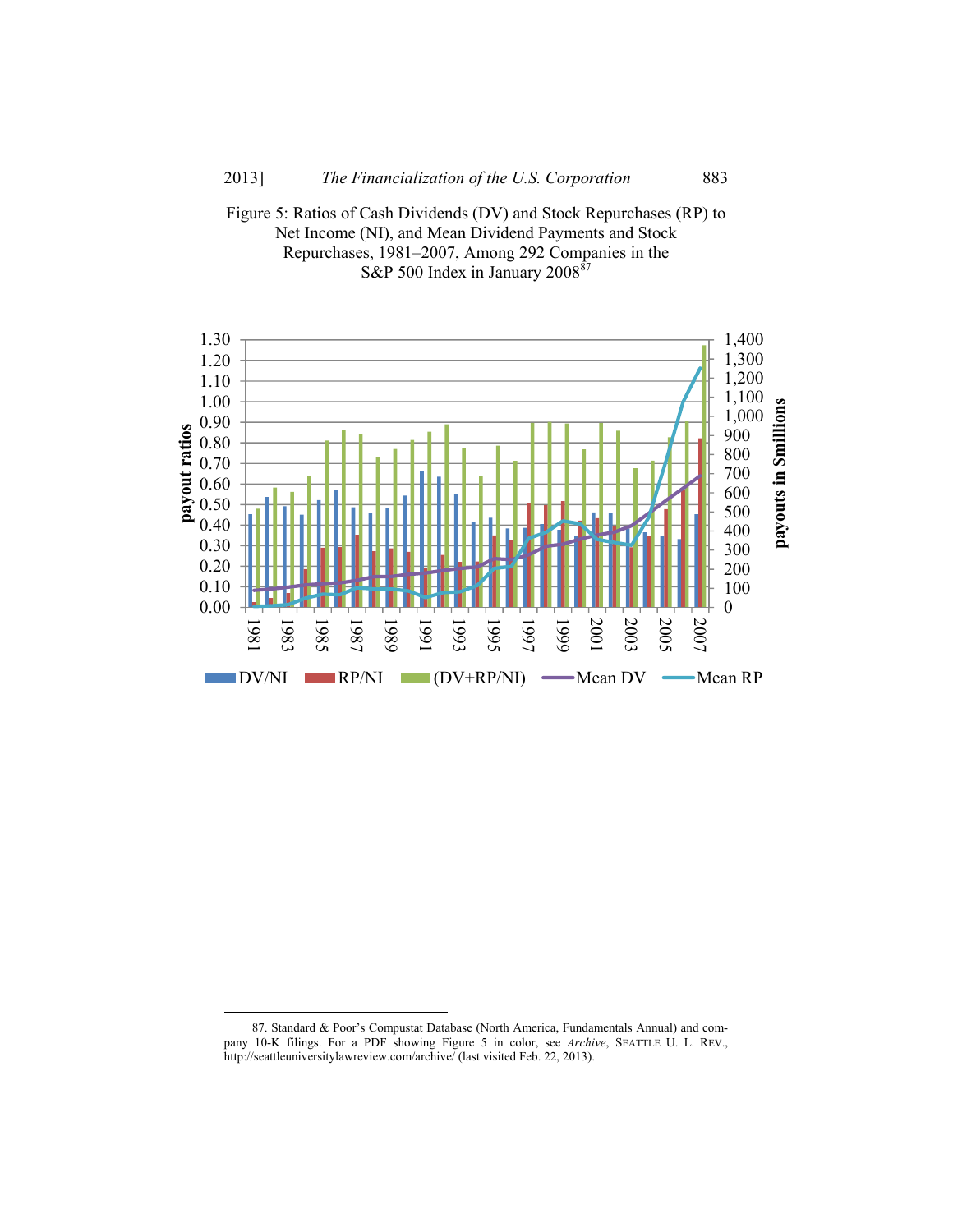





Figure 7, below, shows the payout ratios and mean payout levels for 419 companies included in the S&P 500 Index in January 2011 that were publicly listed from 1997 through 2010. From 1997 through 2010, these 419 companies expended \$2.7 trillion on stock repurchases, an average of \$6.5 billion per company, and distributed a total of \$2 trillion in cash dividends, an average of \$4.8 billion per company. Stock repurchases by these 419 companies averaged \$296 million in 2003, rising to an average of \$1.251 billion in 2007.

 <sup>88.</sup> The data comprising this chart were obtained from Standard and Poor's Compustat Database (North America, Fundamentals Annual) and YAHOO! FINANCE, *supra* note 80 (Historical Prices, Monthly Data). For a PDF showing Figure 6 in color, see *Archive*, SEATTLE U. L. REV., http://seattleuniversitylawreview.com/archive/ (last visited Feb. 22, 2013).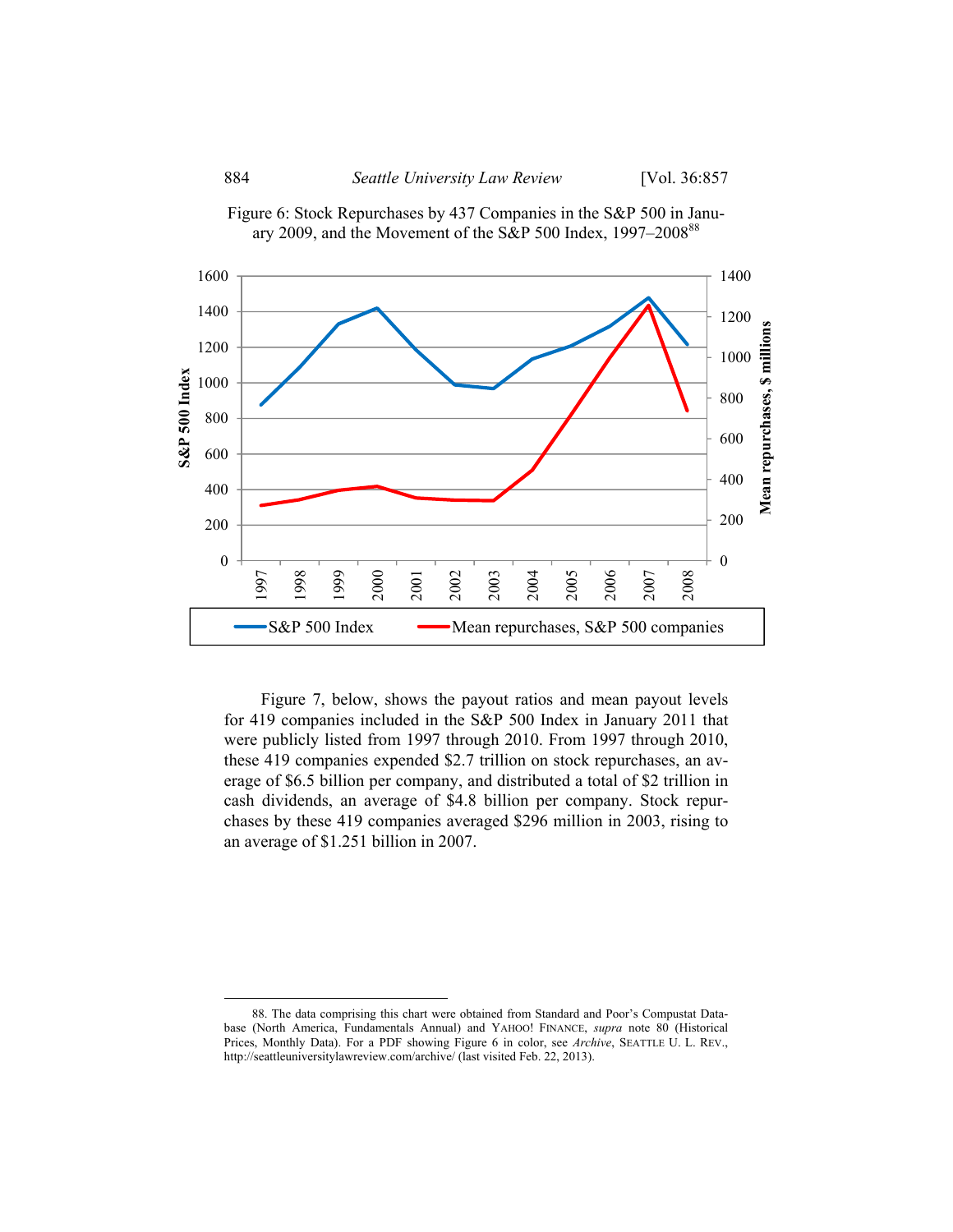



The financial crisis led to a significant, but temporary, contraction in repurchase activity. Repurchases by S&P 500 companies declined dramatically in 2008 and 2009, as many banks that had been among the largest repurchasers either went out of business or availed themselves of a government bailout. After dropping to about \$300 million per company during the financial crisis of 2008–2009, repurchases doubled to around \$600 million in 2010, and reached an average of over \$800 million—or in excess of \$400 billion for the entire S&P 500—in 2011.<sup>90</sup> The experience of 2003–2007 suggests that, short of another financial meltdown, repurchases will continue at these massive levels.

 <sup>89.</sup> Standard & Poor Compustat Database (North America, Fundamentals Annual, 1997–2010); company 10-K filings for missing or erroneous data from the Compustat database. The figure includes data for 419 corporations in the S&P 500 Index in January 2011 that were publicly listed between 1997 and 2010. Data for companies that end their fiscal years during the first six months of the calendar year are attributed to the previous year. RP=stock repurchases; DV=total dividends (common and preferred); NI=net income (after tax with inventory evaluation and capital consumption adjustments). For a PDF showing Figure 7 in color, see *Archive*, SEATTLE U. L. REV., http://seattleuniversitylawreview.com/archive/ (last visited Feb. 22, 2013).

<sup>90</sup>*. S&P 500 Buybacks Decline for Second Consecutive Quarter*, FACT INSIGHT (June 29, 2012), http://www.factset.com/insider/2012/6/buyback\_6.28.12.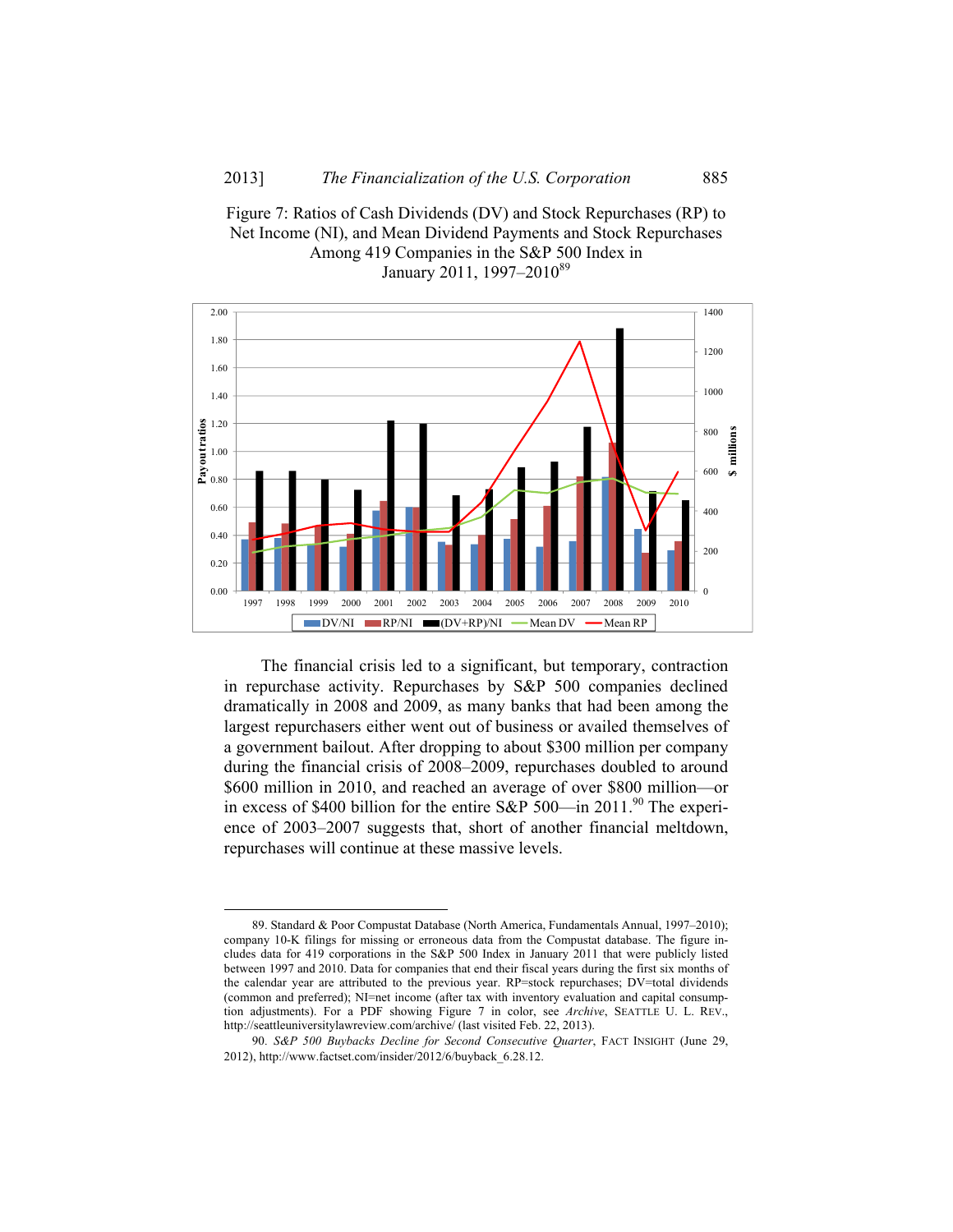Why do corporations repurchase stock? Executives often claim that buybacks are financial investments that signal confidence in the company's future as measured by its stock-price performance.<sup>91</sup> But companies that do buybacks never sell the shares at higher prices to cash in on these investments. To do so would be to signal to the market that the company's stock price had peaked, which no CFO would want to do. If, by repurchasing stock, corporate executives signal to the stock market that their company's shares are undervalued, these same executives will never, by selling its stock, signal to the market that the company's shares are overvalued.

According to the signaling argument, there should have been a massive selloff of corporate stock during the speculative boom of the late 1990s. This selloff did occur during the speculative boom of the late 1920s when corporations took advantage of the speculative stock market to pay off corporate debt or bolster their corporate treasuries.<sup>92</sup> But during the late 1990s boom, corporate executives, acting as personal investors, sold their own stock to reap speculative gains often worth tens of millions of dollars.<sup>93</sup> Many of these same corporate executives, acting as corporate decision makers, used corporate funds to repurchase their companies' shares in the attempt to bolster their stock prices—to their own personal gain. Given that U.S. companies are not required to announce the dates on which they actually conduct open-market repurchases, there is an opportunity for top executives who have this information to engage in insider trading by using this information to time option exercises and stock sales.<sup>94</sup>

Indeed, as a complement to the SEC's Rule 10b-18 of 1982 that effectively legalized the use of buybacks to manipulate stock prices, a 1991 SEC rule change enabled top executives to make quick gains by exercising their stock options and immediately selling their shares. Under Section 16(b) of the 1934 Securities Exchange Act, corporate directors, officers, or shareholders with more than 10% of the corporation's shares are prohibited from making "short-swing" profits through the purchase

 <sup>91.</sup> Louis Henock & Hal White, *Do Managers Intentionally Use Repurchase Tender Offers to Signal Private Information? Evidence from Firm Financial Reporting Behavior*, 85 J. FIN. ECON. 205, 205–33 (2007); Theo Vermaelen, *Share Repurchases*, *in* 1 FOUNDATIONS AND TRENDS IN FINANCE 13–48 (2005).

 <sup>92.</sup> Mary O'Sullivan, What Drove the U.S. Stock Market in the Last Century? (2004) (unpublished manuscript) (on file with author).

 <sup>93.</sup> Mark Gimein et al., *You Bought. They Sold.*, FORTUNE (Sept. 2, 2002), http://money.cnn. com/magazines/fortune/fortune\_archive/2002/09/02/327903/index.htm.

 <sup>94 .</sup> Jesse M. Fried, *Open Market Repurchases: Signaling or Market Opportunism?*, 2 THEORETICAL INQUIRIES L. 865, 865–94 (2001) [hereinafter Fried, *Open Market Repurchases*]; Jesse M. Fried, *Insider Signaling and Insider Trading with Repurchase Tender Offers*, 67 U. CHI. L. REV. 421, 421–77 (2000) [hereinafter Fried, *Insider Signaling*].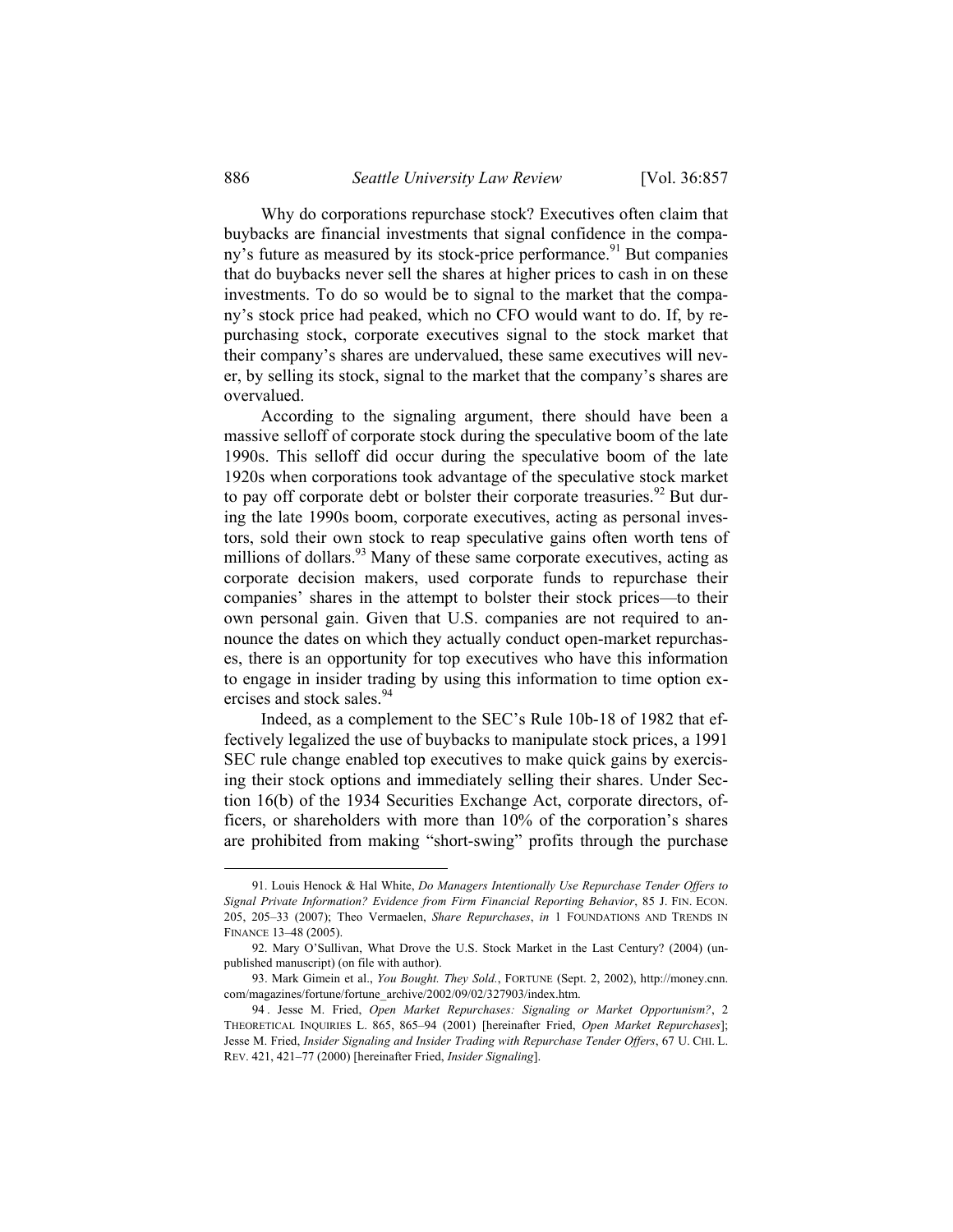and the subsequent sale of corporate securities within a six-month period.95 Under this rule, top executives who exercised stock options had to hold the acquired shares for at least six months before selling them. In May 1991, however, the SEC, treating a stock option as a derivative, deemed that the six-month holding period required under Section 16(b) was from the grant date, not the exercise date.<sup>96</sup> Since the grant date for an employee stock option is always at least one year before the option vests (and hence can be exercised), the new rule eliminated the risk of loss between the exercise date and the sale date. It gave top executives flexibility in their timing of option exercises with a view to immediate stock sales so that they could personally benefit from, among other things, price boosts from buybacks.

Companies often explicitly state in their financial statements that they repurchase stock to offset dilution from their stock-option programs.<sup>97</sup> The economic rationale for this argument is not clear. If a company deems it worthwhile to remunerate employees with stock options, it should see that remuneration as adding to rather than subtracting from earnings per share. While it is true that these additions to earnings per share may be expected to accrue in years to come, the issue, according to conventional financial metrics, is simply whether remuneration in the form of stock options (or any other mode of compensation) is expected to yield positive net present value of future earnings at the appropriate discount rate. Buying back stock in order to offset the dilution from stockoption exercises is just another form of stock-price manipulation through adjustments to EPS.

In any case, for many leading companies that have broad-based stock option plans, the number of shares repurchased is generally well in excess of the number of stock options exercised, namely, the number needed to offset dilution. For example, for the decade 2001–2010, at ICT companies with broad-based option plans that were among the top fifty repurchasers,98 the ratio of shares repurchased to options exercised was 2.75 at Microsoft (the #2 repurchaser in 2001–2010), 3.76 at IBM (#3), 2.60 at Cisco Systems (#4), 2.96 at Hewlett-Packard (#6), 3.83 at Intel (#11), 4.24 at Dell (#16), 2.06 at Oracle (#24), and 4.31 at Texas Instruments (#28). At other non-ICT companies among the top ten repurchasers between 2001 and 2010, the buyback-to-exercises ratio was 10.25 at Exxon Mobil (#1), 4.47 at Procter & Gamble (#5), 13.67 at Walmart (#7), 1.96 at Bank of America (#8), and 5.61 at Pfizer (#9).

 <sup>95.</sup> *See* 15 U.S.C. § 78p(b).

 <sup>96.</sup> Jan M. Rosen, *New Regulations on Stock Options*, N.Y. TIMES, Apr. 27, 1991.

<sup>97.</sup> LAZONICK, SUSTAINABLE PROSPERITY, *supra* note 1, at 243, 247–48 n.11.

<sup>98</sup>*. See infra* Appendix.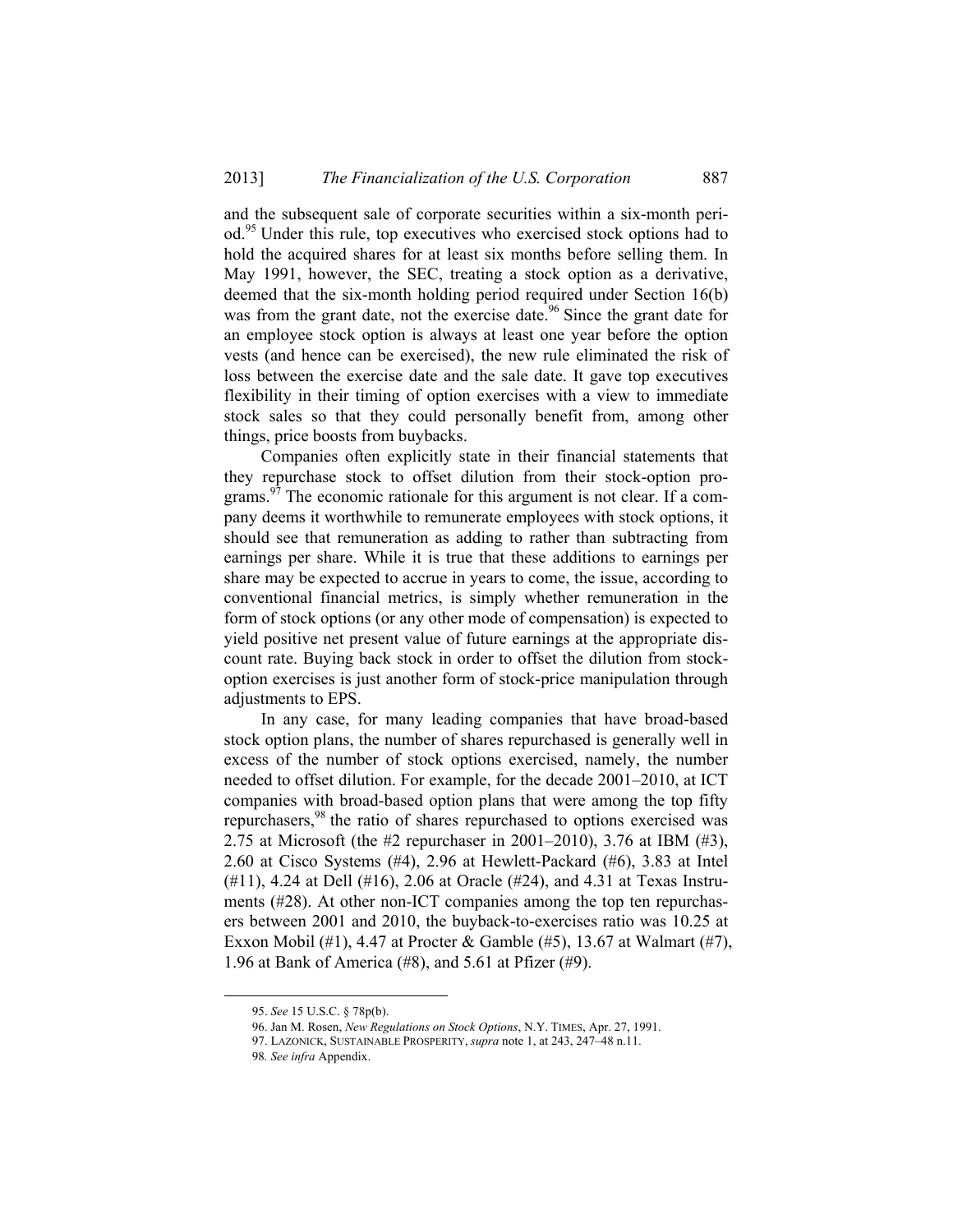If dilution fails to justify repurchases, then why, to repeat the question asked earlier, do corporations repurchase stock? The only plausible answer to this question is that the executives who make these corporate allocation decisions use stock buybacks to boost their companies' stock prices and manage quarterly EPS because, through their stock-based pay, they are personally incentivized to make these allocation decisions. The corporation buys stock to boost its stock price; corporate executives exercise options and sell stock to boost their incomes. Stock buybacks and stock options have become the yin and yang of U.S. corporate resource allocation. Unfortunately, it is a system of corporate resource allocation that is very damaging to the U.S. economy.

#### *B. Weapons of Value Destruction*

Since the 1980s, corporate resource allocation in the United States has been governed by the ideology that business corporations should be run to "maximize shareholder value" (MSV). The argument, referred to by economists as "agency theory,"<sup>99</sup> is that, of all participants in the business corporation, it is only shareholders who make productive contributions without a guarantee of a return.<sup>100</sup> As risk-bearers, so the argument goes, shareholders, and only shareholders, have a claim on corporate profits if and when they appear.

Among other things, MSV ideology legitimizes the practice of making distributions to shareholders in the form of not only dividends,

 <sup>99. &</sup>quot;Agency theory," as expounded by economists, builds on the legal concept of the corporate manager as agent and the shareholder as principal, but uses this concept to analyze the implications of "hidden actions" (or moral hazard) and "hidden information" (or adverse selection) on economic decision making and outcomes.

 <sup>100.</sup> *See* Lazonick, *Fragility*, *supra* note 1, for an elaboration of this argument. In the 1980s and 1990s, the foremost proponent of agency theory as applied to corporate resource allocation was Michael C. Jensen, who was at the University of Rochester before coming to Harvard Business School in the mid-1980s. *See generally* Michael C. Jensen & Kevin J. Murphy, *Performance Pay and Top Management Incentives*, 98 J. POL. ECON. 225 (1990); Michael C. Jensen, *Agency Costs of Free Cash Flow, Corporate Finance, and Takeovers*, 76 AM. ECON. REV. 323 (1986). For a highly readable account of the evolution of agency theory as a branch of neoclassical economics, see JUSTIN FOX, THE MYTH OF THE RATIONAL MARKET: A HISTORY OF RISK, REWARD, AND DELUSION ON WALL STREET (2009). In his discussion of the theories and impact of Jensen, however, Fox overlooks Jensen's arguments for disgorging the so-called "free cash flow" from corporations to shareholders, with stock buybacks as a prime mode of achieving this objective. *Id.* at 153–74, 265–86. For my initial critiques of MSV and agency theory, see William Lazonick, *Financial Commitment and Economic Performance: Ownership and Control in the American Industrial Corporation*, 17 BUS. & ECON. HIST. 115, 115–28 (1988); William Lazonick, *Controlling the Market for Corporate Control: The Historical Significance of Managerial Capitalism*, 1 INDUS. & CORP. CHANGE 445, 445–88 (1992). For a legal critique of "shareholder primacy", see Lynn A. Stout, *New Thinking on "Shareholder Primacy*,*"* 2 ACCT. ECON. & L., no. 2, 2012, *available at* http://www.degruyter.com/ view/j/ael.2012.2.issue-2/2152-2820.1037/2152-2820.1037.xml.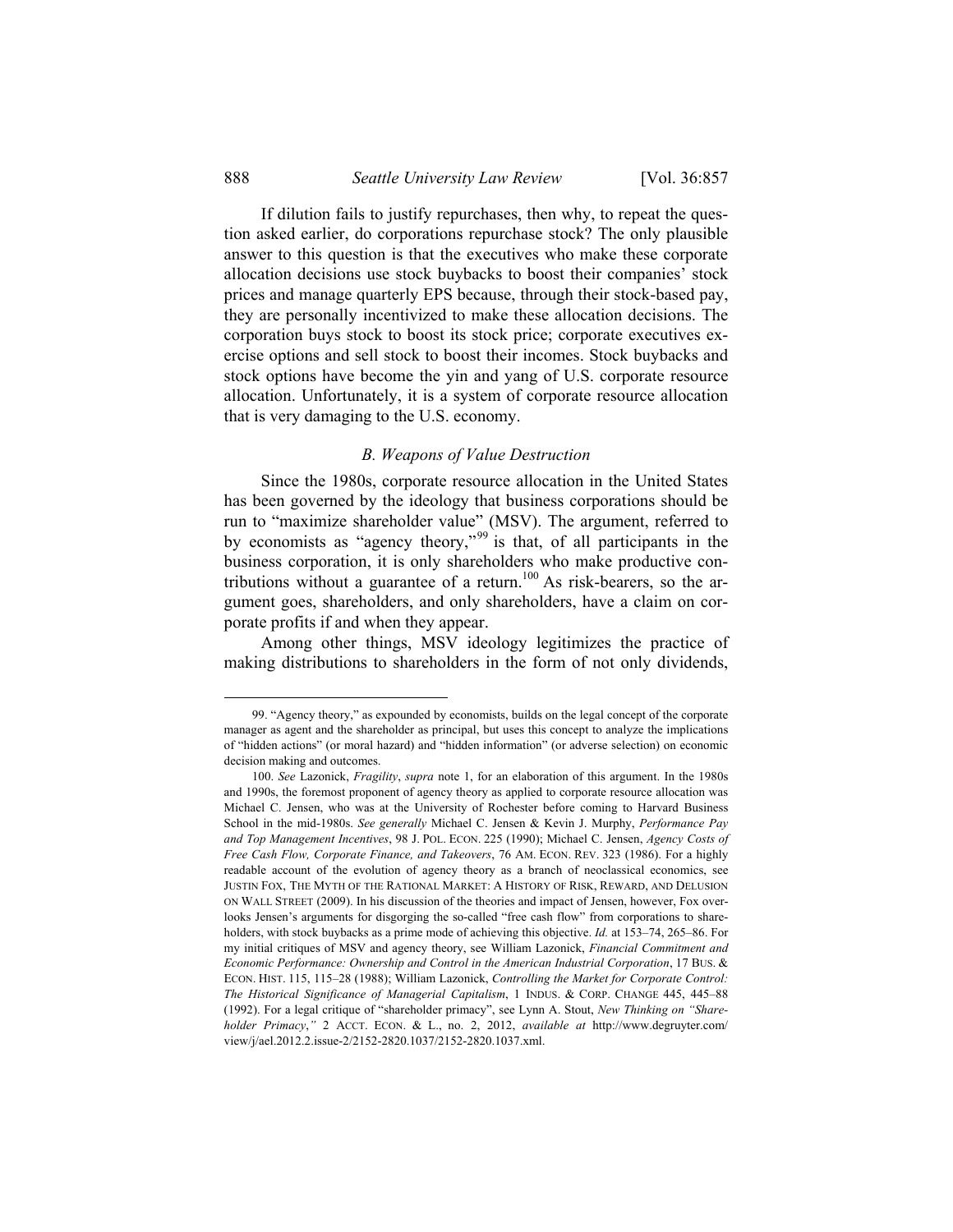which reward shareholders for holding the company's stock, but also repurchases, which reward shareholders for selling the company's stock. MSV ideology also legitimizes the stock-based pay of corporate executives on the grounds that this mode of compensation aligns their selfinterests with those of shareholders, upon whom, according to the ideology, we ultimately rely to allocate the economy's resources to its most efficient uses.

Elsewhere, I have critiqued this ideology on the grounds that there are other stakeholders besides shareholders who, through the provision of capital or labor, make contributions to the business enterprise that help to generate future returns but without a guaranteed share of these returns.<sup>101</sup> Through government investments and subsidies, taxpayers regularly provide finance to companies without a guaranteed return. As risk bearers, therefore, taxpayers have a claim on corporate profits if and when they are generated. In addition, through the exercise of skill and effort beyond those levels required to lay claim to their current pay, workers regularly make productive contributions to the companies for which they work without a guaranteed return, but with an expectation of future profits in the forms of higher wages and benefits, more secure employment, and better work conditions. Confronting agency theory with what I call "innovation theory," I argue that sharing corporate profits with these other risk-bearers (taxpayers and workers) is essential not only for equitable distribution, but also for sustainable productivity gains that make higher standards of living possible.<sup>102</sup>

From the perspective of innovation theory, stock buybacks are a mode of extracting value that can undermine the processes of creating value in companies and in the economy. It is very difficult to argue that stock buybacks by large established companies are good for the economy, unless one wants to argue that massive manipulation of the stock market is good and that the further concentration of income among the top 0.1 percent of the distribution is good. At the same time, there are many reasons why buybacks might be bad for both companies and the economy. The negative impacts of buybacks vary across different sectors in the economy, depending on the technological, market, and competitive con-

 <sup>101</sup>*.* Lazonick, *supra* note 68; Lazonick, *Fragility*, *supra* note 1; William Lazonick & Mariana Mazzucato, *The Risk-Reward Nexus in the Innovation-Inequality Relationship: Who Takes the Risks? Who Gets the Rewards?*, INDUS. & CORP. CHANGE (forthcoming 2013).

<sup>102</sup>*. See* William Lazonick, *Innovative Business Models and Varieties of Capitalism*, 84 BUS. HIST. REV. 675 (2010); *see also* Lazonick & Mazzucato, *supra* note 101. In other work, I have invoked innovation theory to critique Oliver Williamson's version of agency theory as an explanation of the relationship between markets and organizations. *See* WILLIAM LAZONICK, BUSINESS ORGANIZATION AND THE MYTH OF THE MARKET ECONOMY 191–264 (1991); William Lazonick, *Innovative Enterprise and Historical Transformation*, 3 ENTERPRISE & SOC'Y 35, 35–54 (2002).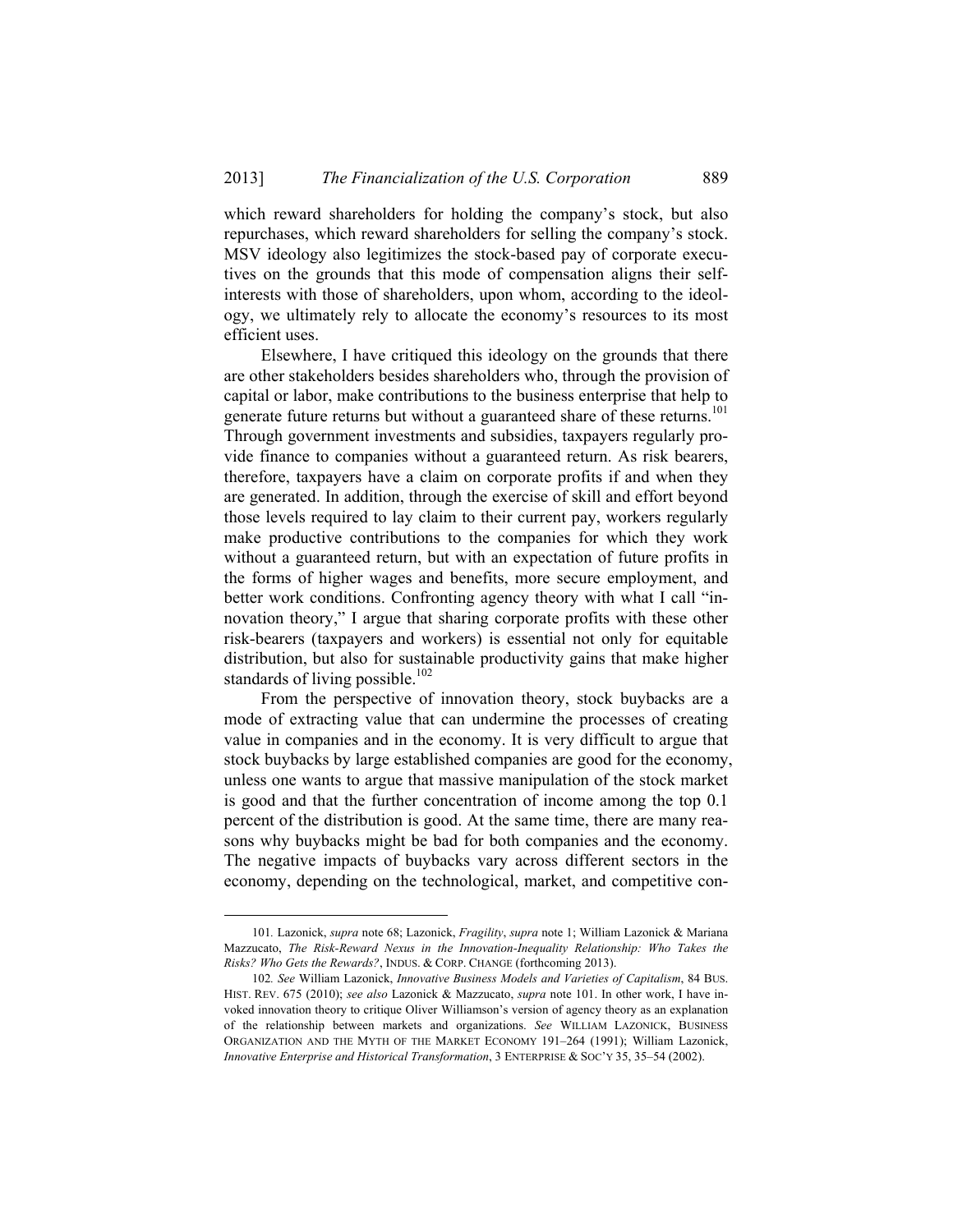ditions that characterize these sectors, and hence the types of investments in innovation that must be made to generate future growth. Given that most companies conduct buybacks when they are profitable and that the implications of the failure to invest in innovation today will only become apparent in the future, the negative impacts of buybacks on the productive performance of the economy may take many years to reveal themselves.

As part of an ongoing research agenda, I have been examining how buybacks have caused adverse effects in the delivery of higher quality, lower cost products in a range of industries from oil refining to health insurance.103 Here are some examples of these adverse effects in energy, ICT, pharmaceuticals, and banking.

#### 1. Energy

Exxon Mobil, the world's largest petroleum refiner, did \$174.5 billion in buybacks during 2001–2010—the most of any company—despite society's need for large-scale investments in energy alternatives. Among the top fifty stock repurchasers in 2001–2010 were two other petroleum refiners: Chevron at #21 with \$26.0 billion and ConocoPhillips at #25 with  $$22.0$  billion.<sup>104</sup> Progress in alternative energy requires the collaboration of both government and business to provide "patient" capital.<sup>105</sup> If the big oil companies, with all their profits, will not provide it, then perhaps venture capitalists will. As illustrated by the highly publicized case of Solyndra, private equity bailed out when it became evident that the company would be unable to do a quick IPO; the company went bankrupt in August 2011, leaving U.S. taxpayers responsible for \$535 million in government-backed loans.<sup>106</sup>

In June 2010, the self-styled American Energy Innovation Council (AEIC), made up of current and former heads of Bank of America, Cummins Engine, Du Pont, General Electric, Lockheed Martin, Microsoft, and Xerox as well as John Doerr, partner in the venture capital firm Kleiner Perkins Caufield & Byers, put out a plan for "America's

 <sup>103.</sup> Lazonick, *Fragility*, *supra* note 1; Lazonick, *New Economy*, *supra* note 1; William Lazonick & Öner Tulum, *U.S. Biopharmaceutical Finance and the Sustainability of the U.S. Biotech Business Model*, 40 RES. POL'Y. 1170 (2011).

<sup>104</sup>*. See infra* Appendix.

<sup>105.</sup> Matt Hopkins & William Lazonick, Soaking Up the Sun and Blowing in the Wind: Clean Tech Needs Patient Capital (Dec. 2012) (paper presented at the conference on Finance, Business Models, and Sustainable Prosperity, Ford Foundation, New York, December 6, 2012), *available at* http://fiid.org/wp-content/uploads/2012/11/Hopkins-Lazonick-Clean-Tech-20121129.pdf

 <sup>106.</sup> Matt Hopkins & William Lazonick, *There Went the Sun: Renewable Energy Needs Patient Capital*, HUFFINGTON POST (Sept. 23, 2011), http://www.huffingtonpost.com/williamlazonick/there-went-the-sun-renewa\_b\_978572.html.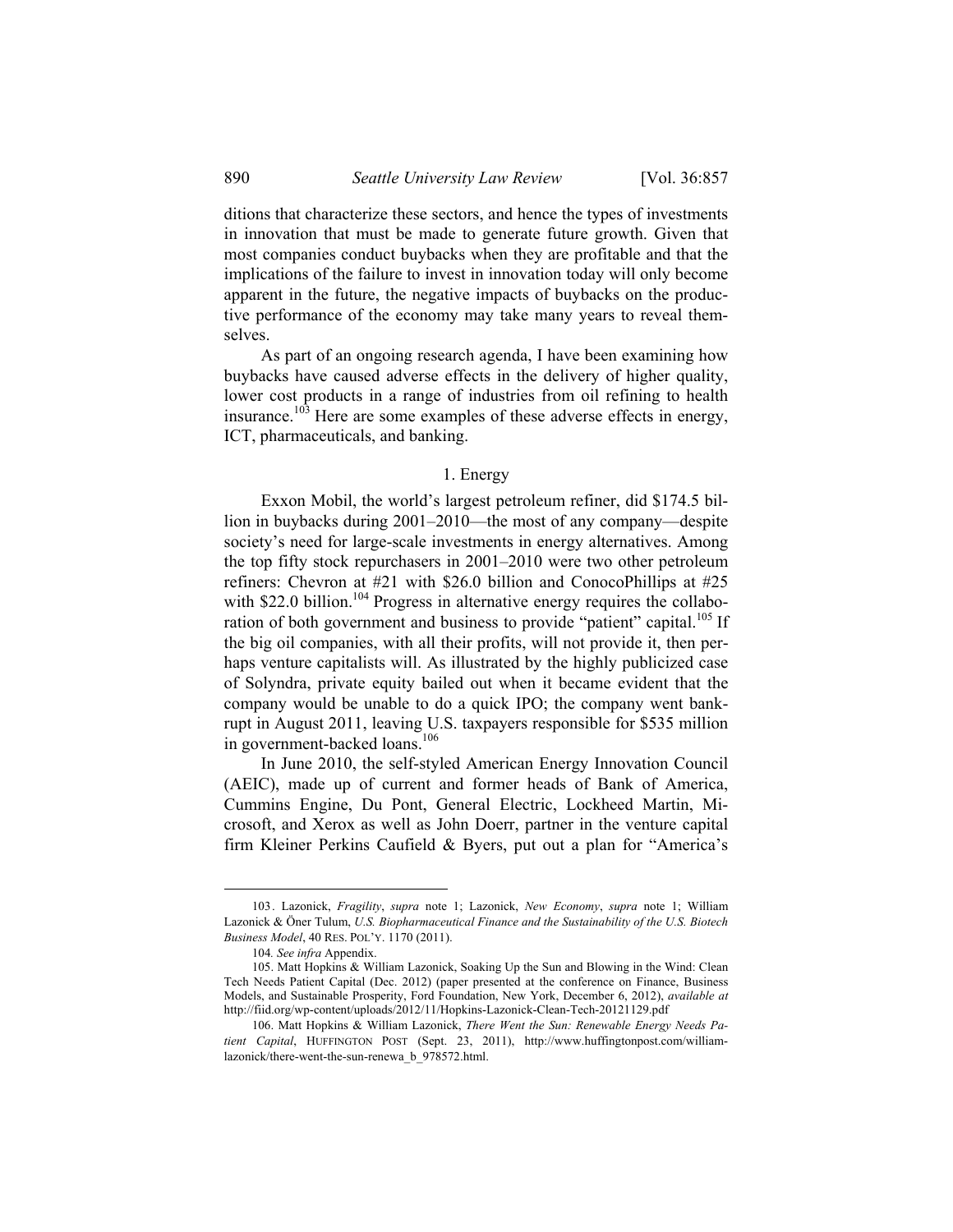Energy Future."<sup>107</sup> The plan called for the U.S. government to increase annual spending on clean energy innovation from \$5 billion to \$16 billion.<sup>108</sup> In a press release, Doerr stated,

When our company [Kleiner Perkins] shifted our attention to clean energy, we found the innovation cupboard was close to bare. America has simply neglected to support serious energy innovation. My partners and I found the best fuel cells, the best energy storage, and the best wind technologies were all born outside the United States. Other countries are investing huge amounts in these fields. Without innovation, we cannot build great energy companies. We need to restock the cupboard or be left behind.<sup>109</sup>

The corporate executives who constitute AEIC are looking for the U.S. taxpayer to foot the bill for stocking the alternative energy cupboard. What about contributions to a national clean energy effort by business corporations that ultimately stand to profit from these new technologies? Over the decade 2001–2010, the seven corporations whose current or former leaders were represented on AEIC wasted a total of \$237 billion—an average of \$23.7 billion per year—buying back their companies' stock, including \$110.0 billion by Microsoft, \$52.1 billion by Bank of America, and \$48.5 billion by General Electric. This money, even a small portion of it, could have been spent on the research to "restock the cupboard" with U.S.-based innovations, but instead it went to boosting stock prices and, in the process, lining the pockets of these highly paid executives who now lobby for taxpayers to make investments in America's energy future.

#### 2. ICT

Leading ICT companies do massive buybacks even as they shift high-tech jobs from the United States to low-wage countries and pressure the U.S. government to make larger investments in the high-tech knowledge base. In the decade 2001–2010, the top repurchasers among ICT companies were Microsoft with \$110.0 billion in buybacks (#2 among all repurchasers), IBM with \$89.2 billion (#3), Cisco Systems with \$65.0 billion (#4), Hewlett-Packard with \$54 billion (#6), and Intel with \$48.3 billion (#11).

 <sup>107 .</sup> AM. ENERGY INNOVATION COUNCIL, THE BUSINESS PLAN (2010), *available at*  http://americanenergyinnovation.org/the-business-plan-2010/.

 <sup>108.</sup> John Broder, *A Call to Triple U.S. Spending on Energy Research*, N.Y. TIMES (June 9, 2010), http://www.nytimes.com/2010/06/10/business/energy-environment/10gates.html.

 <sup>109.</sup> Press Release, Am. Energy Innovation Council, American Business Leaders Call for Revolution in Energy Technology Innovation (June 10, 2010), *available at* http://americanenergy innovation.org/press-release-call-for-revolution-in-energy-tech-innovation/.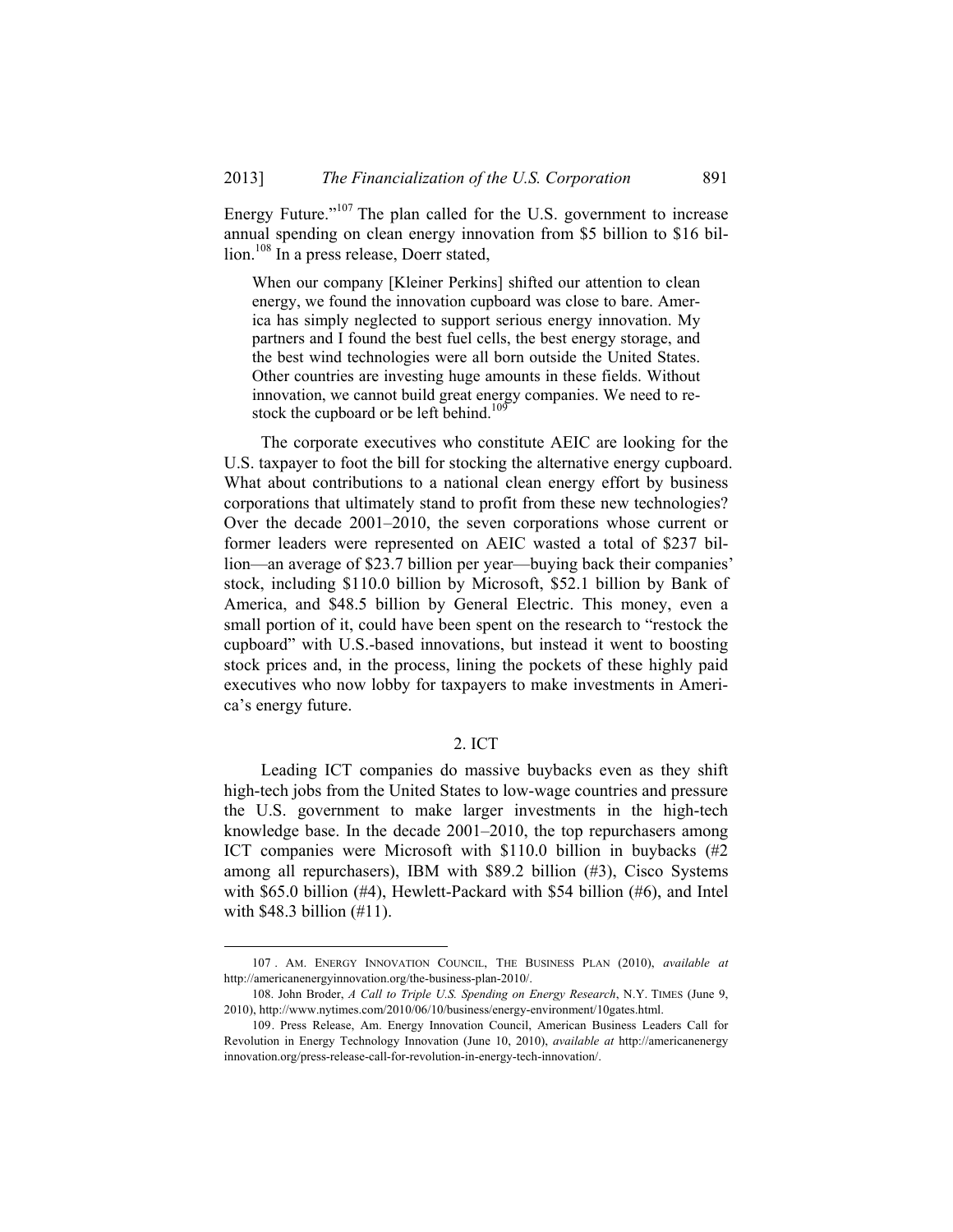The world's leading semiconductor company, Intel, has lobbied the U.S. government to spend more on nanotechnology research. For example, at a March 2005 press conference of the Semiconductor Industry Association in Washington, D.C. to urge the federal government to increase funding of nanotechnology research, Craig Barrett, then CEO of Intel, warned that "U.S. leadership in the nanoelectronics era is not guaranteed. It will take a massive, coordinated U.S. research effort involving academia, industry, and state and federal governments to ensure that America continues to be the world leader in information technology."<sup>110</sup> Yet in that same year, Intel expended \$10.6 billion on stock buybacks, 2.6 times the amount that the U.S. government spent on the National Nanotechnology Initiative (NNI) from its inception in 2001 through 2005. Indeed, the \$48.3 billion that Intel spent on buybacks in 2001–2010 was more than four times the total of \$12.0 billion that, over the same period, the U.S. government allocated to the NNI.<sup>111</sup>

Over the decade, Intel spent \$51.9 billion on R&D, equivalent to 15% of sales. And over this period, the manufacture of its microprocessors progressed from 130 nanometer to 32 nanometer technology, thus continuing its "Moore's Law" trajectory of placing ever greater computing power on a silicon chip.<sup>112</sup> But its buybacks were equal to 94% of the company's R&D expenditures, and 81% of its net income, while its dividend payouts were another 32% of net income. That is, 113% of Intel's net income in the 2000s was devoted to maximizing shareholder value. The key question is whether, while it seeks to maximize shareholder value, a leading technology company like Intel is failing to invest in the development of critical future technologies. $113$ 

The ICT industry, and Intel in particular, has benefited from decades of government investment in the nation's high-tech knowledge base.<sup>114</sup> Instead of doing buybacks, Intel and other major U.S. ICT companies should consider allocating a portion of their substantial resources to support national technology programs. For example, if, over the 2001–

 <sup>110</sup>*. U.S. Could Lose Race for Nanotech Leadership, SIA Panel Says*, EDN NETWORK, Mar. 16, 2005, http://www.edn.com/electronics-news/4326508/U-S-Could-Lose-Race-for-Nanotech-Leadership-SIA-Panel-Says [hereinafter *U.S. Could Lose*].

<sup>111</sup> *. NNI Budget*, NAT'L NANOTECHNOLOGY INITIATIVE, http://nano.gov/about-nni/what/ funding (last visited Oct. 30, 2012).

 <sup>112.</sup> Intel Corp., Annual Report (Form 10-K), at 10 (Mar. 13, 2002); Intel Corp., Annual Report (Form 10-K), at 2 (Feb. 18, 2011).

<sup>113.</sup> For a suggestive example, see Erica Fuchs & Randolph Kirchain, *Design for Location? The Impact of Manufacturing Offshore on Technology Competitiveness in the Optoelectronics Industry*, 56 MGMT. SCI., no. 12, 2010, 2323–49, *available at* http://papers.ssrn.com/sol3/papers.cfm?abst ract\_id=1545027.

<sup>114</sup>*. See, e.g.*, NAT'L RESEARCH COUNCIL, FUNDING A REVOLUTION: GOVERNMENT SUPPORT FOR COMPUTING RESEARCH (1999).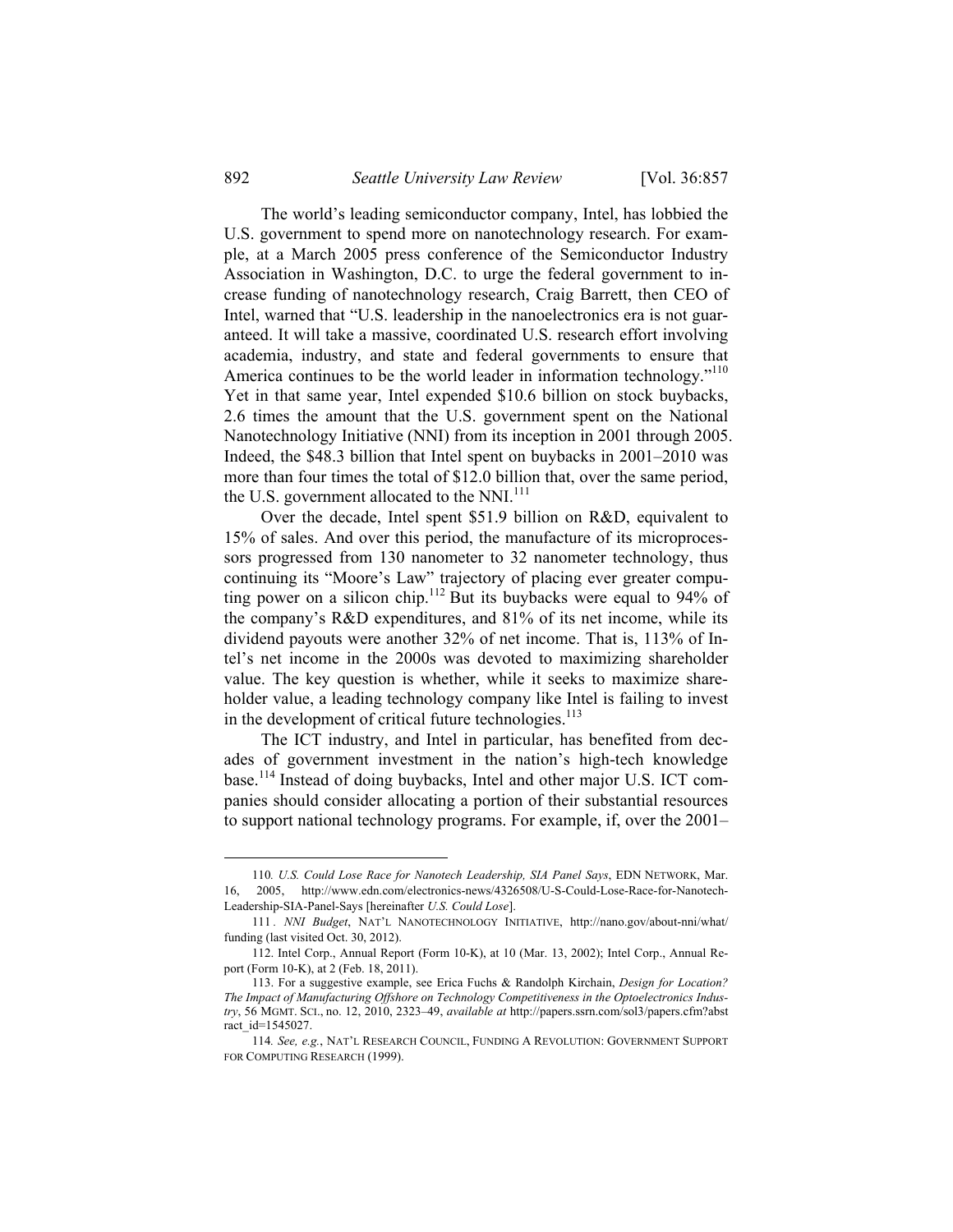2010 decade, Intel alone had allocated to the NNI just one-tenth of the amount that it spent on buybacks, it would have increased the program's budget by 40% while setting an example for other high-tech companies to follow. By giving the government a return on its past investments in high technology for the sake of reinvestment in the knowledge base, the business sector could help to ensure that, as Barrett said, "America continues to be the world leader in information technology."115

To be sure, Wall Street is pressuring the executives of these highly profitable high-tech companies to "create value" for shareholders. It is illuminating to focus on a particular example on how one of the richest and most powerful corporations in the world has acquiesced to this pressure. In June 2004, with a dividend yield of just 0.6% on its stock, Microsoft's corporate treasury was bursting with \$56 billion in cash and short-term investments, and its balance sheet showed no debt. The highly profitable company had generated almost \$16 billion in cash flow in the previous year. Given these conditions, in mid-2004, demands emanated from Wall Street for Microsoft to increase its distributions to shareholders and increase its stock price. A Goldman Sachs report by its software analyst suggested that, by borrowing \$30 billion and using \$70 billion in cash balances, Microsoft could do a \$100 billion stock repurchase.<sup>116</sup> A month later, in July 2004, the Microsoft board approved a \$30 billion repurchase plan to take place over four years, a doubling of the dividend from \$0.16 per annum to \$0.08 quarterly, and a special one-time dividend that, at \$3 per share (over 12% of the current share price), totaled \$32.64 billion.

The company press release that announced these distributions assured the public that "[t]his payout will not affect Microsoft's commitment to research and development to fuel growth in the years ahead."<sup>117</sup> In support of this commitment, it quoted Chairman Bill Gates:

We see incredible potential for our innovation to help businesses, individuals and governments around the world accomplish their goals, and we will continue to be one of the top innovators in our industry—as evidenced by the fact that we will file for more than 3,000 patents this fiscal year. $118$ 

 <sup>115</sup>*. U.S. Could Lose*, *supra* note 110.

 <sup>116.</sup> Todd Bishop, *Microsoft Wants to Reduce its Cash Balance and Improve its Share Price, Analyst Says; Stock Buyback May Be in the Works*, SEATTLE POST-INTELLIGENCER, June 16, 2004.

 <sup>117.</sup> Press Release, Microsoft Corp., Microsoft Outlines Quarterly Dividend, Four-year Stock Buyback Plan, and Special Dividend to Shareholders (July 20, 2004), *available at* http://www.microsoft.com/presspass/press/2004/jul04/07-20boardPR.mspx.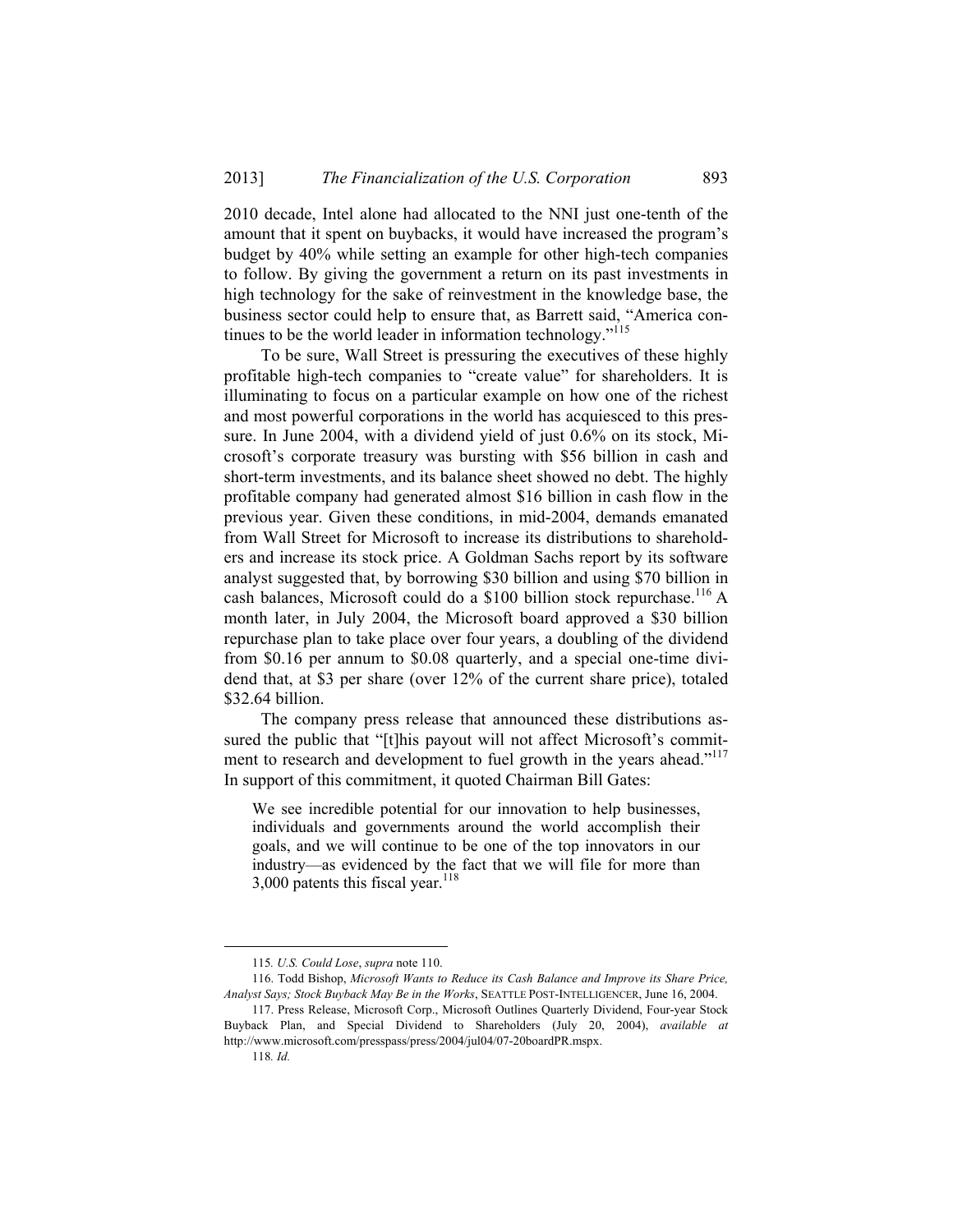The press release also quoted CEO Steve Ballmer: "We will continue to make major investments across all our businesses and maintain our position as a leading innovator in the industry, but we can now also provide up to \$75 billion in total value to shareholders over the next four vears."<sup>119</sup>

Just over a year and a half later, on April 27, 2006, Microsoft announced that it would be making major new technology investments, including a large-scale commitment of resources to its online business to confront Yahoo! and Google. The company predicted earnings per share of \$1.36 to \$1.41 for fiscal 2007, well below the expectation of Wall Street analysts of \$1.53.<sup>120</sup> The next day Microsoft's stock price fell by more than 11%, reducing the company's market capitalization by some \$32 billion.<sup>121</sup> Rick Sherland, the same Goldman Sachs analyst who had previously encouraged Microsoft to do a \$100 million repurchase, was not pleased with Microsoft's announcement: "It's bad to surprise the Street. It's harmful to the stock because investors are looking for the rewards of this big product cycle next year flowing through to earnings."<sup>122</sup> Microsoft's stock price continued to decline during most of May, amid criticism from Wall Street's top-rated software analysts that Microsoft was a mature firm that had attracted "value investors" who wanted returns from dividends and buybacks. An article from *Bloomberg News* quoted the head of an investment company that held 14.3 million Microsoft shares, as saying, "They are not managing the business with an acknowledgment the shareholders have changed. People expecting 25 percent annual growth don't own the stock anymore."<sup>123</sup>

On May 31, Ballmer defended the company's "big, bold bets" on Internet technology at a conference at Sanford C. Bernstein & Company, the Wall Street investment research firm.<sup>124</sup> Wall Street remained critical of Microsoft's technology strategy.<sup>125</sup> Microsoft's stock price, which had trended downward during May but had moved upward in the days before

 <sup>119</sup>*. Id.*

<sup>120.</sup> Michele Gershberg & Daisuke Wakabayashi, *Microsoft Shares Slide on Spending Plans*, WASH. POST (Apr. 28, 2006), http://www.washingtonpost.com/wp-dyn/content/article/2006/04/28/ AR2006042800759\_pf.html.

<sup>121.</sup> *Id*.

 <sup>122.</sup> Benjamin J. Romano, *Ballmer Defends Microsoft's Spending Increase*, SEATTLE TIMES (May 2, 2006), http://seattletimes.com/html/microsoft/2002965801\_microsoft02.html.

 <sup>123.</sup> Dina Bass, *Ballmer Pressured to Buy Back Shares of Microsoft Stock*, SEATTLE TIMES (May 13, 2006), http://community.seattletimes.nwsource.com/archive/?date=20060513&slug=micro softbuyback13.

 <sup>124.</sup> Dina Bass, *Sagging Stock Sends Ballmer to Wall Street to Quell Critics*, SEATTLE TIMES, (May 30, 2006), http://seattletimes.com/html/businesstechnology/2003027177\_ballmer30.html.

<sup>125</sup>*. Microsoft to Use Cash for Development, Not Share Buybacks*, N.Y. TIMES, June 1, 2006, at C11.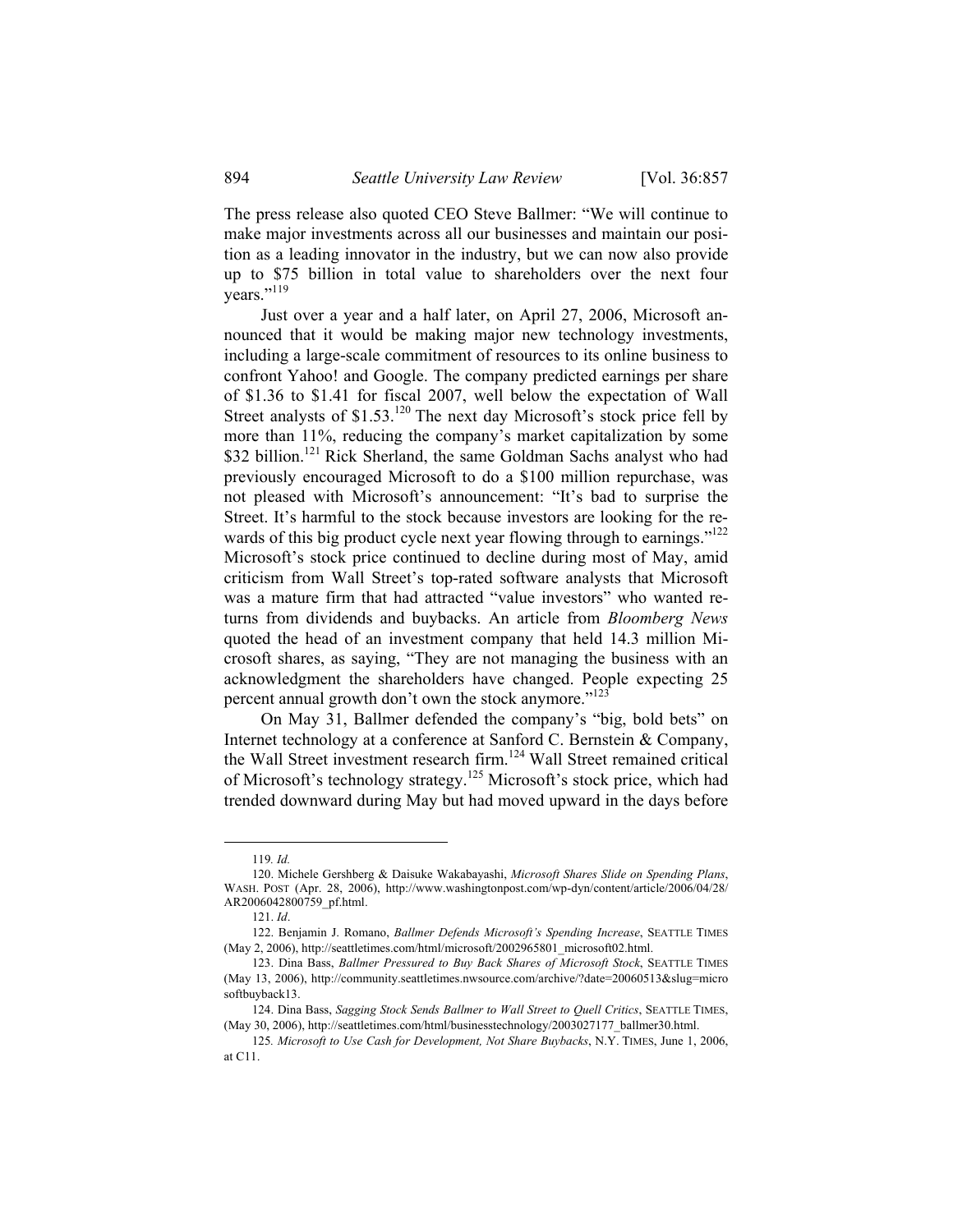the Bernstein conference, resumed its decline. The stock price reached a low on June 13, almost 21% down from its level on April 27, when Microsoft had revealed its new investment plans. Finally, on July 20, Microsoft announced that it was accelerating by two years the completion of its \$30 billion buyback program. At the same time, Microsoft also announced a plan to repurchase another \$20 billion in stock from 2007 to  $2011$ <sup>126</sup> Over the next four days, Microsoft's stock price rose by almost 7%.

If, as illustrated by the Microsoft case, some of the richest and most influential corporative executives in the world feel compelled to kowtow to Wall Street, they feel far less obliged to keep their workers employed, especially when they want to do buybacks and boost their stock prices. In the first half of 2009, for example, IBM laid off almost 10,000 people in the United States and Canada even as it "created value" for shareholders by expending \$7.4 billion in buybacks (along with \$2.9 billion in dividends) out of an income of \$13.4 billion. At the beginning of February 2009, IBM offered the first round of displaced workers "Project Match."<sup>127</sup> The purpose of Project Match was to "help you [employees] locate potential job opportunities in growth markets where your skills are in demand." An internal document stated, "[s]hould you accept a position in one of these countries, IBM offers financial assistance to offset moving costs, provides immigration support, such as visa assistance, and other support to help ease the transition of an international move."<sup>128</sup> Eligible for Project Match were "satisfactory performers who have been notified of separation from IBM U.S. or Canada and are willing to work on local terms and conditions."<sup>129</sup> That is, an eligible American worker laid off by IBM could apply to IBM for a job in, for example, India, and if rehired by IBM, would be paid the wages prevailing there.

Along with mass terminations, some cash-rich companies have even taken on debt to buy back their stock. In early 2009, Intel announced that it would be doing  $5,000$  to  $6,000$  layoffs,<sup>130</sup> and then in July 2009, announced that it was floating a convertible debt issue for \$1.75 billion, of which \$1.5 billion would be used for buybacks.<sup>131</sup> In January

 <sup>126.</sup> Maxwell Murphy, *Pay Date: Microsoft's Unstoppable Buyback Spree*, DOW JONES NEWS SERV., July 21, 2006.

 <sup>127.</sup> Paul McDougall, *IBM Offers to Move Laid Off Workers to India*, INFO. WK. (Feb. 2, 2009), http://www.informationweek.com/global-cio/outsourcing/ibm-offers-to-move-laid-off-worke rs-to-i/213000389.

<sup>128.</sup> *Id.* 129. *Id.*

<sup>130.</sup> Jon Swartz, Byron Acohido & Matt Krantz, *Even Tech Stalwarts Hit Hard*, USA TODAY, January 23, 2009.

<sup>131.</sup> *Intel Sells \$1.75 Billion of 3.25 Percent Notes, Plans Stock Buyback*, ASSOCIATED PRESS NEWSWIRES, July 22, 2009.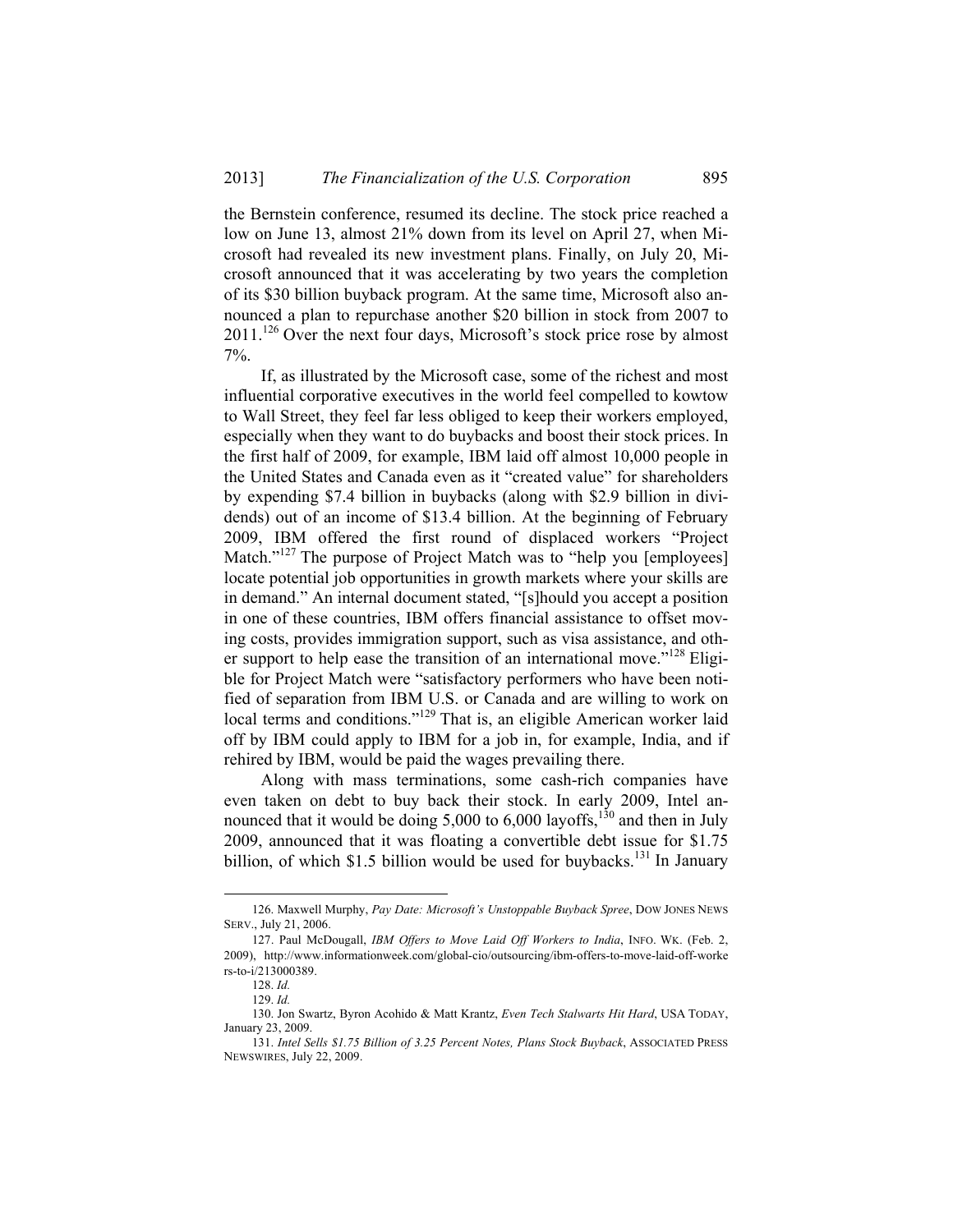2009, Microsoft said that it would lay off 5,000 employees—its first ever mass layoff<sup>132</sup>—and then in May did a \$3.75 billion bond issue—its first ever long-term bond issue—in order to do buybacks.<sup>133</sup> In 2009, Intel generated \$11.2 billion in cash from operations and, at the end of the year (after paying out \$1.8 billion in repurchases and \$3.1 billion in dividends), had \$4.0 billion in cash and cash equivalents on hand.<sup>134</sup> In fiscal 2009, Microsoft generated \$19.0 billion in cash from operations and (after paying out \$9.4 billion in repurchases and \$4.5 billion in dividends) had \$6.1 billion in cash and cash equivalents on hand at the end of the year.135 Why, then, were these cash-rich companies borrowing money to do buybacks? They held much of the cash abroad, and as I discuss further below, would be subject to U.S. corporate taxes on repatriated profits if they had brought back that money to do buybacks.

#### 3. Pharmaceuticals

Pharmaceutical drug prices in the United States are at least twice as high as drug prices in European countries.<sup>136</sup> The healthcare technology industry, including biopharmaceuticals and medical devices, benefits immensely from U.S. federal government spending on life sciences through the National Institutes of Health, which had total annual budgets averaging \$30.9 billion from 2009 through  $2012$ <sup>137</sup> In opposing the regulation of drug prices by Congress, the pharmaceutical companies argue that they need high prices to fund their R&D expenditures in the United States.<sup>138</sup> Yet among big pharmaceutical companies from 1997 to 2010, Pfizer did repurchases equal to 64% of R&D expenditures, Johnson & Johnson 56%, and Merck 53%. When the substantial dividends that these companies paid are added to their repurchases, shareholder distributions exceeded R&D expenditures over this period by 32% at Pfizer, 17% at Johnson & Johnson, and 31% at Merck. In 2011, along with \$6.2 billion in dividends, Pfizer repurchased \$9 billion in stock, equivalent to 90% of its net income and 99% of its R&D expenditures. While Americans pay

 <sup>132.</sup> Swartz, Acohido & Krantz, *supra* note 130.

<sup>133.</sup> Nick Wingfield & Romy Varhese, *Cash-Rich Microsoft Sells Its First Bonds*, WALL ST. J., May 12, 2009.

<sup>134.</sup> Intel Corp., Annual Report (Form 10-K) 52 (Feb. 22, 2010).

<sup>135.</sup> Microsoft Corp., Annual Report (Form 10-K) 44 (July 29, 2009).

 <sup>136 .</sup> DEP'T OF HEALTH, THE PHARMACEUTICAL PRICE REGULATION SCHEME, ELEVENTH REPORT TO PARLIAMENT, Feb. 2012, at 30 (U.K.), *available at* http://www.dh.gov.uk/prod\_con sum\_dh/groups/dh\_digitalassets/@dh/@en/documents/digitalasset/dh\_132793.pdf

<sup>137</sup> *. NIH Budget*, NAT'L INST. HEALTH (Sept. 18, 2012), http://www.nih.gov/about/bud get.htm.

<sup>138.</sup> U.S. DEP'T OF COMMERCE, PHARMACEUTICAL PRICE CONTROLS IN OECD COUNTRIES: IMPLICATIONS FOR U.S. CONSUMERS, PRICING, RESEARCH AND DEVELOPMENT, AND INNOVATION, at ch. 4 (2004); James P. Love, *The Other Drug War: How Industry Exploits Pharma Subsidies*, AM. PROSPECT, Summer 1993.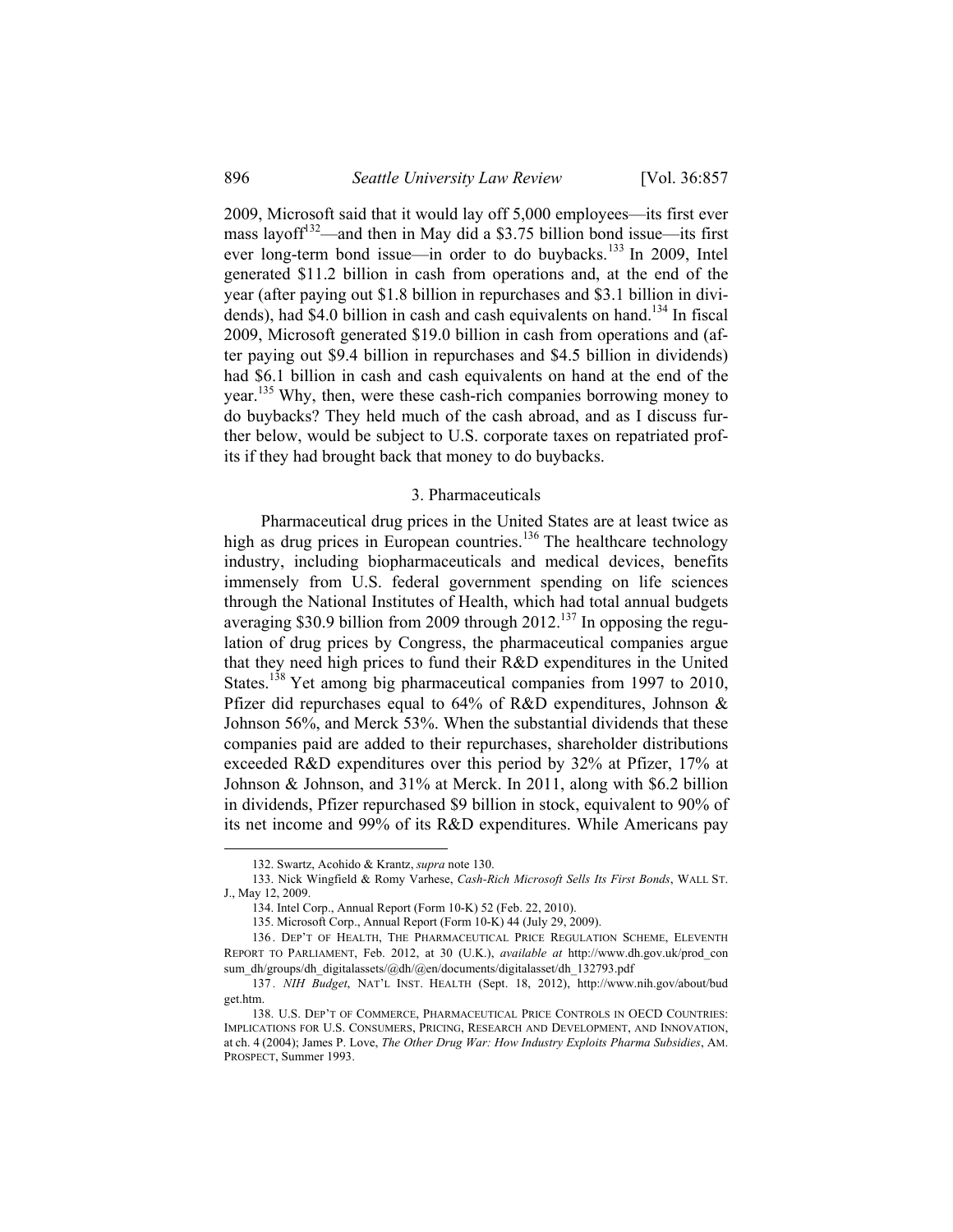inflated prices for drugs, big pharmaceutical companies allocate billions to buybacks, and then find that they do not have new blockbuster drugs in the pipeline to replace those whose patents are now expiring.

Amgen, the largest dedicated biopharmaceutical company, has repurchased stock in every year since 1992, for a total of \$42.2 billion through 2011, including \$8.3 billion in 2011. Since 2002, the cost of Amgen's stock repurchases has surpassed the company's R&D expenditures in every year except 2004, and for the period from 1992 to 2011, was equal to 115% of R&D outlays and 113% of net income.

In May 2007, Amgen even borrowed \$3.2 billion (\$2 billion due in 2008, \$1.1 billion due in 2017, and \$0.9 billion due in 2037) to help finance a \$5 billion stock repurchase, the largest annual purchase that the company had ever done. Meanwhile, sales of its blockbuster anemia drug, Aranesp, declined by 19% because of a Food and Drug Administration ruling that dosage levels had to be cut due to cases of heart attacks from high doses.<sup>139</sup> On August 13, 2007, just after Amgen issued its second quarter 10-Q filing, an analyst at Bernstein Research wrote: "Amgen will likely lose at least 40 percent of their [U.S.] Aranesp revenue by 2008 with even greater downside possible for both Aranesp and Epogen if upcoming [Medicare and Medicaid] reimbursement and regulatory decisions go against them." But the analyst added, "If Amgen cuts costs, continues to buy back stock and improves its tax rate . . . it could increase its earnings per share by 10–12% each year from 2008 to 2011, even if it does not develop any significant drug candidates."<sup>140</sup>

Two days later, Amgen announced that it would reduce its workforce by 14%, or 2,600 jobs, cut capital expenditures by \$1.9 billion, close some of its production facilities, and reduce R&D expenses (which had been at 27% from 2003 through 2006) to 20% of sales.<sup>141</sup> It appears that Amgen borrowed money to do the \$5 billion stock repurchase because it wanted to offset the adverse impact of the Aranesp news on its stock price. In any case, the priorities of Amgen's top executives in their allocation of corporate resources seem clear: keep the company's stock price up before all else.

#### 4. Finance

Among the biggest stock repurchasers in the years prior to the financial crisis were many of the banks that were responsible for the melt-

 <sup>139 .</sup> Marilyn Chase, *Amgen Cuts Mark Biotech Squeeze*, WALL ST. J., Aug. 16, 2007, http://online.wsj.com/article/SB118720529438898746.html.

<sup>140</sup>*. Amgen Moves Up After Analyst Says Company Will Restructure to Increase Earnings*, ASSOCIATED PRESS FIN. WIRE, Aug. 13, 2007.

 <sup>141.</sup> Chase, *supra* note 139.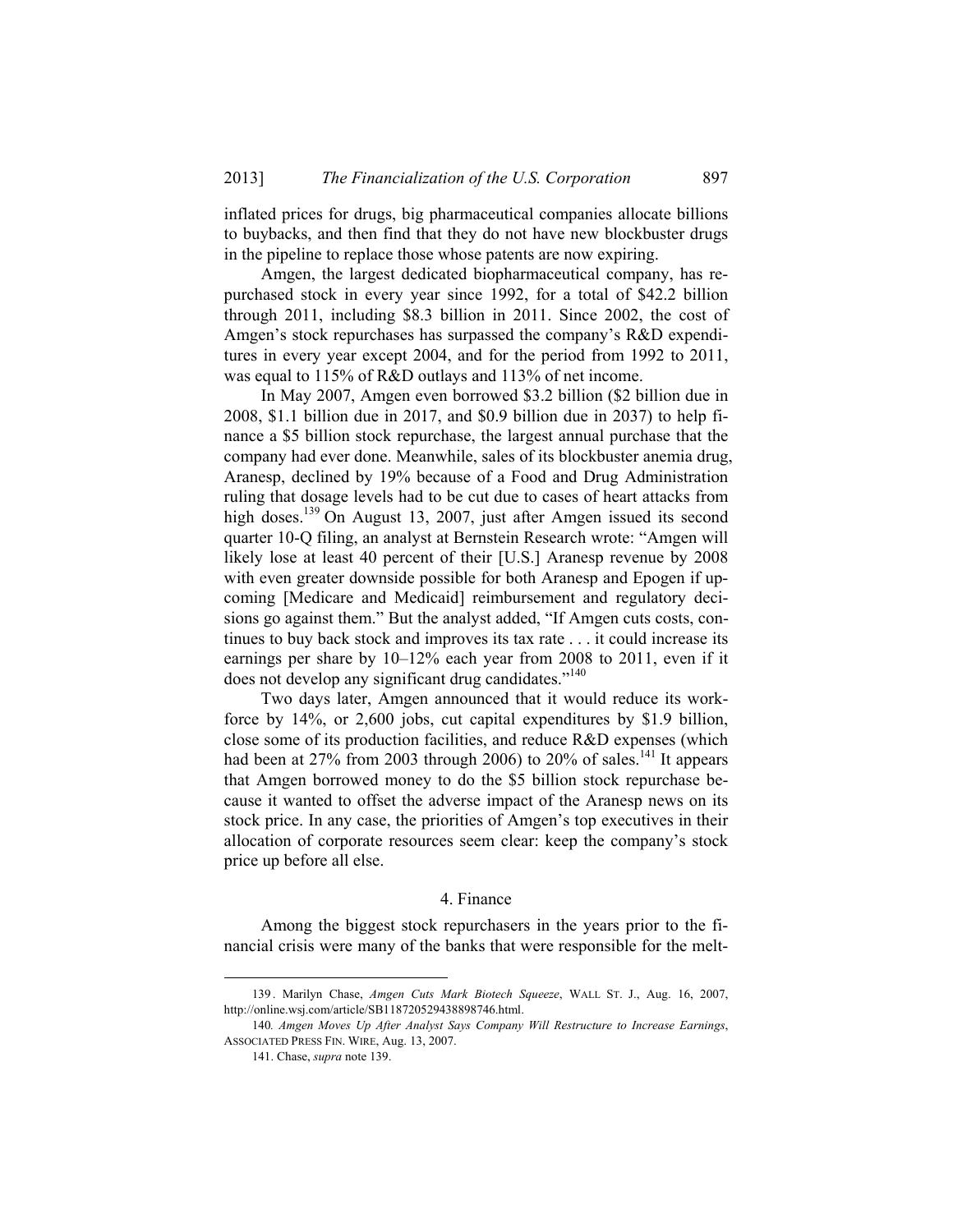down and bailed out under the Troubled Asset Relief Program. They included Citigroup (\$41.8 billion repurchased between 2000 and 2007), Goldman Sachs (\$30.1 billion), Wells Fargo (\$23.2 billion), J.P. Morgan Chase (\$21.2 billion), Merrill Lynch (\$21 billion), Morgan Stanley (\$19.1 billion), American Express (\$17.6 billion), and U.S. Bancorp (\$12.3 billion). In the eight years before it went bankrupt in 2008, Lehman Brothers repurchased \$16.8 billion, including \$5.3 billion in 2006– 2007, when it was apparently doing buybacks to combat the efforts of short-sellers to push down its stock price.<sup>142</sup> Washington Mutual, which also went bankrupt in 2008, expended \$13.3 billion in buybacks between 2000 and 2007, including \$6.5 billion in 2006–2007. Wachovia, ranked 38th among the Fortune 500 in 2007, did \$15.7 billion in buybacks between 2000 and 2007, including \$5.7 billion in 2006–2007, before its fire sale to Wells Fargo at the end of 2008. Other financial institutions that did substantial repurchases between 2000 and 2007 before running into financial distress in 2008 were AIG (\$10.2 billion), Fannie Mae (\$8.4 billion), Bear Stearns (\$7.2 billion), and Freddie Mac (\$4.7 billion).<sup>143</sup> By spending money on buybacks during boom years, these financial corporations reduced their ability to withstand the crash of the derivatives market in 2008, thus exacerbating the jeopardy that they created for the economy as a whole.

#### V. WHAT HAS BEEN LOST, AND HOW IT CAN BE REGAINED

Even without all of this buyback activity, rationalization, marketization, and globalization have been eroding middle-class employment opportunities. With automation and new competition, stable blue-collar jobs for people with only high-school educations disappear. The ongoing evolution of open systems tends to devalue the capabilities of experienced employees, even those with college educations. Meanwhile, the capabilities of labor in lower-wage areas of the world continue to advance, thus making it possible for U.S.-based companies to offshore even higher-value-added work rather than continue to employ more expensive personnel in the United States.

As stated earlier in this paper, the disappearance of middle-class jobs reflects structural changes in the ways in which U.S. business corpo-

 <sup>142.</sup> William Lazonick, *Everyone Is Paying the Price for Share Buy-Backs*, FIN. TIMES (Sept. 25, 2008), *available at* http://www.ft.com/intl/cms/s/0/e75440f6-8b0e-11dd-b634-0000779fd18 c.html#axzz2IAGV9rPT [hereinafter Lazonick, *Everyone is Paying*]; William Lazonick, *The Buyback Boondoggle*, BUS. WK. (Aug. 13, 2009), *available at* http://www.businessweek.com/magazine/ content/09\_34/b4144096907029.htm; Emma Trincal, *Lehman Not an Easy Short Story*, HEDGEWORLD NEWS (June 5, 2008), http://www.hedgeworld.com/news/read\_news.cgi?section= dail&story=dail15033.html.

<sup>143.</sup> Lazonick, *Everyone is Paying*, *supra* note 142.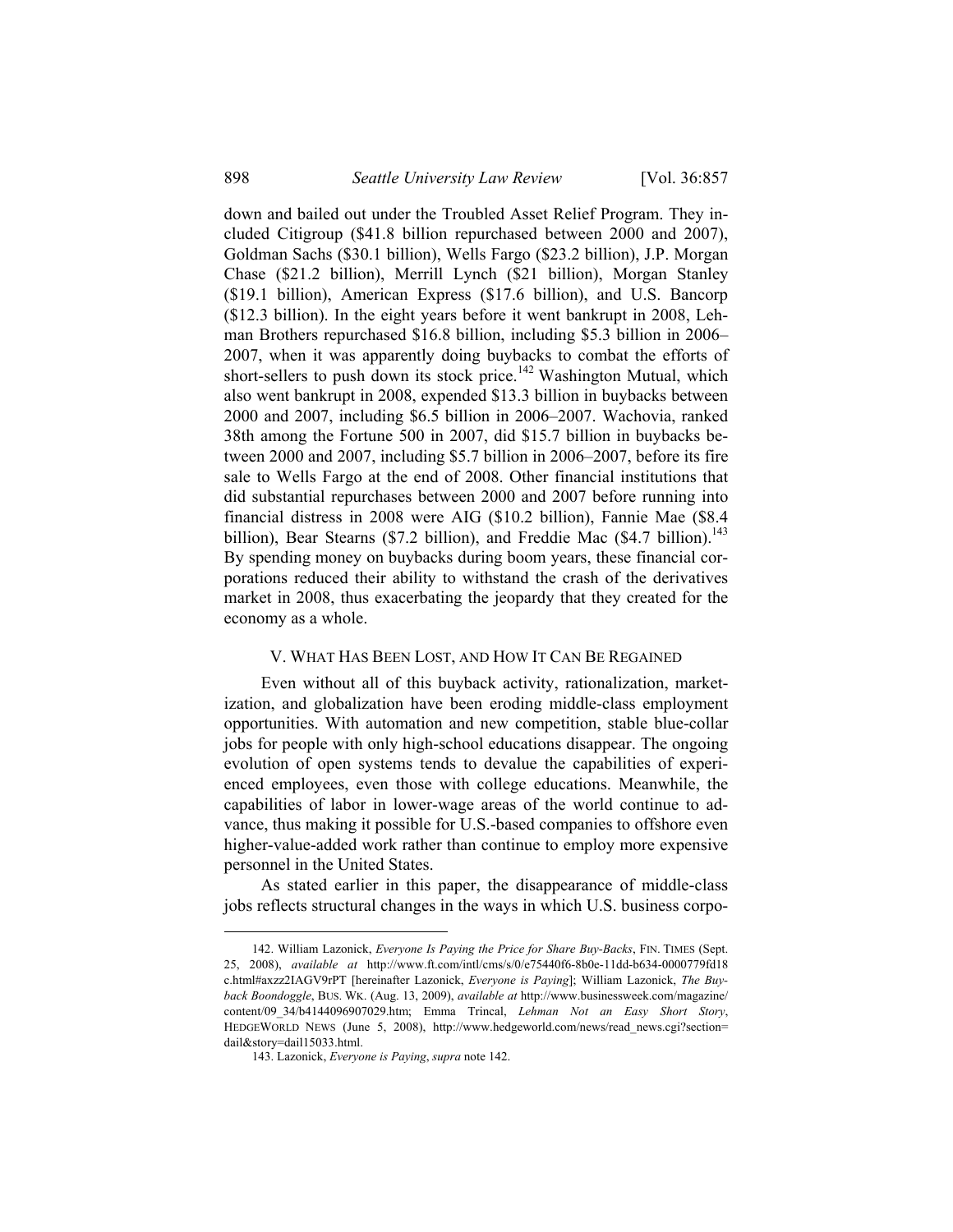rations employ the U.S. labor force. Quite apart from the financialization of the corporation, the evolution of technology, markets, and competition on a global scale means that the same types of jobs that once provided U.S. households with middle-class living standards will not come back. Especially in a high-wage economy, which the United States still remains, sustainable prosperity requires investments in innovation that can deliver high-value-added employment opportunities. Governments have to invest for the future by spending on physical infrastructures and the knowledge base. Households have to invest for the future by developing the next generation's labor force. But the combination of government and household investment will come to naught if businesses do not invest in generating higher quality products at lower unit costs. It is the failure of U.S. businesses to invest sufficiently in innovation that is undermining the achievement of equitable and stable economic growth in the United States.

At the root of the problem is the financialization of corporate resource allocation. Stock buybacks greatly exacerbate the problem of the eroding middle class as U.S. business corporations neglect the need to invest for the future. While doing buybacks, these corporations have tended to ignore the myriad technological and market opportunities in areas such as communications, medicine, transportation, and energy that would create new high-value-added employment in the United States.

Why are U.S. corporate executives so intent on making these financialized allocation decisions? Certainly they have become captive to the false ideology of maximizing shareholder value. But they have also become very rich as a result. In a society that probably more than any other on earth extols the virtues of the "economic man," it should be no surprise that the most powerful economic men—the corporate executives who control the future of innovation and job creation—view their ability to extract value from the economy as the best possible way to create value for the economy.

From the perspective of the theory of innovative enterprise, Americans are paying these top executives not to do their jobs.<sup>144</sup> One can ask

 <sup>144</sup>*. See* William Lazonick, *The Theory of Innovative Enterprise: Methodology, Ideology, Institutions*, *in* ALTERNATIVE THEORIES OF COMPETITION: CHALLENGES TO THE ORTHODOXY 127– 59 (Jamee K. Moudud et al. eds., 2012). Relatedly, Harvard Business School professor Clayton Christensen argues that companies that focus on profits do not innovate. *See* Steve Denning, *Clayton Christensen: How the Pursuit of Profits Kills Innovation*, FORBES (Nov. 18, 2011), http://www.forbes.com/sites/stevedenning/2011/11/18/clayton-christensen-how-pursuit-of-profitskills-innovation-and-the-us-economy; *see also* Clayton M. Christensen et al., *Innovation Killers: How Financial Tools Destroy Your Capacity to Do New Things*, HARV. BUS. REV., Jan. 2008, at 98– 105. There is a tradition of this type of skepticism of the financialized corporation at Harvard Busi-

ness School going back at least to the widely read 1980 article by Robert Hayes & William Abernathy, *Managing Our Way to Economic Decline*, HARV. BUS. REV., July–Aug. 1980, at 67, 138–49;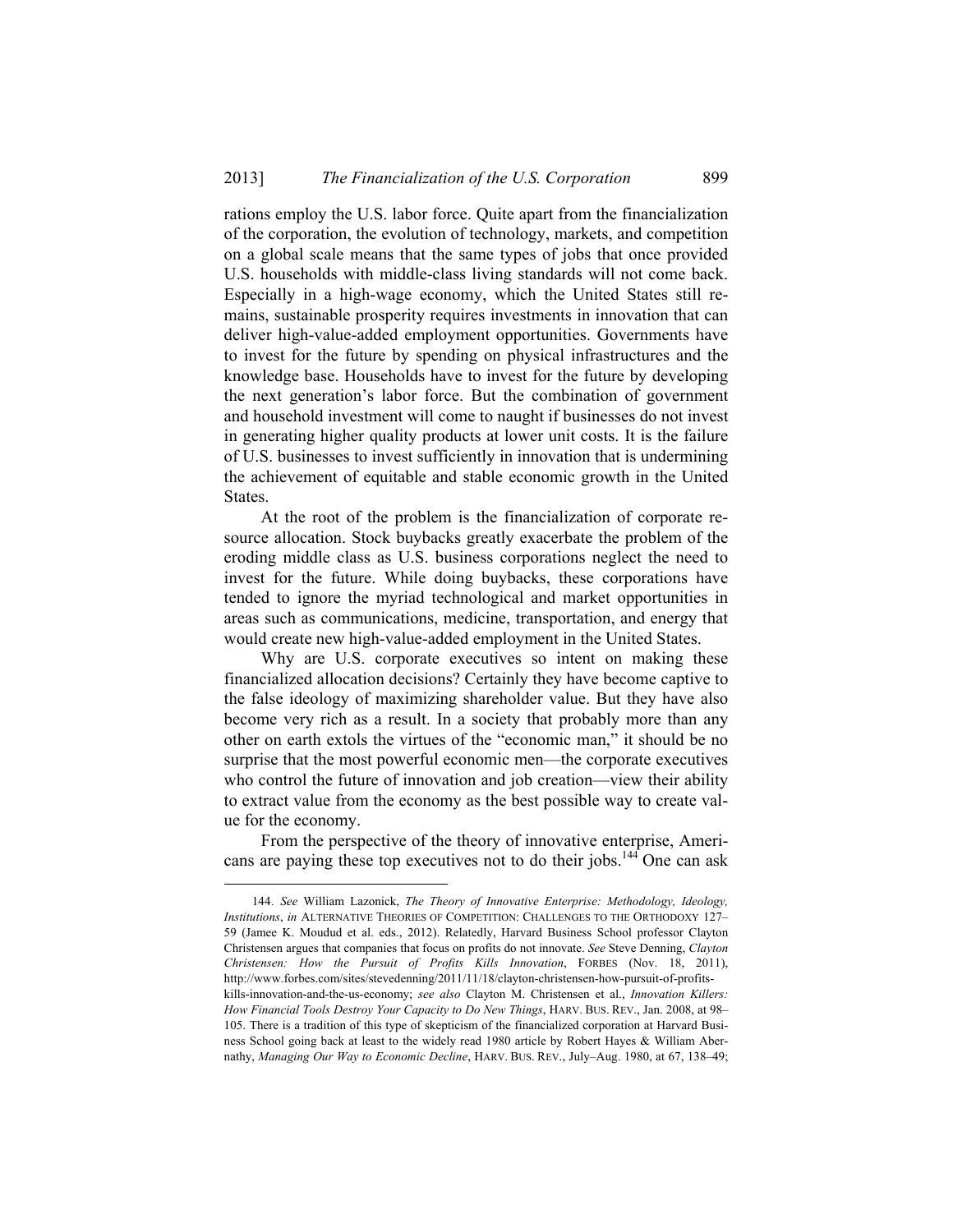whether the types of top executives who spend their time thinking about how to boost stock prices are thinking about the new, and inherently uncertain, opportunities for making innovative use of their companies' productive capabilities. The function of the executive is to allocate corporate resources to investments that can generate higher quality products at lower unit costs. Rather than using buybacks and layoffs to throw money and people onto capital and labor markets, corporate executives should be looking for new ways to combine patient capital and experienced workers to create the new goods and services that an advanced economy needs and can afford.

Sustainable prosperity depends on these corporate investments in innovation and job creation. When there is job displacement because of rationalization, marketization, and globalization, business and government must collaborate to ensure the availability of the education and training needed to reposition displaced workers to perform new, productive roles in the economy. The financialized corporation, obsessed with stock-price performance, tends to opt out of this collaborative effort because it operates according to an ideology that argues that it has no responsibility for the displaced workers. In doing so, the financialized corporation not only avoids a share of the cost of retraining its workers but also fails to participate in making the investments that can generate new and potentially sustainable middle-class jobs for the U.S. labor force.

Meanwhile, U.S. tax law destroys middle-class jobs by encouraging companies to offshore employment. In the jobless recovery that has followed the Great Recession, U.S. business corporations have been highly profitable. Indeed, even as stock buybacks escalated once again in 2011, U.S. business corporations were sitting on an estimated \$1.4 trillion in offshore accounts,<sup>145</sup> encouraged to do so by a fifty-year-old tax loophole that permits them to defer the payment of taxes on corporate profits, for which the rate is 35%, until they repatriate those profits to the United States.<sup>146</sup> In the 2004 presidential campaign, John Kerry proposed amendments to the tax code that would reward U.S. companies for creating jobs in the United States rather than moving jobs offshore.<sup>147</sup> The

*see also* ROGER L. MARTIN, FIXING THE GAME: BUBBLES, CRASHES AND WHAT CAPITALISM CAN LEARN FROM THE NFL (2011) (critiquing MSV).

<sup>145</sup>*. See, e.g.*, Michelle Hirsch, *\$1.4 Trillion Cash Stash Could Stoke Job Market*, FISCAL TIMES (Oct. 14, 2011), http://www.thefiscaltimes.com/Articles/2011/10/14/1-Point-4-Trillion-Cash-Stash-Could-Stoke-Job-Market.aspx#page1.

<sup>146</sup>*. See* William Lazonick, *The Global Tax Dodgers: Why President Obama and Congress Lack Job Creation Plans*, HUFFINGTON POST (Aug. 18, 2011), http://www.huffingtonpost.com/ william-lazonick/offshore-job-profits\_b\_930531.html.

<sup>147 .</sup> Martin Crutsinger, *Kerry's Plan Targets 'Benedict Arnolds*,*'* ASSOCIATED PRESS NEWSWIRES, March 27, 2004.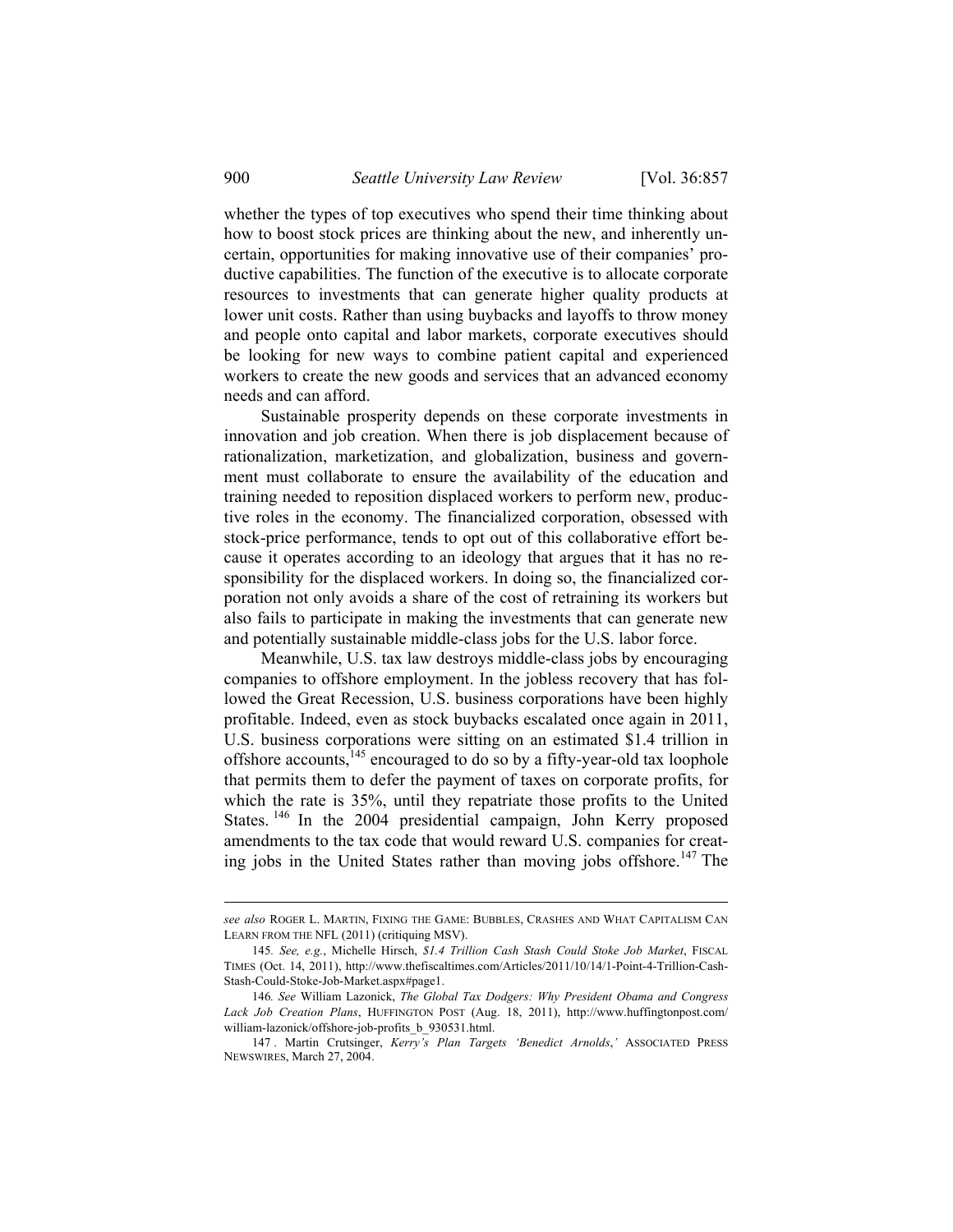preferred approach of the Bush Administration was the Homeland Investment Act, part of the American Job Creation Act of 2004, that provided a one-year corporate income tax holiday on profits repatriated, with the stipulation that these profits had to be used for investments that create jobs. The Act expressly prohibited the use of these funds to pay dividends or do stock buybacks. U.S. corporations responded by repatriating \$299 billion in profits in 2005 compared with an average of \$62 billion from 2000 to 2004 and a subsequent decline to \$102 billion in 2006.148

But Dharmapala, Foley, and Forbes found that the repatriation failed to achieve its intended purpose:

Rather than being associated with increased expenditures on domestic investment or employment, repatriations were associated with significantly higher levels of payouts to shareholders, mainly taking the form of share repurchases. Estimates imply that a \$1 increase in repatriations was associated with an increase in payouts to shareholders of between \$0.60 and \$0.92, depending on the specifica $tion.<sup>149</sup>$ 

They suggest that companies were able to make these distributions to shareholders without violating the terms of the repatriation legislation by using the repatriated funds "to pay for investment, hiring, or R&D that was already planned, thereby releasing cash that had previously been allocated for these purposes to be used for payouts to shareholders."<sup>150</sup>

A persistent promise in Barack Obama's campaigns for the Senate in 2004 and the Presidency in 2008 was that he would end tax breaks for corporations that ship jobs overseas.<sup>151</sup> In a speech in May 2009, President Obama declared, "It's a tax code that says you should pay lower taxes if you create a job in Bangalore, India, than if you create one in Buffalo, New York."152 In June 2009, Microsoft CEO Steve Ballmer responded that an end to the overseas tax deferral would make "U.S. jobs more expensive," and that if the Obama Administration insisted on changing the tax law, Microsoft would be "better off taking lots of peo-

 <sup>148.</sup> Dhammika Dharmapala, C. Fritz Foley & Kristin J. Forbes, *Watch What I Do, Not What I Say: The Unintended Consequences of the Homeland Investment Act*, 66 J. FIN. 753, 753–87 (2011).

<sup>149</sup>*. Id.* at 756. 150*. Id.*

<sup>151.</sup> *See e.g.*, Dennis Conrad, *Democrat: Economy Squeezing Middle Class*, ASSOCIATED PRESS NEWSWIRES, June 24, 2004; ; Sridhar Krishnaswami, *Obama to End Benefits to Firms That Send Jobs Overseas*, ORG. OF ASIA-PACIFIC NEWS AGENCIES, Sept. 1, 2008.

 <sup>152.</sup> Press Release, The White House, Remarks by the President on International Tax Policy Reform (May 4, 2009), *available at* http://www.whitehouse.gov/the\_press\_office/Remarks-By-The-President-On-International-Tax-Policy-Reform.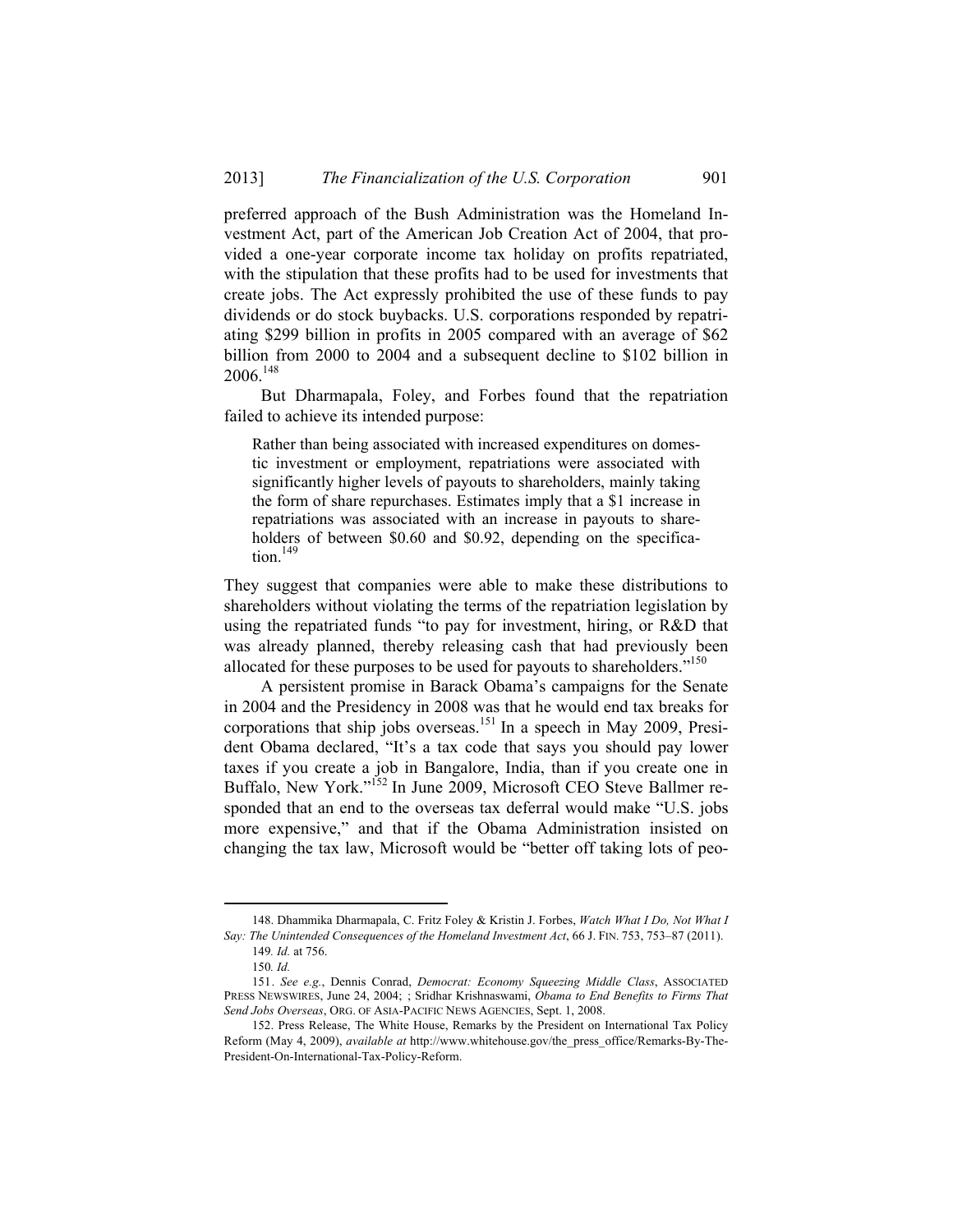ple and moving them out of the U.S."153 In September 2009, the Obama Administration met with U.S. high-tech executives, and agreed to shelve the plan to end the tax deferral.<sup>154</sup> Nevertheless, in his State of the Union address on January 27, 2010, President Obama insisted that "it is time to finally slash the tax breaks for companies that ship our jobs overseas and give those tax breaks to companies that create jobs right here in the United States of America."<sup>155</sup>

This tax loophole has not yet been closed. Indeed, in October 2010, John Chambers, chairman and CEO of Cisco Systems, and Safra Catz, president of Oracle, published a *Wall Street Journal* opinion piece in which they sought to counter criticism in the press that U.S. corporations were sitting on one trillion dollars in cash instead of investing in jobs in the United States.<sup>156</sup> The two high-tech executives claimed that U.S. corporations were holding the cash in question overseas, and contended that these funds "could be invested in U.S. jobs, capital assets, research and development, and more" if U.S. corporations had an incentive to do so.<sup>157</sup> "But," they continued, "for U.S. companies such repatriation of earnings carries *a significant penalty: a federal tax of up to 35%*. This means that U.S. companies can, without significant consequence, use their foreign earnings to invest in any country in the world—except here."<sup>158</sup>

Having transformed an existing U.S. government tax concession to U.S. corporations into a tax penalty on U.S. corporations, Chambers and Catz then noted that repatriated profits could "provide needed stability for the equity markets because companies would expand their activity in mergers and acquisitions, and would pay dividends or buy back stock."<sup>159</sup> To lure the \$1 trillion back to the United States, they proposed a 5% tax on repatriated profits that would yield the U.S. government a quick \$50 billion, which could then "be used to help put America back to work . . . [by giving] employers—large or small—a refundable tax credit for hiring previously unemployed workers (including recent graduates)."160 "Such a

 <sup>153.</sup> Ryan J. Donmoyer, *Ballmer Says Tax Would Move Microsoft Jobs Offshore (Update 3)*, BLOOMBERG, (June 3, 2009), http://www.bloomberg.com/apps/news?pid=newsarchive&sid=aAK luP7yIwJY.

 <sup>154.</sup> Neil King, Jr. & Elizabeth Williamson, *Business Fends Off Tax Hit*, WALL ST. J., Oct. 14, 2009, at A14.

 <sup>155.</sup> Barack Obama, President of the United States, Address Before a Joint Session of Congress on the State of the Union (Jan. 27, 2010), *in* 156 CONG. REC. H418 (daily ed. Jan. 27, 2010), *available at* http://www.whitehouse.gov/the-press-office/remarks-president-state-union-address.

 <sup>156.</sup> John Chambers & Safra Catz, *The Overseas Profits Elephant in the Room*, WALL ST. J., Oct. 20, 2010, at A19.

<sup>157</sup>*. Id.*

<sup>158</sup>*. Id.* (emphasis added).

<sup>159</sup>*. Id.*

<sup>160</sup>*. Id.*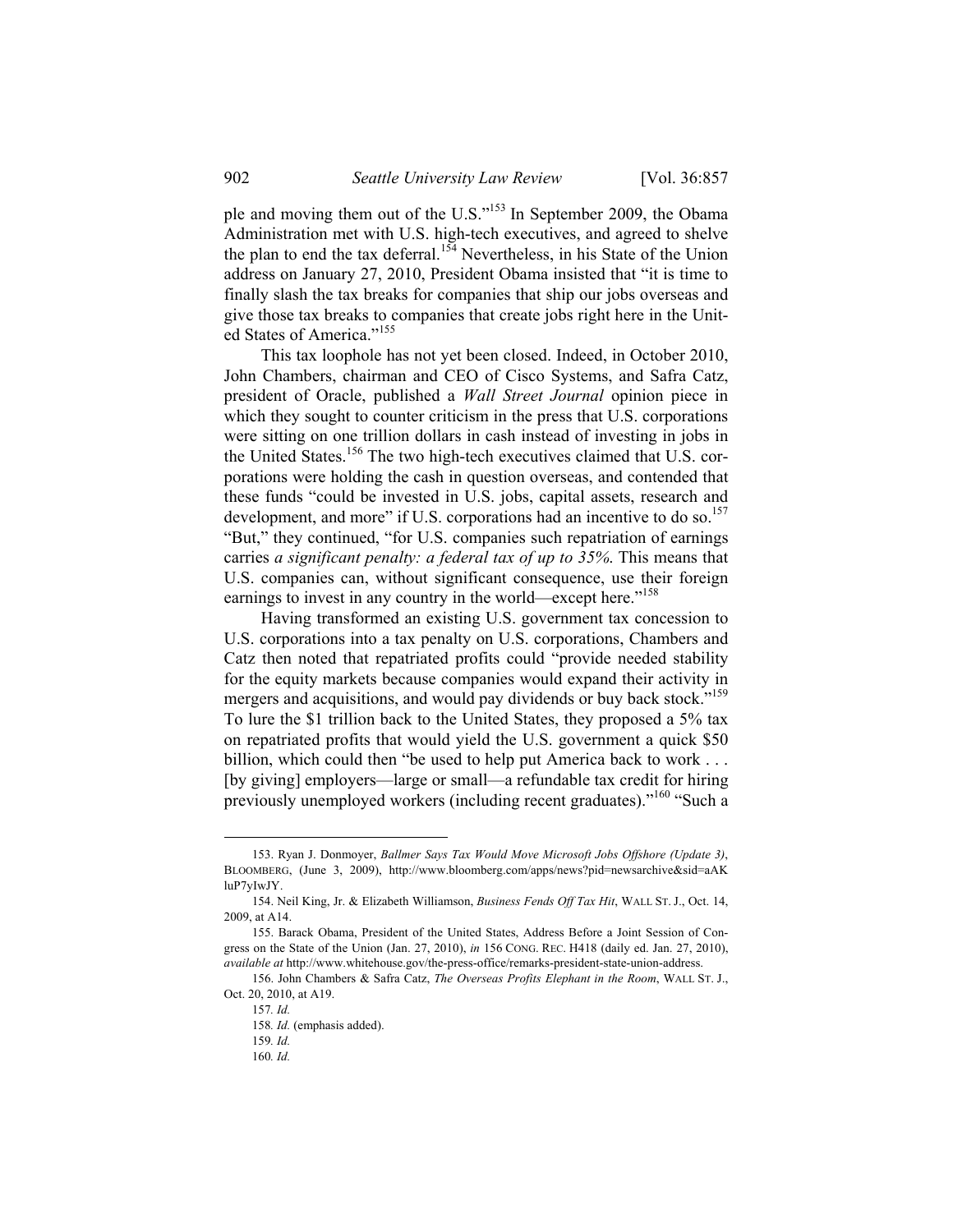program," they said, "could help put more than two million Americans back to work at no cost to the government or American taxpayers. How's that for a good idea?"161 Along with other business executives, Chambers presented his "good idea" directly to President Obama at the White House on December 15,  $2010.<sup>162</sup>$ 

Innovation and job creation require business–government collaboration. 163 Government investment in physical infrastructures, such as communication networks and transportation systems, as well as human infrastructures such as higher education and research facilities, provides an essential foundation for business investment, especially in high-tech fields. Government subsidies to business, often implemented through tax legislation, can serve as further inducements to business investment. As already mentioned, in the United States, government funding has been critical to the emergence and development of high-tech sectors such as computers, the Internet, biotechnology, and alternative energy.164

Without these government investments and subsidies, the United States would not lead the world in venture capital—an industry devoted to new-firm formation and growth.<sup>165</sup> Yet, in the United States, it can be argued that a disproportionate share of the returns to a successful new venture accrue to those entrepreneurs and financiers who put an innovation on the market. At the same time, the success neglects to reward the contributions of other stakeholders, especially taxpayers, who made significant contributions to the innovation process.<sup>166</sup> In the name of "shareholder value," rewards are reaped at the expense of non-shareholding

 <sup>161</sup>*. Id.*

 <sup>162.</sup> Jesse Drucker, *Dodging Repatriation Tax Lets U.S. Companies Bring Profits Back Home*, BLOOMBERG BUSINESSWEEK (Dec. 29, 2010), http://www.businessweek.com/news/2011-01- 05/dodging-repatriation-tax-lets-u-s-companies-bring-home-cash.html.

 <sup>163.</sup> STATE OF INNOVATION: THE U.S. GOVERNMENT'S ROLE IN TECHNOLOGY DEVELOPMENT (Fred Block & Matthew Keller eds., 2011); Fred Block, *Swimming Against the Current: The Rise of a Hidden Developmental State in the United States*, 36 POL. & SOC'Y 169, 169–206 (2009); William Lazonick, *Entrepreneurial Ventures and the Developmental State: Lessons from the Advanced Economies* (World Inst. of Dev. Econ. Research, Discussion Paper No. 2008-01, 2008), *available at* http://www.wider.unu.edu/publications/working-papers/discussion-papers/2008/en\_GB/dp2008-01/

\_files/78805634425684379/default/dp2008-01.pdf; William Lazonick, *Nine Government Investments that Made Us an Industrial Economic Leader*, HUFFINGTON POST (Sept. 8, 2011), http://www.huffingtonpost.com/william-lazonick/nine-government-investmen\_b\_954185.html; *see also* DAN BREZNITZ, INNOVATION AND THE STATE: POLITICAL CHOICE AND STRATEGIES FOR GROWTH IN ISRAEL, TAIWAN, AND IRELAND (2007); Ralph Gomory, *Country and Company: Part I – Divergent Goals*, HUFFINGTON POST (Mar. 16, 2009), http://www.huffingtonpost.com/ralphgomory/country-and-company-part\_b\_174875.html.

<sup>164.</sup> NAT'L RESEARCH COUNCIL, *supra* note 114; Lazonick & Tulum, *supra* note 103; Hopkins & Lazonick, *supra* note 105.

<sup>165.</sup> *See* WILLIAM H. JANEWAY, DOING CAPITALISM IN THE INNOVATION ECONOMY (2012).

 <sup>166.</sup> LAZONICK, SUSTAINABLE PROSPERITY, *supra* note 1.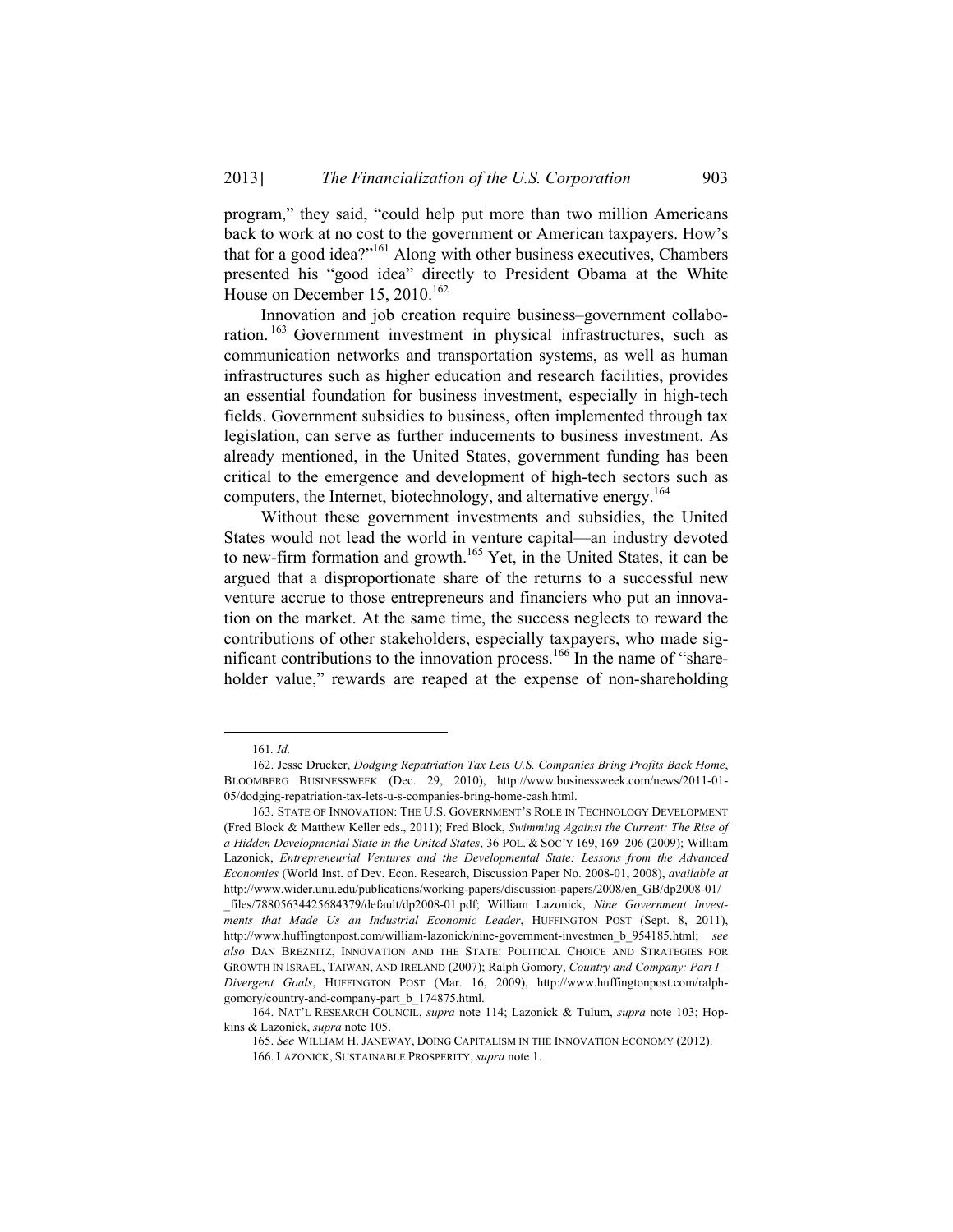stakeholders who risked their labor and capital in the collective and cumulative innovation process.<sup>167</sup>

Once a new venture has become a going concern, MSV ideology continues to hold sway. Innovation may drive stock prices for a while, and thousands of employees can share in the gains through broad-based stock-option plans. But the use of stock options as a mode of compensation means that the realization of gains depends on selling, not holding, ownership stakes. Moreover, in an exploding stock market, as occurred in the Internet boom from 1996 to 2000, the returns to option holders reflect gains from speculation much more than gains from innovation. Furthermore, even in the tight labor markets of the Internet boom, hightech employees who could potentially reap large gains from the exercise of stock options were also vulnerable to being thrown out of work through marketization and globalization.<sup>168</sup>

As we have seen, in the 2000s up to the financial crisis of 2008, it was manipulation much more than innovation or speculation that drove stock prices. Through the escalation of stock buybacks from 2003 to 2007, the S&P 500 Index peaked in 2007 at a higher level than that achieved through the often wildly speculative stock valuations of 2000. During 2003 through 2007, major U.S. companies used escalating stock buybacks to compete with one another to boost their stock prices and manage quarterly EPS. In the Great Recession of 2008–2009, stock prices tumbled as did stock buybacks. By 2010, U.S. companies were profitable again, but they both increased buybacks and sat on huge cash reserves. In some cases, companies even augmented these reserves by borrowing money at very low interest rates while they kept cash offshore to avoid taxation, preparing themselves for a renewed competitive escalation of buyback activity.<sup>169</sup>

The evolution of Wall Street into a gambling casino brought us the Great Recession. The subsequent recovery, which at the time of writing in January 2013 remains essentially "jobless," has been the result of the continued domination of MSV ideology and practice in the U.S. industrial corporation. Until U.S. policy makers address the problem of the financialization of corporate resource allocation, the achievement of equitable and stable economic growth will elude the United States.

The policy agenda for sustainable prosperity must include five major reforms. First, stock repurchases by established U.S. corporations should be banned so that corporate financial resources that could be allo-

 <sup>167</sup>*.* Lazonick & Mazzucato, *supra* note 101.

 <sup>168.</sup> LAZONICK, SUSTAINABLE PROSPERITY, *supra* note 1; Lazonick, *New Economy*, *supra* note 1.

 <sup>169.</sup> Lazonick, *Fragility*, *supra* note 1.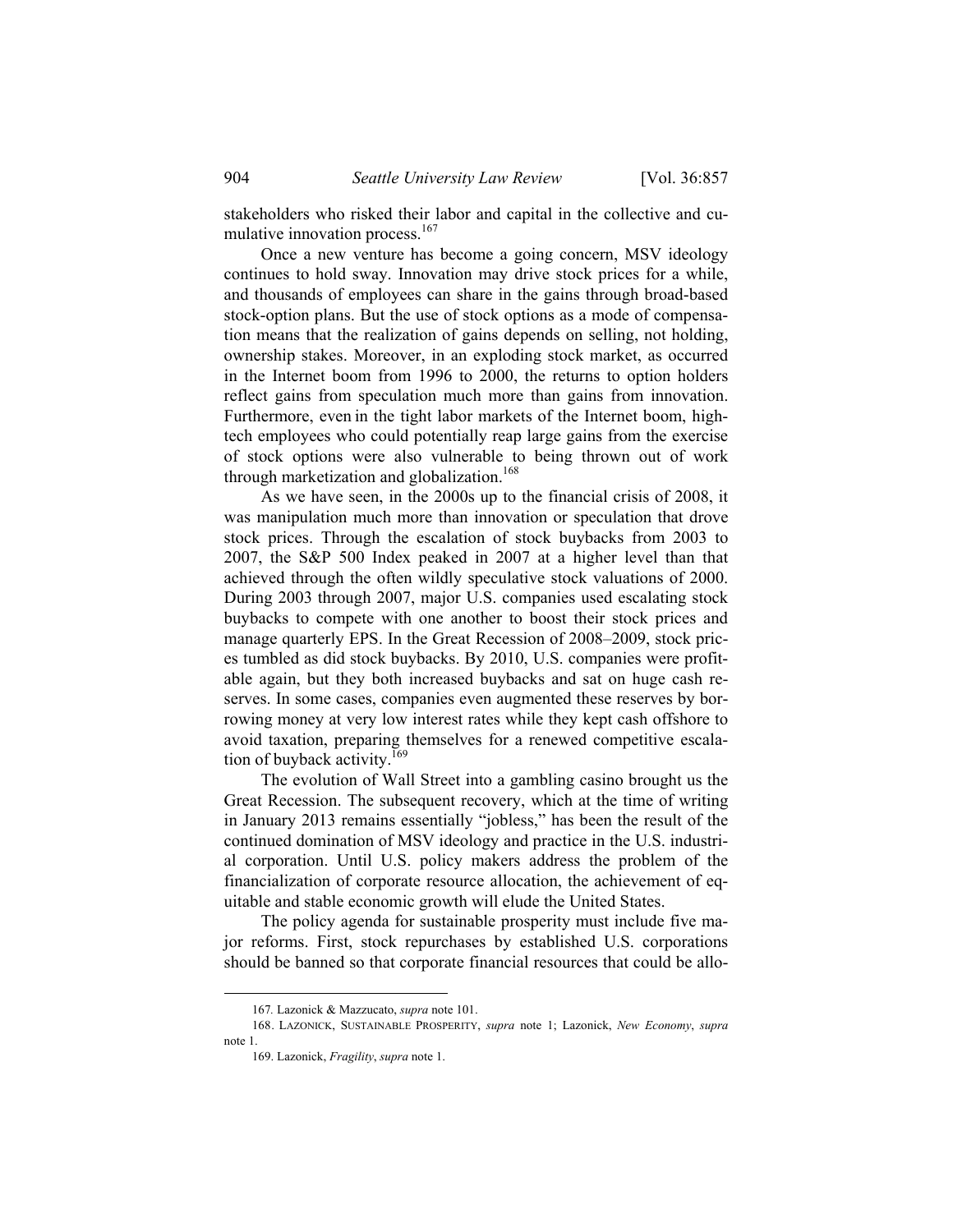cated to innovation and job creation are not wasted for the purpose of manipulating companies' stock prices. Once one rejects the flawed ideology that, for the sake of superior economic performance, corporations should be run to maximize shareholder value, it follows that stock repurchases by established corporations serve no legitimate economic purpose. Moreover, executives who can think of no better way to allocate corporate resources should not be running the nation's corporations. Instead of being used to prop up stock prices, these funds can be (a) invested in innovation in areas in which the company has competence, (b) invested in new ventures and spinoffs that draw upon the knowledge and experience of corporate employees, (c) returned to employees in the form of higher wages and benefits, (d) returned to local, state, and national governments that have supported the growth of the company, and/or (e) returned to shareholders in the form of dividends, if such distributions are consistent with equitable and stable economic growth.

Second, employee stock options should be indexed to an indicator of innovative performance so that executives cannot gain from speculation in and manipulation of their companies' stock prices. It is generally accepted, by both proponents and opponents of shareholder-value ideology, that corporate executives in the United States have developed an obsession with meeting Wall Street's expectations of quarterly EPS targets. It is also generally the case that people respond to financial incentives in their resource allocation decisions (be it the allocation of their own human capital or the resources in a corporation), especially when the society deems those financial incentives as legitimate and consistent with the common good. Remuneration in the form of unindexed stock options that can be sold as soon as they are exercised gives the U.S. corporate executive a strong incentive to make allocative decisions that result in speculation in and manipulation of the company's stock price. Shareholder-value ideology legitimizes both stock buybacks and stockbased remuneration. Regulations that tie stock-based compensation to gains from innovation and exclude gains from speculation and manipulation are required to remove this perverse incentive. It may make sense to get rid of stock-based compensation altogether.

Third, the employment contract should be regulated to ensure that workers who contribute to the innovation process share in the gains from innovation. It is inherent in the innovation process that investments of productive resources, including the application of the skills and efforts of workers, are made today with the expectation of financial returns in the future. Workers, financiers, and taxpayers who contribute their labor and capital to the innovation process have a legitimate claim to an equitable share in the gains from innovation if and when they occur. Because in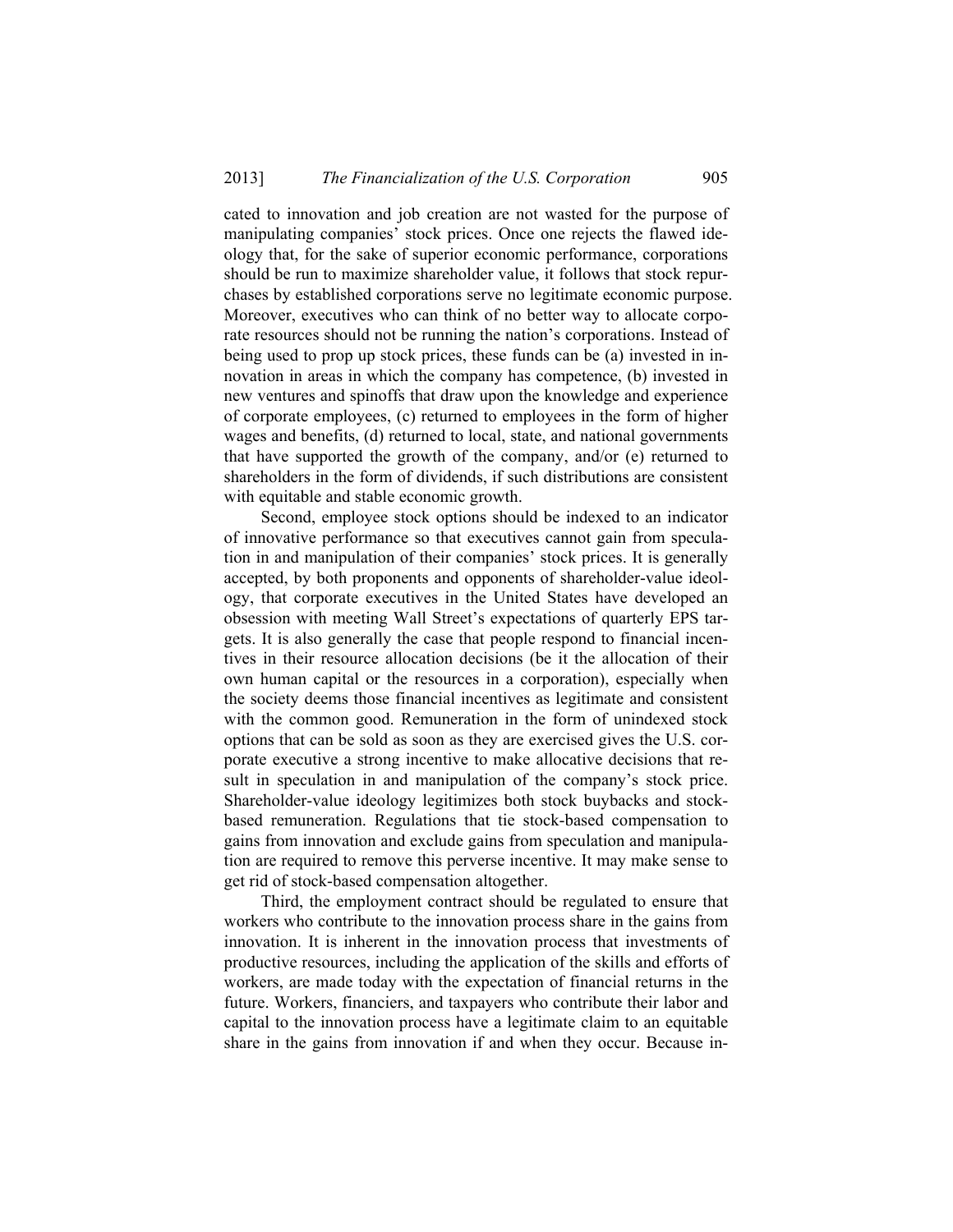novation is a collective, cumulative, and uncertain process, it follows that the incentives of workers to contribute their skills and efforts to innovation depend on their expectations that these future returns will be forthcoming. At the same time, however, for these returns to be in fact equitable, they cannot be treated as an entitlement of employment. A "theory of innovative enterprise" is an essential intellectual foundation for the intelligent regulation of the employment contract, a foundation establishing norms of distribution of the gains from innovative enterprise that are consistent with equitable and stable economic growth. $170$ 

Fourth, there should be creation of work programs that make productive use of and enhance the productive capabilities of educated and experienced workers whose human capital would otherwise deteriorate through lack of other relevant employment. Although there is little in the way of systematic evidence on the subject, there is no doubt that the combination of marketization and globalization has resulted in the displacement of large numbers of well-educated and highly experienced workers. The accumulated human capital of these workers, many of them in their forties and fifties, will obsolesce unless they are quickly reemployed in jobs that can make use of it. Such a diminution in the stock of highly qualified human capital poses a high cost to the individuals concerned. Society also loses because, to some extent, it has subsidized the investment in this human capital with the expectation of benefiting from its productive use. New employment opportunities may be created in the business sector or the government sector. Either way, effective programs will require business–government collaboration to maintain and enhance the capabilities of workers so that they can make productive contributions to the economy and earn decent incomes for themselves.

Finally, taxes on the gains from innovation should be implemented to fund those government agencies that need to invest in the public knowledge base required for the next round of innovation. The prevailing ideology that the free operation of markets tends to result in superior economic performance ignores the roles of two fundamental investors in economic growth. First, it ignores the role of the innovative enterprise in generating higher quality, lower cost products. Second, it ignores the role of the developmental state in investing in knowledge bases and physical infrastructures that support the innovation process. MSV ideology appropriates for shareholders the returns to innovation that should go not only to employees but also to taxpayers. Notwithstanding the dominance of an ideology that says that the government should play little if any role

 <sup>170.</sup> Lazonick, *supra* note 144; Lazonick & Mazzucato, *supra* note 101; William Lazonick, Who Needs a Theory of Innovative Enterprise? (July 4, 2012) (unpublished manuscript presented at the Conference of the International Schumpeter Society) (on file with author).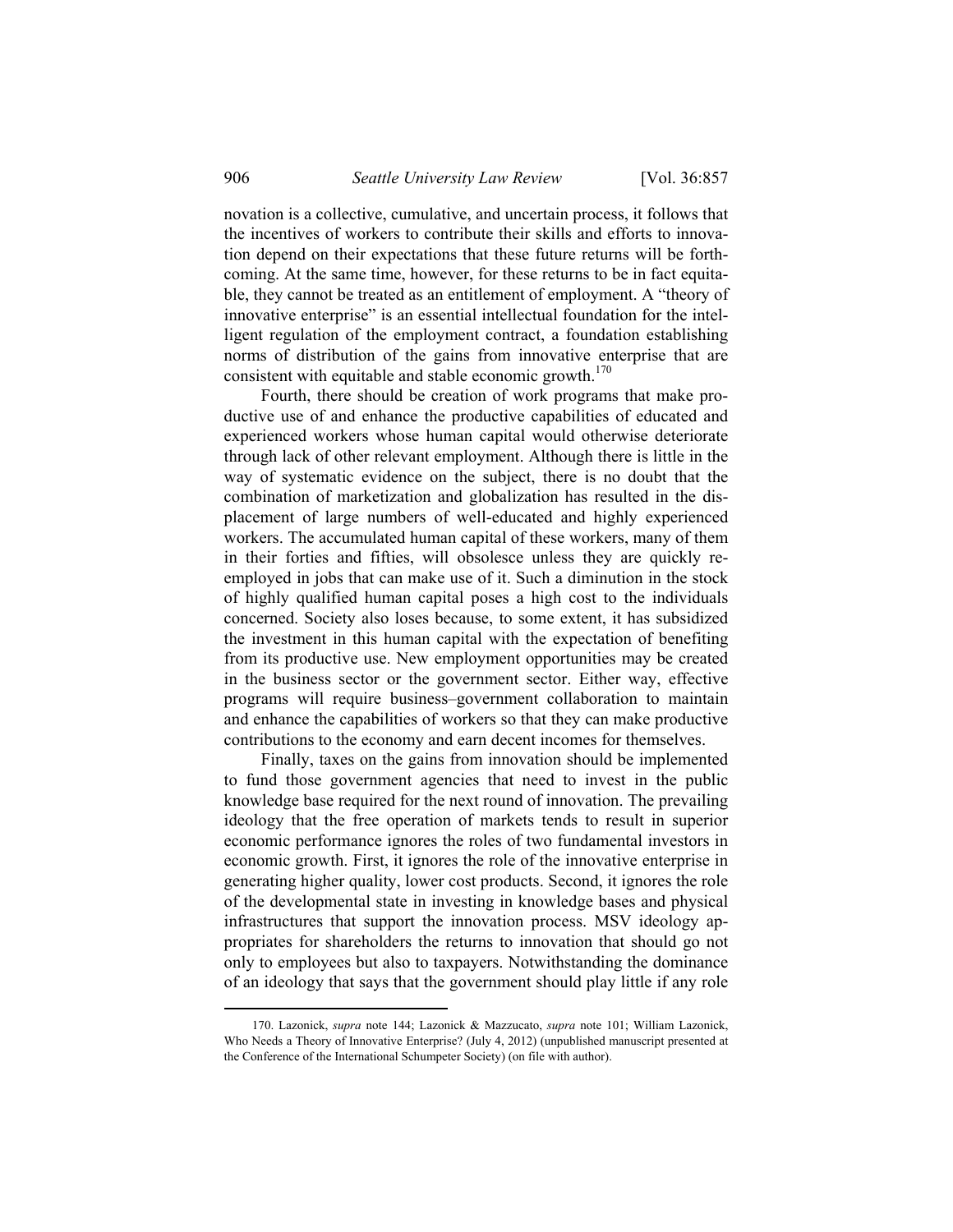in the allocation of productive resources, over the course of the twentieth century the U.S. government was the most formidable "developmental state" in history. In every high-tech field in which the United States has been a leader, it has been the result of a combination of resource allocation by the innovative enterprise and the developmental state. $171$ 

It will be impossible to justify these reforms if Americans do not question the ideology that companies should be run to "maximize shareholder value." It is an ideology that results in inequity and instability and that ultimately undermines the productive foundations of economic growth. While MSV has currency throughout the world, its pervasive and unquestioned acceptance has become an almost uniquely American phenomenon. Even in the United States, it was an ideology that economy could do without until the 1980s—which is when the trends to permanent job displacement and income inequality set in. The United States is engaged in global competition with highly innovative national economies in which MSV ideology does not hold sway. As long as this destructive ideology governs U.S. corporate resource allocation, the U.S. economy will remain incapable of generating middle-class jobs on the scale that is needed to restore sustainable prosperity.

 <sup>171.</sup> William Lazonick, The Innovative Enterprise and the Developmental State: Toward an Economics of "Organizational Success" (Apr. 8, 2011) (unpublished manuscript presented at the Institute for New Economic Thinking Annual Conference, revised for presentation at the Ford Foundation Conference on Finance, Business Models, and Sustainable Prosperity, Dec. 6, 2012), *available at* http://fiid.org/wp-content/uploads/2012/11/Lazonick-Innovative-Enterprise-and-Developmen tal-State-20121117.pdf.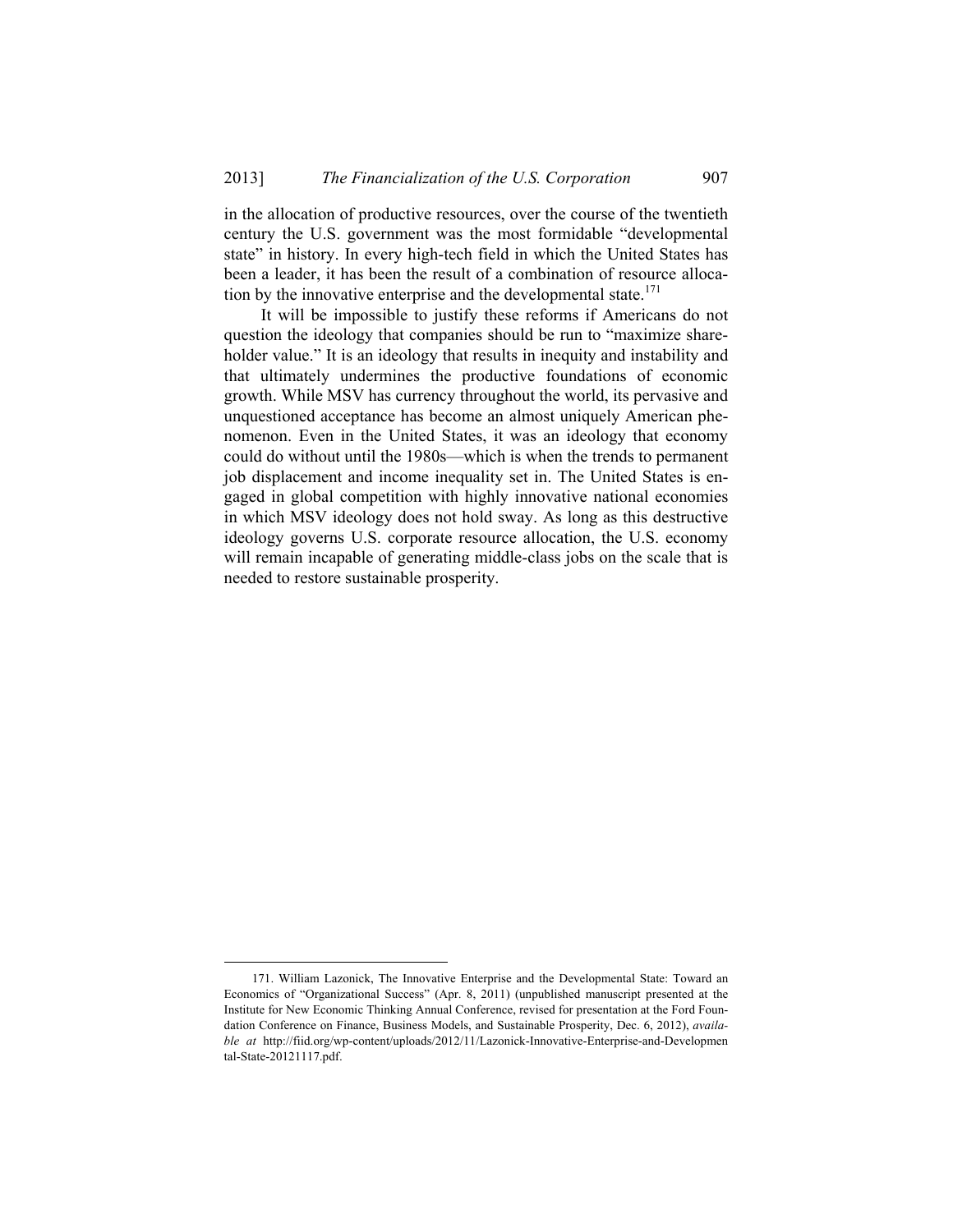# Appendix: Fifty Biggest Stock Repurchasers,  $2001-2010^{172}$

# Industry color codes:

| <b>Petroleum</b>   | <b>ICT</b>                  | <b>Consumer</b>              | <b>Retail</b>           |                | Financial          | <b>Healthcare</b> | Aerospace |     |                         |  | <b>Entertainment</b> | Misc.          |
|--------------------|-----------------------------|------------------------------|-------------------------|----------------|--------------------|-------------------|-----------|-----|-------------------------|--|----------------------|----------------|
|                    |                             |                              |                         |                |                    |                   |           |     |                         |  |                      |                |
| RP                 | <b>Company Name</b>         |                              |                         | <b>Fortune</b> | <b>Repurchases</b> |                   |           |     |                         |  |                      |                |
| rank               |                             |                              |                         | rank           | 2001-2010,<br>Sb.  |                   | $RP/NI\%$ |     | DV/NI%                  |  | $R&D\%$              | RP/            |
|                    |                             |                              |                         |                |                    |                   |           |     |                         |  | <b>SALES</b>         | R&D            |
| 1                  | <b>EXXON MOBIL</b>          |                              | $\overline{2}$          |                | 174.5              |                   | 62        |     | 26                      |  | 0.3                  | 22.8           |
| $\mathbf{2}$       | <b>MICROSOFT</b>            |                              | 38                      |                | 110.0              |                   | 89        |     | 49                      |  | 15.2                 | 1.6            |
| 3                  | <b>IBM</b>                  |                              |                         | 18             |                    | 89.2              |           | 91  |                         |  | 5.7                  | 1.7            |
| $\overline{\bf 4}$ | <b>CISCO SYSTEMS</b>        |                              |                         | 62             |                    | 65.0              |           | 130 |                         |  | 14.8                 | 1.5            |
| 5                  | <b>PROCTER &amp; GAMBLE</b> |                              |                         | 26             |                    | 57.0              |           | 72  |                         |  | 3.1                  | 3.0            |
| 6                  | <b>HEWLETT-PACKARD</b>      |                              |                         |                | 54.0               |                   | 116       |     | 18                      |  | 3.8                  | 1.6            |
| $\overline{7}$     |                             | <b>WAL-MART STORES</b>       | $\mathbf{1}$            |                | 52.6               |                   | 46        |     | 24                      |  | 0.0                  | n <sub>m</sub> |
| 8                  |                             | <b>BANK OF AMERICA</b>       | 9                       |                | 52.1               |                   | 51        |     | 63                      |  | 0.0                  | nm             |
| 9                  | <b>PFIZER</b>               |                              | 31                      |                | 50.6               |                   | 62        |     | 68                      |  | 17.1                 | 0.6            |
| 10                 |                             | <b>GENERAL ELECTRIC</b>      | 6                       |                | 48.5               |                   | 29        |     | 52                      |  | 1.9                  | 1.7            |
| 11                 | <b>INTEL</b>                |                              | 56                      |                | 48.3               |                   | 81        |     | 32                      |  | 15.0                 | 0.9            |
| 12                 |                             | <b>JOHNSON &amp; JOHNSON</b> | 40                      |                | 37.3               |                   | 38        |     | 40                      |  | 12.4                 | 0.6            |
| 13                 |                             | <b>GOLDMAN SACHS</b>         | 54                      |                | 35.8               |                   | 57        |     | 13                      |  | 0.0                  | n <sub>m</sub> |
| 14                 | <b>CITIGROUP</b>            |                              | 14                      |                | 32.2               |                   | 38        |     | 72                      |  | 0.0                  | n <sub>m</sub> |
| 15                 | <b>HOME DEPOT</b>           |                              | 30                      |                | 30.9               |                   | 75        |     | 27                      |  | 0.0                  | n <sub>m</sub> |
| 16                 | <b>DELL</b>                 |                              | 41                      |                | 29.5               |                   | 119       |     | $\bf{0}$                |  | 1.0                  | 5.8            |
| 17                 | <b>PEPSICO</b>              |                              | 43                      |                | 28.8               |                   | 62        |     | 39                      |  | 0.7                  | 11.3           |
| 18                 | <b>AMGEN</b>                |                              | 163                     |                | 28.8               |                   | 105       |     | $\mathbf{0}$            |  | 25.1                 | 1.0            |
| 19                 | <b>TIME WARNER</b>          |                              | 95                      |                | 28.7               |                   | $-73$     |     | $-13$                   |  | 0.3                  | 28.2           |
|                    | <b>UNITEDHEALTH</b>         |                              |                         |                |                    |                   |           |     |                         |  |                      |                |
| 20                 | <b>GROUP</b>                |                              | 22                      |                | 26.5               |                   | 88        |     | $\overline{2}$          |  | 0.0                  | nm             |
| 21                 | <b>CHEVRON</b>              |                              | $\overline{3}$          |                | 26.0               |                   | 20        |     | 32                      |  | 0.3                  | 6.2            |
| 22                 | AT&T                        |                              | 12                      |                | 25.5               |                   | 27        |     | 68                      |  | 0.6                  | 5.2            |
| 23                 | <b>DISNEY</b>               |                              | 55                      |                | 24.9               |                   | 90        |     | 19                      |  | 0.0                  | nm             |
| 24                 | <b>ORACLE</b>               |                              | 96                      |                | 22.4               |                   | 52        |     | $\overline{\mathbf{5}}$ |  | 12.4                 | 1.0            |
| 25                 |                             | <b>CONOCOPHILLIPS</b>        | $\overline{\mathbf{4}}$ |                | 22.0               |                   | 40        |     | 34                      |  | 0.1                  | 13.0           |

 <sup>172.</sup> The data comprising this appendix were obtained from Standard & Poor's Compustat Database and corrected with data directly from company 10-K filings. RP=repurchases of common stock; DV=cash dividends; NI=net income; R&D=research and development expenditures; nm=not meaningful because of zero R&D expenditures. For a PDF showing this appendix in color, see *Archive*, SEATTLE U. L. REV., http://seattleuniversitylawreview.com/archive/ (last visited Feb. 22, 2013).